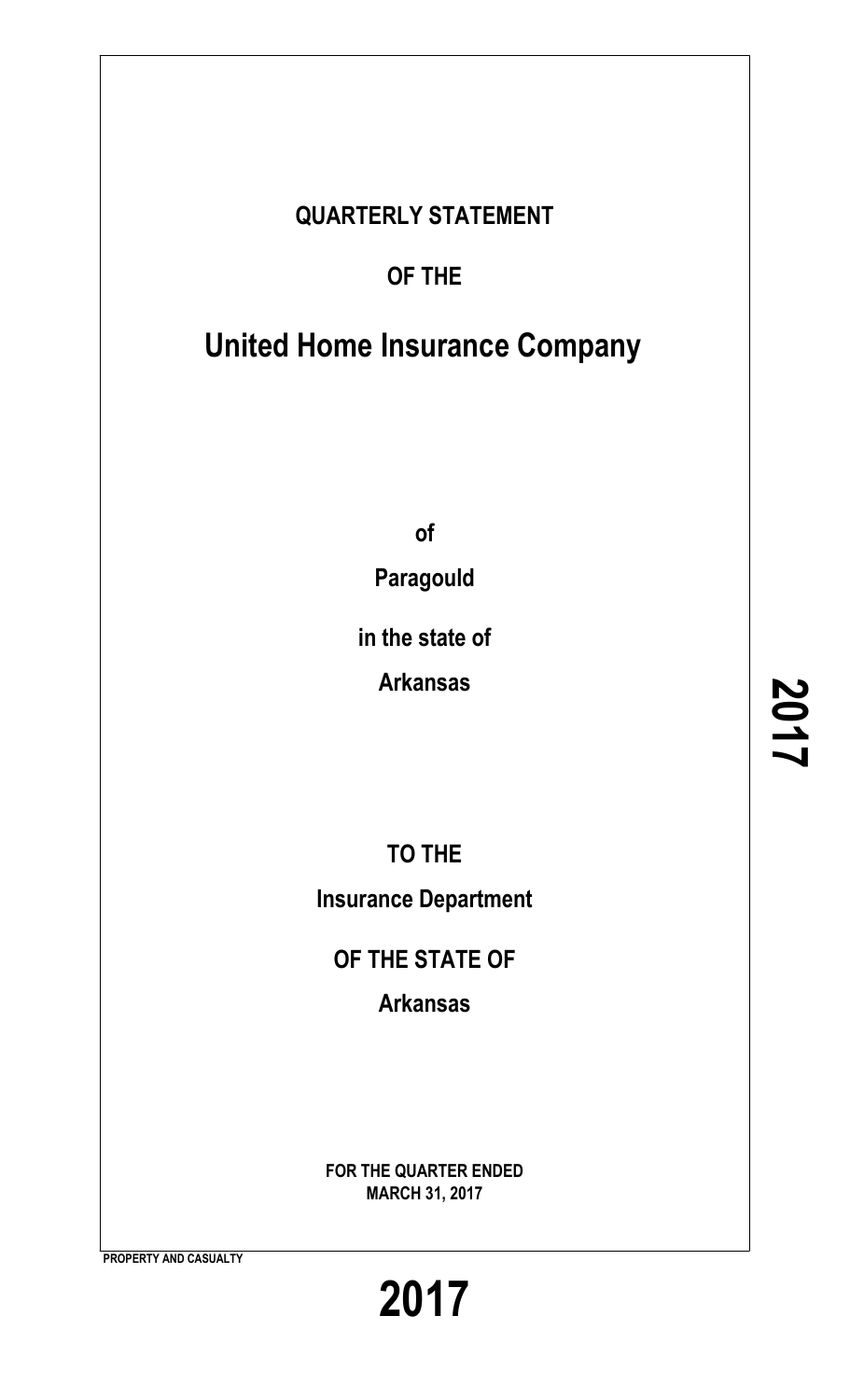

## **QUARTERLY STATEMENT**

**AS OF MARCH 31, 2017**

OF THE CONDITION AND AFFAIRS OF THE

### **United Home Insurance Company**

| <b>NAIC Group Code</b>                | 0000<br>(Current Period)   | 0000                                                                                                                                                                                                 |                                            | <b>NAIC Company Code</b>                 | 17647                  | Employer's ID Number                                                   | 73-1233518 |  |  |  |
|---------------------------------------|----------------------------|------------------------------------------------------------------------------------------------------------------------------------------------------------------------------------------------------|--------------------------------------------|------------------------------------------|------------------------|------------------------------------------------------------------------|------------|--|--|--|
|                                       |                            | (Prior Period)                                                                                                                                                                                       |                                            |                                          |                        |                                                                        |            |  |  |  |
| Organized under the Laws of           |                            | Arkansas                                                                                                                                                                                             |                                            | State of Domicile or Port of Entry<br>AR |                        |                                                                        |            |  |  |  |
| Country of Domicile                   |                            | United States of America                                                                                                                                                                             |                                            |                                          |                        |                                                                        |            |  |  |  |
| Incorporated/Organized                |                            | 07/17/1984                                                                                                                                                                                           |                                            | <b>Commenced Business</b><br>03/01/1985  |                        |                                                                        |            |  |  |  |
| <b>Statutory Home Office</b>          |                            | 1201 West Court Street                                                                                                                                                                               |                                            |                                          |                        | Paragould, AR, US 72450                                                |            |  |  |  |
|                                       |                            | (Street and Number)                                                                                                                                                                                  |                                            |                                          |                        | (City or Town, State, Country and Zip Code)                            |            |  |  |  |
| Main Administrative Office            |                            |                                                                                                                                                                                                      |                                            | 1201 West Court Street                   |                        |                                                                        |            |  |  |  |
|                                       |                            |                                                                                                                                                                                                      |                                            |                                          | (Street and Number)    |                                                                        |            |  |  |  |
|                                       |                            | Paragould, AR, US 72450                                                                                                                                                                              |                                            |                                          |                        | (870)236-2208                                                          |            |  |  |  |
|                                       |                            | (City or Town, State, Country and Zip Code)                                                                                                                                                          |                                            |                                          |                        | (Area Code) (Telephone Number)                                         |            |  |  |  |
| Mail Address                          |                            | P.O. Box 1546<br>(Street and Number or P.O. Box)                                                                                                                                                     |                                            |                                          |                        | Paragould, AR, US 72451<br>(City or Town, State, Country and Zip Code) |            |  |  |  |
| Primary Location of Books and Records |                            |                                                                                                                                                                                                      |                                            |                                          | 1201 West Court Street |                                                                        |            |  |  |  |
|                                       |                            |                                                                                                                                                                                                      |                                            |                                          | (Street and Number)    |                                                                        |            |  |  |  |
|                                       |                            | Paragould, AR, US 72450                                                                                                                                                                              |                                            |                                          |                        | (870)236-2208                                                          |            |  |  |  |
|                                       |                            | (City or Town, State, Country and Zip Code)                                                                                                                                                          |                                            |                                          |                        | (Area Code) (Telephone Number)                                         |            |  |  |  |
| Internet Web Site Address             |                            | www.unitedhomeins.com                                                                                                                                                                                |                                            |                                          |                        |                                                                        |            |  |  |  |
| <b>Statutory Statement Contact</b>    |                            | Chandra L McGowan                                                                                                                                                                                    |                                            | (870)236-2208-305                        |                        |                                                                        |            |  |  |  |
|                                       |                            | (Name)                                                                                                                                                                                               |                                            |                                          |                        | (Area Code)(Telephone Number)(Extension)                               |            |  |  |  |
|                                       |                            | cmcgowan@unitedhomeins.com                                                                                                                                                                           |                                            |                                          | (870)236-5717          |                                                                        |            |  |  |  |
|                                       |                            | (E-Mail Address)                                                                                                                                                                                     |                                            |                                          |                        | (Fax Number)                                                           |            |  |  |  |
|                                       |                            |                                                                                                                                                                                                      | <b>OFFICERS</b>                            |                                          |                        |                                                                        |            |  |  |  |
|                                       |                            |                                                                                                                                                                                                      | Name                                       | Title                                    |                        |                                                                        |            |  |  |  |
|                                       |                            | Kelly L. Ford                                                                                                                                                                                        | William Kyle Harris<br>William Kyle Harris | President<br>Secretary<br>Treasurer      |                        |                                                                        |            |  |  |  |
|                                       |                            |                                                                                                                                                                                                      |                                            |                                          |                        |                                                                        |            |  |  |  |
|                                       |                            |                                                                                                                                                                                                      | <b>OTHERS</b>                              |                                          |                        |                                                                        |            |  |  |  |
|                                       |                            | William Kyle Harris, Vice President                                                                                                                                                                  |                                            |                                          |                        |                                                                        |            |  |  |  |
|                                       |                            |                                                                                                                                                                                                      |                                            | <b>DIRECTORS OR TRUSTEES</b>             |                        |                                                                        |            |  |  |  |
|                                       |                            | Kelly Lewis Ford                                                                                                                                                                                     |                                            |                                          | William Kyle Harris    |                                                                        |            |  |  |  |
|                                       |                            | Michael Thomas Harris                                                                                                                                                                                |                                            |                                          | Michael Ray Cline      |                                                                        |            |  |  |  |
|                                       |                            | Matthew Stephen Miller                                                                                                                                                                               |                                            |                                          | John Raymond Hines     |                                                                        |            |  |  |  |
|                                       |                            |                                                                                                                                                                                                      |                                            |                                          |                        |                                                                        |            |  |  |  |
| State of                              | Arkansas                   |                                                                                                                                                                                                      |                                            |                                          |                        |                                                                        |            |  |  |  |
| County of                             | <b>United States</b><br>SS |                                                                                                                                                                                                      |                                            |                                          |                        |                                                                        |            |  |  |  |
|                                       |                            |                                                                                                                                                                                                      |                                            |                                          |                        |                                                                        |            |  |  |  |
|                                       |                            | The officers of this reporting entity being duly sworn, each depose and say that they are the described officers of said reporting entity, and that on the reporting period stated above, all of the |                                            |                                          |                        |                                                                        |            |  |  |  |
|                                       |                            | herein described assets were the absolute property of the said reporting entity, free and clear from any liens or claims thereon, except as herein stated, and that this statement, together with    |                                            |                                          |                        |                                                                        |            |  |  |  |
|                                       |                            | related exhibits, schedules and explanations therein contained, annexed or referred to, is a full and true statement of all the assets and liabilities and of the condition and affairs of the said  |                                            |                                          |                        |                                                                        |            |  |  |  |

reporting entity as of the reporting period stated above, and of its income and deductions therefrom for the period ended, and have been completed in accordance with the NAIC Annual Statement Instructions and Accounting Practices and Procedures manual except to the extent that: (1) state law may differ; or, (2) that state rules or regulations require differences in reporting not related to accounting practices and procedures, according to the best of their information, knowledge and belief, respectively. Furthermore, the scope of this attestation by the described officers also includes the related corresponding electronic filing with the NAIC, when required, that is an exact copy (except for formatting differences due to electronic filing) of the enclosed statement. The electronic filing may be requested by various regulators in lieu of or in addition to the enclosed statement.

| (Signature)                            |       | (Signature)                                | (Signature)      |
|----------------------------------------|-------|--------------------------------------------|------------------|
| Kelly L Ford                           |       | William K Harris                           | William K Harris |
| (Printed Name)                         |       | (Printed Name)                             | (Printed Name)   |
| ٠.                                     |       | 2.                                         | 3.               |
| President                              |       | Secretary                                  | Treasurer        |
| (Title)                                |       | (Title)                                    | (Title)          |
| Subscribed and sworn to before me this |       | a. Is this an original filing?             | Yes[X] No[]      |
| day of                                 | .2017 | 1. State the amendment number<br>b. If no, |                  |
|                                        |       | 2. Date filed                              |                  |
|                                        |       | 3. Number of pages attached                |                  |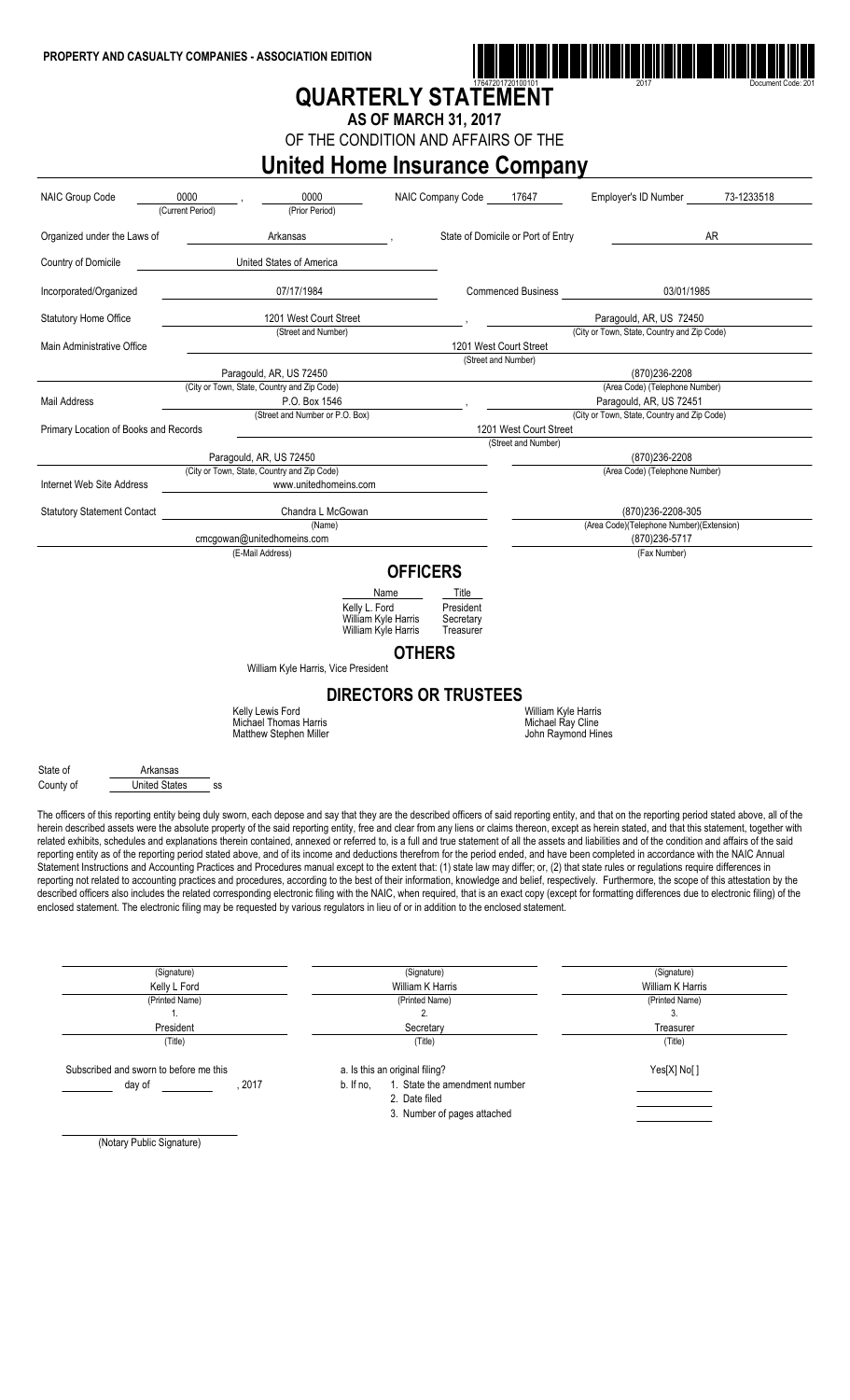|                | <b>ASSETS</b> |                                                                                                                                                                                                                                      |             |                               |                                                |                                                         |  |  |  |  |
|----------------|---------------|--------------------------------------------------------------------------------------------------------------------------------------------------------------------------------------------------------------------------------------|-------------|-------------------------------|------------------------------------------------|---------------------------------------------------------|--|--|--|--|
|                |               |                                                                                                                                                                                                                                      |             | <b>Current Statement Date</b> |                                                | 4                                                       |  |  |  |  |
|                |               |                                                                                                                                                                                                                                      | 1<br>Assets | 2<br>Nonadmitted<br>Assets    | 3<br>Net Admitted<br>Assets<br>$(Cols. 1 - 2)$ | December 31<br>Prior Year Net<br><b>Admitted Assets</b> |  |  |  |  |
| $\mathbf{1}$ . |               |                                                                                                                                                                                                                                      |             |                               | $ $ 23,517,811 $ $ 22,926,203                  |                                                         |  |  |  |  |
| 2.             | Stocks:       |                                                                                                                                                                                                                                      |             |                               |                                                |                                                         |  |  |  |  |
|                | 2.1           |                                                                                                                                                                                                                                      |             |                               |                                                |                                                         |  |  |  |  |
|                | 2.2           |                                                                                                                                                                                                                                      |             |                               |                                                |                                                         |  |  |  |  |
| 3.             |               | Mortgage loans on real estate:                                                                                                                                                                                                       |             |                               |                                                |                                                         |  |  |  |  |
|                | 3.1           |                                                                                                                                                                                                                                      |             |                               |                                                |                                                         |  |  |  |  |
|                | 3.2           |                                                                                                                                                                                                                                      |             |                               |                                                |                                                         |  |  |  |  |
| 4.             |               | Real estate:                                                                                                                                                                                                                         |             |                               |                                                |                                                         |  |  |  |  |
|                | 4.1           | Properties occupied by the company (less \$0                                                                                                                                                                                         |             |                               |                                                |                                                         |  |  |  |  |
|                | 4.2           | Properties held for the production of income (less \$0                                                                                                                                                                               |             |                               |                                                |                                                         |  |  |  |  |
|                |               |                                                                                                                                                                                                                                      |             |                               |                                                |                                                         |  |  |  |  |
|                | 4.3           |                                                                                                                                                                                                                                      |             |                               |                                                |                                                         |  |  |  |  |
| 5.             |               | Cash (\$3,265,924), cash equivalents (\$0) and short-term                                                                                                                                                                            |             |                               |                                                |                                                         |  |  |  |  |
|                |               |                                                                                                                                                                                                                                      |             |                               |                                                |                                                         |  |  |  |  |
| 6.             |               |                                                                                                                                                                                                                                      |             |                               |                                                |                                                         |  |  |  |  |
| 7.             |               |                                                                                                                                                                                                                                      |             |                               |                                                |                                                         |  |  |  |  |
| 8.             |               |                                                                                                                                                                                                                                      |             |                               |                                                |                                                         |  |  |  |  |
| 9.<br>10.      |               |                                                                                                                                                                                                                                      |             |                               |                                                |                                                         |  |  |  |  |
| 11.            |               |                                                                                                                                                                                                                                      |             |                               |                                                |                                                         |  |  |  |  |
| 12.            |               |                                                                                                                                                                                                                                      |             |                               |                                                |                                                         |  |  |  |  |
| 13.            |               |                                                                                                                                                                                                                                      |             |                               |                                                |                                                         |  |  |  |  |
| 14.            |               |                                                                                                                                                                                                                                      |             |                               |                                                |                                                         |  |  |  |  |
| 15.            |               | Premiums and considerations:                                                                                                                                                                                                         |             |                               |                                                |                                                         |  |  |  |  |
|                | 15.1          | Uncollected premiums and agents' balances in the course of                                                                                                                                                                           |             |                               |                                                |                                                         |  |  |  |  |
|                |               |                                                                                                                                                                                                                                      |             |                               |                                                |                                                         |  |  |  |  |
|                | 15.2          | Deferred premiums, agents' balances and installments booked                                                                                                                                                                          |             |                               |                                                |                                                         |  |  |  |  |
|                |               | but deferred and not yet due (including \$0 earned but                                                                                                                                                                               |             |                               |                                                |                                                         |  |  |  |  |
|                |               |                                                                                                                                                                                                                                      |             |                               |                                                |                                                         |  |  |  |  |
|                | 15.3          | Accrued retrospective premiums (\$0) and contracts                                                                                                                                                                                   |             |                               |                                                |                                                         |  |  |  |  |
|                |               |                                                                                                                                                                                                                                      |             |                               |                                                |                                                         |  |  |  |  |
| 16.            |               | Reinsurance:                                                                                                                                                                                                                         |             |                               |                                                |                                                         |  |  |  |  |
|                | 16.1          |                                                                                                                                                                                                                                      |             |                               |                                                |                                                         |  |  |  |  |
|                | 16.2          |                                                                                                                                                                                                                                      |             |                               |                                                |                                                         |  |  |  |  |
|                | 16.3          |                                                                                                                                                                                                                                      |             |                               |                                                |                                                         |  |  |  |  |
| 17.            |               |                                                                                                                                                                                                                                      |             |                               |                                                |                                                         |  |  |  |  |
| 18.1           |               |                                                                                                                                                                                                                                      |             |                               |                                                |                                                         |  |  |  |  |
| 18.2           |               |                                                                                                                                                                                                                                      |             |                               |                                                |                                                         |  |  |  |  |
| 19.            |               |                                                                                                                                                                                                                                      |             |                               |                                                |                                                         |  |  |  |  |
| 20.            |               |                                                                                                                                                                                                                                      |             |                               |                                                |                                                         |  |  |  |  |
| 21.            |               | Furniture and equipment, including health care delivery assets                                                                                                                                                                       |             |                               |                                                |                                                         |  |  |  |  |
| 22.            |               |                                                                                                                                                                                                                                      |             |                               |                                                |                                                         |  |  |  |  |
| 23.            |               |                                                                                                                                                                                                                                      |             |                               |                                                |                                                         |  |  |  |  |
| 24.            |               |                                                                                                                                                                                                                                      |             |                               |                                                |                                                         |  |  |  |  |
| 25.            |               |                                                                                                                                                                                                                                      |             |                               |                                                |                                                         |  |  |  |  |
| 26.            |               | TOTAL assets excluding Separate Accounts, Segregated Accounts and                                                                                                                                                                    |             |                               |                                                |                                                         |  |  |  |  |
|                |               |                                                                                                                                                                                                                                      |             |                               |                                                |                                                         |  |  |  |  |
| 27.            |               | From Separate Accounts, Segregated Accounts and Protected Cell                                                                                                                                                                       |             |                               |                                                |                                                         |  |  |  |  |
|                |               |                                                                                                                                                                                                                                      |             |                               |                                                |                                                         |  |  |  |  |
| 28.            |               |                                                                                                                                                                                                                                      |             |                               |                                                |                                                         |  |  |  |  |
|                |               | <b>DETAILS OF WRITE-INS</b>                                                                                                                                                                                                          |             |                               |                                                |                                                         |  |  |  |  |
| 1101.          |               | <u> 1990 - 1990 - 1990 - 1990 - 1990 - 1990 - 1990 - 1990 - 1990 - 1990 - 1990 - 1990 - 1990 - 1990 - 1990 - 1990 - 1990 - 1990 - 1990 - 1990 - 1990 - 1990 - 1990 - 1990 - 1990 - 1990 - 1990 - 1990 - 1990 - 1990 - 1990 - 199</u> |             |                               |                                                |                                                         |  |  |  |  |
| 1102.<br>1103. |               |                                                                                                                                                                                                                                      |             |                               |                                                |                                                         |  |  |  |  |
|                |               |                                                                                                                                                                                                                                      |             |                               |                                                |                                                         |  |  |  |  |
| 1199.          |               |                                                                                                                                                                                                                                      |             |                               |                                                |                                                         |  |  |  |  |
|                |               |                                                                                                                                                                                                                                      |             |                               |                                                |                                                         |  |  |  |  |
|                |               |                                                                                                                                                                                                                                      |             |                               |                                                |                                                         |  |  |  |  |
|                |               |                                                                                                                                                                                                                                      |             |                               |                                                |                                                         |  |  |  |  |
|                |               |                                                                                                                                                                                                                                      |             |                               |                                                |                                                         |  |  |  |  |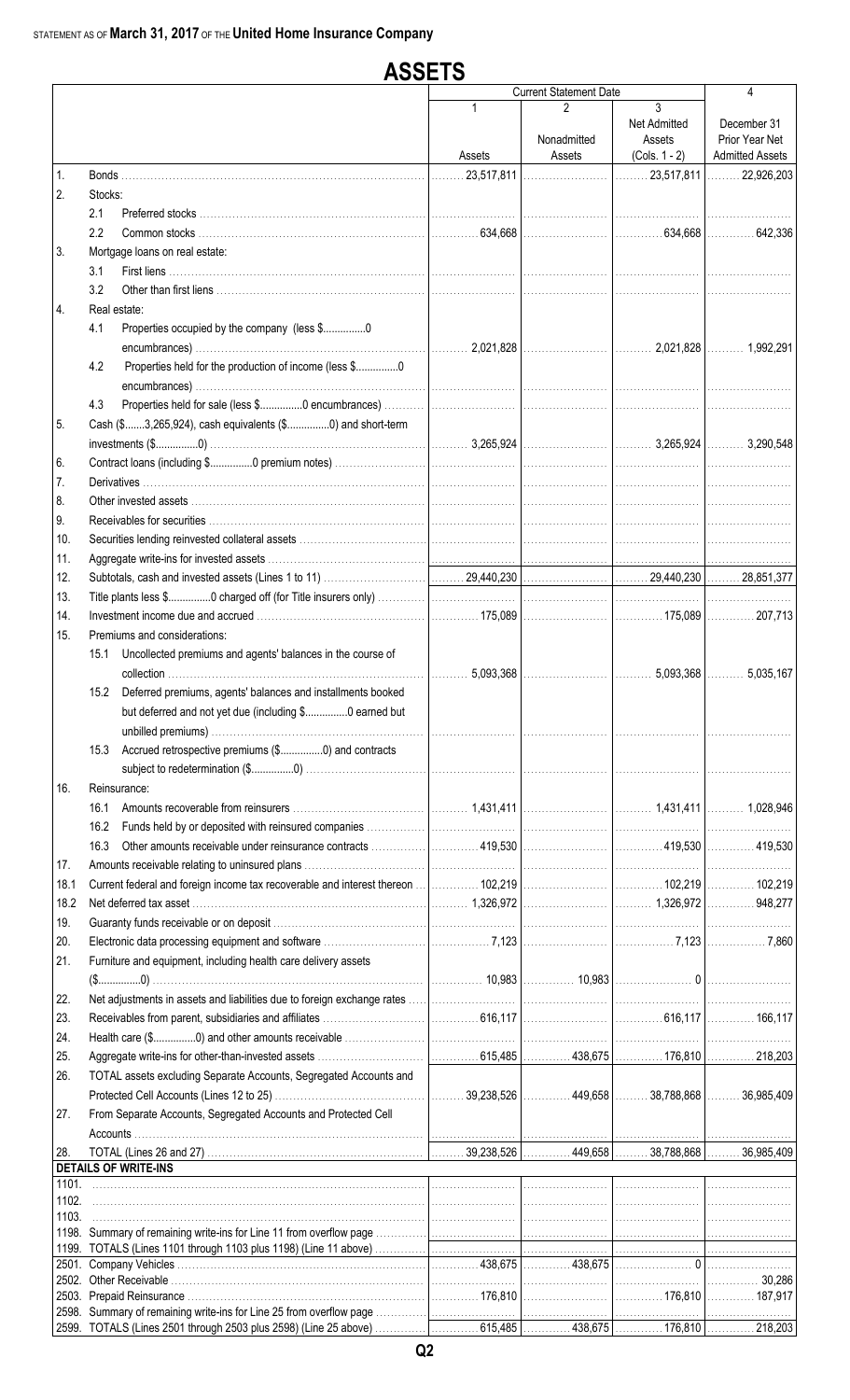## **LIABILITIES, SURPLUS AND OTHER FUNDS**

|                |                                                                                                                                                                                                                                | $\mathbf{1}$          | $\overline{2}$ |
|----------------|--------------------------------------------------------------------------------------------------------------------------------------------------------------------------------------------------------------------------------|-----------------------|----------------|
|                |                                                                                                                                                                                                                                | Current               | December 31,   |
|                |                                                                                                                                                                                                                                | <b>Statement Date</b> | Prior Year     |
| 1.             |                                                                                                                                                                                                                                |                       |                |
| 2.             |                                                                                                                                                                                                                                |                       |                |
| 3.             |                                                                                                                                                                                                                                |                       |                |
| 4.             |                                                                                                                                                                                                                                |                       |                |
| 5.             | Other expenses (excluding taxes, licenses and fees) manufactured contract contract contract and fees and fees manufactured contract contract and a set of 7430                                                                 |                       |                |
| 6.             |                                                                                                                                                                                                                                |                       |                |
| 7.1            |                                                                                                                                                                                                                                |                       |                |
| 7.2            |                                                                                                                                                                                                                                |                       |                |
| 8.             |                                                                                                                                                                                                                                |                       |                |
| 9.             | Unearned premiums (after deducting unearned premiums for ceded reinsurance of \$4,819,437 and including                                                                                                                        |                       |                |
|                | warranty reserves of \$0 and accrued accident and health experience rating refunds including \$0                                                                                                                               |                       |                |
|                |                                                                                                                                                                                                                                |                       |                |
| 10.            |                                                                                                                                                                                                                                |                       |                |
| 11.            | Dividends declared and unpaid:                                                                                                                                                                                                 |                       |                |
|                | 11.1                                                                                                                                                                                                                           |                       |                |
|                | 11.2                                                                                                                                                                                                                           |                       |                |
| 12.            |                                                                                                                                                                                                                                |                       |                |
| 13.            | Funds held by company under reinsurance treaties with the content of the content of the content of the content of the content of the content of the content of the content of the content of the content of the content of the |                       |                |
| 14.            |                                                                                                                                                                                                                                |                       |                |
| 15.            |                                                                                                                                                                                                                                |                       |                |
| 16.            |                                                                                                                                                                                                                                |                       |                |
| 17.            |                                                                                                                                                                                                                                |                       |                |
| 18.            |                                                                                                                                                                                                                                |                       |                |
| 19.            |                                                                                                                                                                                                                                |                       |                |
| 20.            |                                                                                                                                                                                                                                |                       |                |
| 21.            |                                                                                                                                                                                                                                |                       |                |
|                |                                                                                                                                                                                                                                |                       |                |
| 22.            |                                                                                                                                                                                                                                |                       |                |
| 23.            |                                                                                                                                                                                                                                |                       |                |
| 24.            |                                                                                                                                                                                                                                |                       |                |
| 25.            |                                                                                                                                                                                                                                |                       |                |
| 26.            |                                                                                                                                                                                                                                |                       |                |
| 27.            |                                                                                                                                                                                                                                |                       |                |
| 28.            |                                                                                                                                                                                                                                |                       |                |
| 29.            |                                                                                                                                                                                                                                |                       |                |
| 30.            |                                                                                                                                                                                                                                |                       |                |
| 31.            |                                                                                                                                                                                                                                |                       |                |
| 32.            |                                                                                                                                                                                                                                |                       |                |
| 33.            |                                                                                                                                                                                                                                |                       |                |
| 34.            |                                                                                                                                                                                                                                |                       |                |
| 35.            |                                                                                                                                                                                                                                |                       |                |
| 36.            | Less treasury stock, at cost:                                                                                                                                                                                                  |                       |                |
|                | 36.1                                                                                                                                                                                                                           |                       |                |
|                | 36.2                                                                                                                                                                                                                           |                       |                |
| 37.            |                                                                                                                                                                                                                                |                       |                |
| 38.            |                                                                                                                                                                                                                                |                       |                |
|                | <b>DETAILS OF WRITE-INS</b>                                                                                                                                                                                                    |                       |                |
| 2501.<br>2502. |                                                                                                                                                                                                                                |                       |                |
| 2503.          |                                                                                                                                                                                                                                |                       |                |
| 2598.          |                                                                                                                                                                                                                                |                       |                |
| 2599.          |                                                                                                                                                                                                                                |                       |                |
| 2901.          |                                                                                                                                                                                                                                |                       |                |
| 2902.<br>2903. |                                                                                                                                                                                                                                |                       |                |
| 2998.          |                                                                                                                                                                                                                                |                       |                |
| 2999.          |                                                                                                                                                                                                                                |                       |                |
| 3201.          |                                                                                                                                                                                                                                |                       |                |
| 3202.          |                                                                                                                                                                                                                                |                       |                |
| 3203.<br>3298. |                                                                                                                                                                                                                                |                       |                |
| 3299.          |                                                                                                                                                                                                                                |                       |                |
|                |                                                                                                                                                                                                                                |                       |                |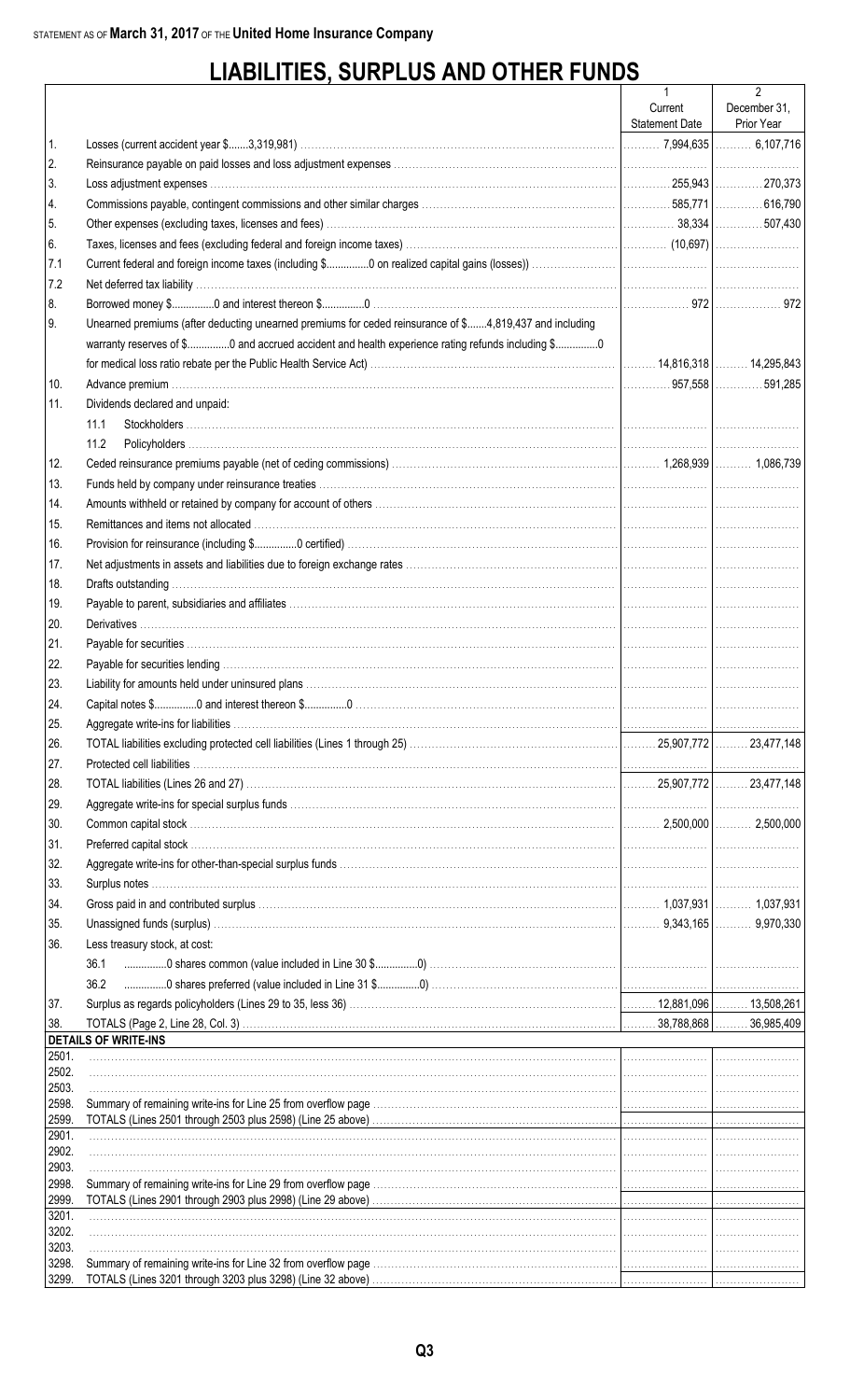### **STATEMENT OF INCOME**

|                    |                                                                                                        | $\mathbf{1}$        | $\overline{2}$ | 3                |
|--------------------|--------------------------------------------------------------------------------------------------------|---------------------|----------------|------------------|
|                    |                                                                                                        | <b>Current Year</b> | Prior Year     | Prior Year Ended |
|                    |                                                                                                        | to Date             | to Date        | December 31      |
|                    | <b>UNDERWRITING INCOME</b>                                                                             |                     |                |                  |
| $\mathbf{1}$ .     | Premiums earned                                                                                        |                     |                |                  |
|                    | 1.1                                                                                                    |                     |                |                  |
|                    | 1.2                                                                                                    |                     |                |                  |
|                    | 1.3                                                                                                    |                     |                |                  |
|                    | 1.4                                                                                                    |                     |                |                  |
| <b>DEDUCTIONS:</b> |                                                                                                        |                     |                |                  |
| 2.                 |                                                                                                        |                     |                |                  |
|                    | 2.1                                                                                                    |                     |                |                  |
|                    | 2.2                                                                                                    |                     |                |                  |
|                    | 2.3                                                                                                    |                     |                |                  |
|                    | 2.4                                                                                                    |                     |                |                  |
| 3.                 |                                                                                                        |                     |                |                  |
| 4.                 |                                                                                                        |                     |                |                  |
| 5.                 |                                                                                                        |                     |                |                  |
| 6.                 |                                                                                                        |                     |                |                  |
| 7.                 |                                                                                                        |                     |                |                  |
| 8.                 |                                                                                                        |                     |                |                  |
|                    | <b>INVESTMENT INCOME</b>                                                                               |                     |                |                  |
| 9.                 |                                                                                                        |                     |                |                  |
| 10.                |                                                                                                        |                     |                |                  |
| 11.                |                                                                                                        |                     |                |                  |
|                    | <b>OTHER INCOME</b>                                                                                    |                     |                |                  |
| 12.                | Net gain or (loss) from agents' or premium balances charged off (amount recovered \$0                  |                     |                |                  |
|                    |                                                                                                        |                     |                |                  |
| 13.                |                                                                                                        |                     |                |                  |
| 14.                |                                                                                                        |                     |                |                  |
| 15.                |                                                                                                        |                     |                |                  |
| 16.                | Net income before dividends to policyholders, after capital gains tax and before all other federal and |                     |                |                  |
|                    |                                                                                                        |                     |                |                  |
| 17.                |                                                                                                        |                     |                |                  |
| 18.                | Net income, after dividends to policyholders, after capital gains tax and before all other federal and |                     |                |                  |
|                    |                                                                                                        |                     |                |                  |
| 19.                |                                                                                                        |                     |                |                  |
| 20.                |                                                                                                        |                     |                |                  |
|                    | <b>CAPITAL AND SURPLUS ACCOUNT</b>                                                                     |                     |                |                  |
| 21.                |                                                                                                        |                     |                |                  |
| 22.                | Net income (from Line 20) 2417,303                                                                     |                     |                |                  |
| 23.                |                                                                                                        |                     |                |                  |
| 24.                |                                                                                                        |                     |                |                  |
| 25.                |                                                                                                        |                     |                |                  |
| 26.                |                                                                                                        |                     |                |                  |
| 27.                |                                                                                                        |                     |                |                  |
| 28.                |                                                                                                        |                     |                |                  |
| 29.                |                                                                                                        |                     |                |                  |
| 30.                |                                                                                                        |                     |                |                  |
| 31.                |                                                                                                        |                     |                |                  |
| 32.                | Capital changes:                                                                                       |                     |                |                  |
|                    | 32.1                                                                                                   |                     |                |                  |
|                    | 32.2                                                                                                   |                     |                |                  |
|                    | 32.3                                                                                                   |                     |                |                  |
| 33.                | Surplus adjustments:                                                                                   |                     |                |                  |
|                    | Paid in<br>33.1                                                                                        |                     |                |                  |
|                    | 33.2                                                                                                   |                     |                |                  |
|                    | 33.3                                                                                                   |                     |                |                  |
| 34.                |                                                                                                        |                     |                |                  |
| 35.                |                                                                                                        |                     |                |                  |
| 36.                |                                                                                                        |                     |                |                  |
| 37.                |                                                                                                        |                     |                |                  |
| 38.                |                                                                                                        |                     |                |                  |
| 39.                |                                                                                                        |                     |                |                  |
|                    | <b>DETAILS OF WRITE-INS</b>                                                                            |                     |                |                  |
| 0501.              |                                                                                                        |                     |                |                  |
| 0502.              |                                                                                                        |                     |                |                  |
| 0503.              |                                                                                                        |                     |                |                  |
| 0598.              |                                                                                                        |                     |                |                  |
| 0599.              |                                                                                                        |                     |                |                  |
| 1401.              |                                                                                                        |                     |                |                  |
| 1402.              |                                                                                                        |                     |                |                  |
| 1403.              |                                                                                                        |                     |                |                  |
| 1498.              |                                                                                                        |                     |                |                  |
| 1499.              |                                                                                                        |                     |                |                  |
| 3701.              |                                                                                                        |                     |                |                  |
| 3702.              |                                                                                                        |                     |                |                  |
| 3703.              |                                                                                                        |                     |                |                  |
| 3798.              |                                                                                                        |                     |                |                  |
| 3799.              |                                                                                                        |                     |                |                  |
|                    |                                                                                                        |                     |                |                  |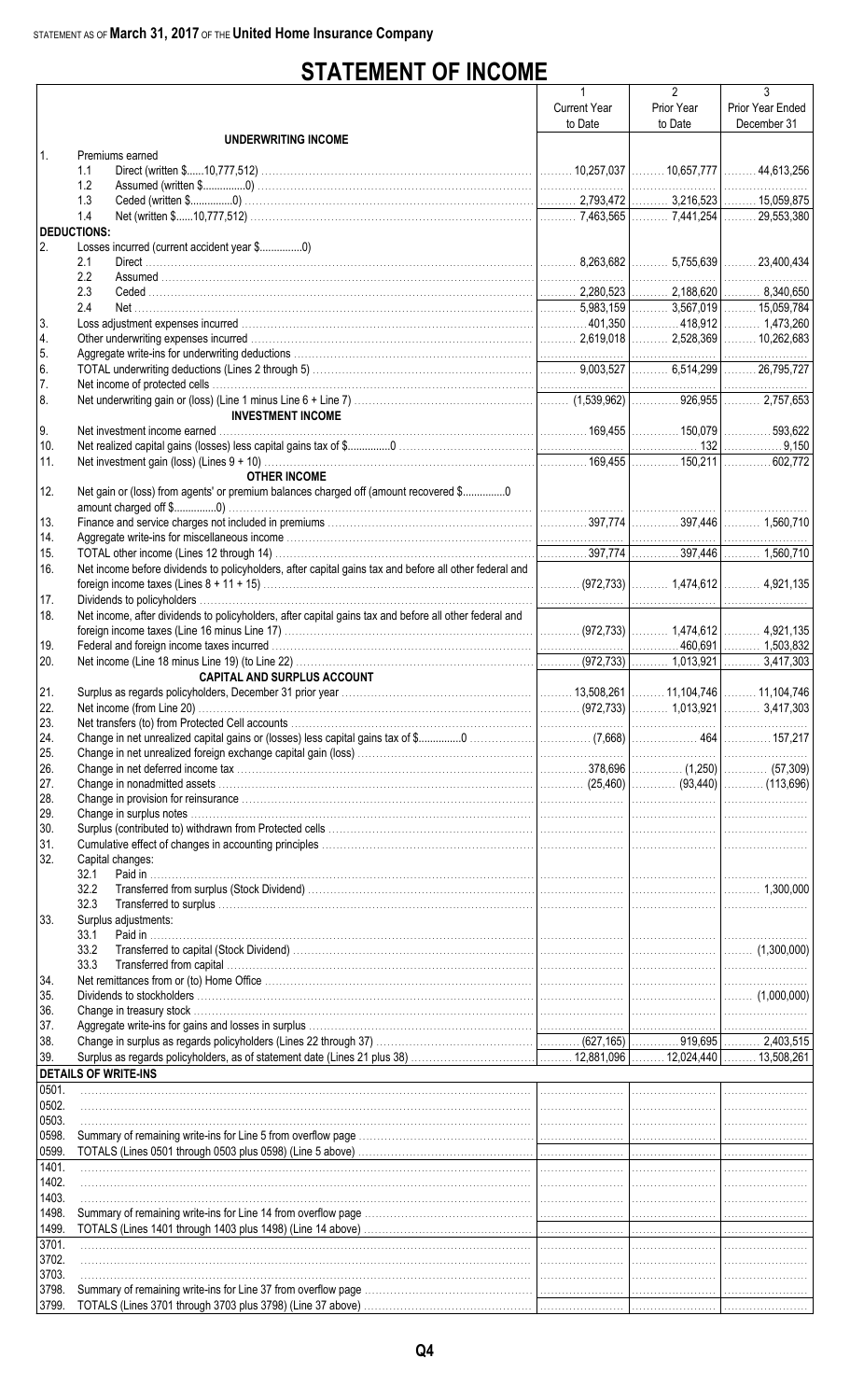|         |              | <b>CASH FLOW</b>                                                                            |                         |                         |                           |
|---------|--------------|---------------------------------------------------------------------------------------------|-------------------------|-------------------------|---------------------------|
|         |              |                                                                                             | $\mathbf{1}$<br>Current | $\overline{2}$<br>Prior | 3<br>Prior                |
|         |              |                                                                                             | Year<br>To Date         | Year<br>To Date         | Year Ended<br>December 31 |
|         |              | <b>Cash from Operations</b>                                                                 |                         |                         |                           |
| 1.      |              |                                                                                             |                         |                         |                           |
| 2.      |              |                                                                                             |                         |                         |                           |
| 3.      |              |                                                                                             |                         |                         |                           |
| 4.      |              |                                                                                             |                         |                         |                           |
| 5.      |              |                                                                                             |                         |                         |                           |
| 6.      |              |                                                                                             |                         |                         |                           |
| 7.      |              |                                                                                             |                         |                         |                           |
| 8.      |              |                                                                                             |                         |                         |                           |
| 9.      |              | Federal and foreign income taxes paid (recovered) net of \$0 tax on capital gains           |                         |                         |                           |
|         |              |                                                                                             |                         |                         |                           |
| 10.     |              |                                                                                             |                         |                         |                           |
| 11.     |              |                                                                                             |                         |                         |                           |
|         |              | <b>Cash from Investments</b>                                                                |                         |                         |                           |
| 12.     |              | Proceeds from investments sold, matured or repaid:                                          |                         |                         |                           |
|         | 12.1         |                                                                                             |                         |                         |                           |
|         | 12.2         |                                                                                             |                         |                         |                           |
|         |              |                                                                                             |                         |                         |                           |
|         | 12.3<br>12.4 |                                                                                             |                         |                         |                           |
|         | 12.5         |                                                                                             |                         |                         |                           |
|         |              |                                                                                             |                         |                         |                           |
|         | 12.6<br>12.7 |                                                                                             |                         |                         |                           |
|         | 12.8         |                                                                                             |                         |                         |                           |
|         |              |                                                                                             |                         |                         |                           |
| 13.     |              | Cost of investments acquired (long-term only):                                              |                         |                         |                           |
|         | 13.1         |                                                                                             |                         |                         |                           |
|         | 13.2         |                                                                                             |                         |                         |                           |
|         | 13.3         |                                                                                             |                         |                         |                           |
|         | 13.4         |                                                                                             |                         |                         |                           |
|         | 13.5         |                                                                                             |                         |                         |                           |
|         | 13.6         |                                                                                             |                         |                         |                           |
|         | 13.7         |                                                                                             |                         |                         |                           |
| 14.     |              |                                                                                             |                         |                         |                           |
| 15.     |              |                                                                                             |                         |                         |                           |
|         |              | <b>Cash from Financing and Miscellaneous Sources</b>                                        |                         |                         |                           |
| 16.     | 16.1         | Cash provided (applied):                                                                    |                         |                         |                           |
|         | 16.2         |                                                                                             |                         |                         |                           |
|         |              |                                                                                             |                         |                         |                           |
|         | 16.3         |                                                                                             |                         |                         |                           |
|         | 16.4         |                                                                                             |                         |                         |                           |
|         | 16.5         |                                                                                             |                         |                         |                           |
|         | 16.6         |                                                                                             |                         |                         |                           |
| 17.     |              | Net cash from financing and miscellaneous sources (Line 16.1 through 16.4 minus Line 16.5   |                         |                         |                           |
|         |              |                                                                                             |                         |                         |                           |
|         |              | RECONCILIATION OF CASH, CASH EQUIVALENTS AND SHORT-TERM INVESTMENTS                         |                         |                         |                           |
| 18.     |              | Net change in cash, cash equivalents and short-term investments (Line 11, plus Lines 15 and |                         |                         |                           |
|         |              |                                                                                             | .                       |                         |                           |
| 19.     |              | Cash, cash equivalents and short-term investments:                                          |                         |                         |                           |
|         | 19.1         |                                                                                             |                         |                         |                           |
|         | 19.2         | Supplemental Disclosures of Cash Flow Information for Non-Cash Transactions:<br>Note:       |                         |                         |                           |
| 20.0001 |              |                                                                                             |                         |                         |                           |
|         |              |                                                                                             |                         |                         |                           |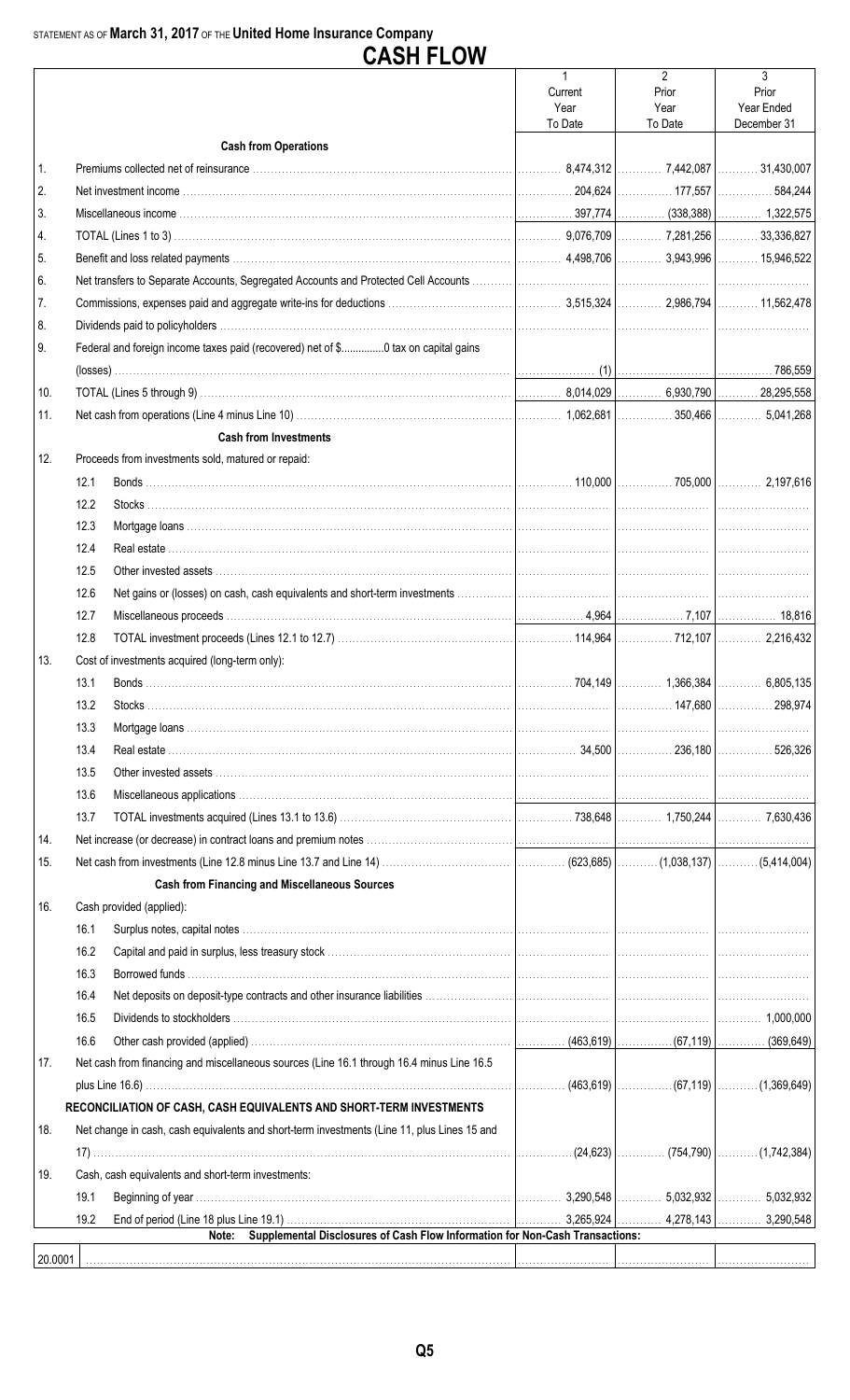### **Notes to Financial Statement**

#### **1. Summary of Significant Accounting Policies**

- A. Accounting Practices
	- A. The financial statements of United Home Insurance Company are presented on the basis of accounting practices prescribed or permitted by the Arkansas Insurance Department. The National Association of Insurance Commissioners' *Accounting Practices and Procedures Manual*  has been adopted as a component of prescribed or permitted practices by the state of Arkansas.
	- B. The preparation of financial statements in conformity with Statutory Accounting Principles requires management to make estimates and assumptions that affect the reported amounts of assets and liabilities. It also requires disclosure of contingent assets and liabilities at the date of financial statements and reported amounts of revenue and expenses during the period. Actual results could differ from those estimates.
	- C. Premiums are earned over the terms of the related insurance policies and reinsurance contracts. Unearned premium reserves are established to cover the unexpired portion of premiums written. Such reserves are computed by pro rata methods for direct business and are based on reports received from ceding companies for reinsurance. Expenses incurred in connection with acquiring new insurance business, including such acquisition cost as sales commissions, are charged to operations as incurred. In addition the company also uses the following accounting policies:
		- a. Short term investments, if any, are listed at cost
		- b. Bonds are stated at amortized cost using the interest method.
		- c. Publically traded common stocks, if any, are listed at market value
		- d. No preferred stock
		- e. No mortgage loans
		- f. Book value for mortgage-backed securities is the cost of remaining principal plus accrual of the discount or less amortization of the premium over the life of the bond to maturity
		- g. See # 3
		- h. No joint ventures, partnerships or LLC's
		- i. No derivatives
		- j. No anticipated investment income utilized in calculations
		- k. Case loss reserve estimates per onsite inspection of damage with IBNR tied to historical norms. There are no liability exposures to toxic waste, asbestos, ect.
		- l. Company has not changed its capitalization policy form prior period
		- m. No pharmaceutical rebate receivable

|     |                                                                    | SSAP#      | F/S Page   | $F/S$ Line # | 2017       | 2016                  |
|-----|--------------------------------------------------------------------|------------|------------|--------------|------------|-----------------------|
|     | <b>NET INCOME</b>                                                  |            |            |              |            |                       |
| (1) | State basis (Page 4, Line 20, Columns $1 \& 3$ )                   | XXX        | <b>XXX</b> | XXX          | (972, 733) | 3,417,304             |
| (2) | State Prescribed Practices that increase/(decrease) NAIC<br>SAP:   |            |            |              |            |                       |
| (3) | State Permitted Practices that increase/(decrease) NAIC<br>SAP:    |            |            |              |            |                       |
| (4) | NAIC SAP (1-2-3=4)                                                 | XXX        | XXX        | <b>XXX</b>   | (972, 733) | 3,417,304             |
| (5) | <b>SURPLUS</b><br>State basis (Page 3, Line 37, Columns $1 \& 2$ ) | <b>XXX</b> | <b>XXX</b> | XXX          | 12,881,096 | 13,508,261            |
| (6) | State Prescribed Practices that increase/(decrease) NAIC<br>SAP:   |            |            |              |            |                       |
| (7) | State Permitted Practices that increase/(decrease) NAIC<br>SAP:    |            |            |              |            |                       |
| (8) | NAIC SAP $(5-6-7=8)$                                               | XXX        | XXX        | XXX          |            | 12,881,096 13,508,261 |

#### **2. Accounting Changes and Corrections of Errors**

The Company did not have any material changes in accounting principles and/or corrections of errors.

#### **3. Business Combinations and Goodwill**

Not applicable. The Company did not have any business combinations.

#### **4. Discontinued Operations**

Not applicable. The Company did not discontinue any of its operations.

#### **5. Investments**

- A. Mortgage Loans, including Mezzanine Real Estate Loans Not Applicable. The Company has no investments in real estate mortgage loans
- B. Debt Restructuring Not Applicable. The Company did not have any debt investments restructured during 2016.
- C. Reverse Mortgages Not Applicable. The Company has no investments in reverse mortgages.
- D. Loan-Backed Securities Not Applicable. The Company has no investments in loan-backed securities
- E. Repurchase Agreements and/or Securities Lending Transactions Not Applicable. The Company has no investments in repurchase agreement securities requiring collateral.
- F. Real Estate Not Applicable.
- G. Investments in Low-Income Housing Tax Credits (LIHTC)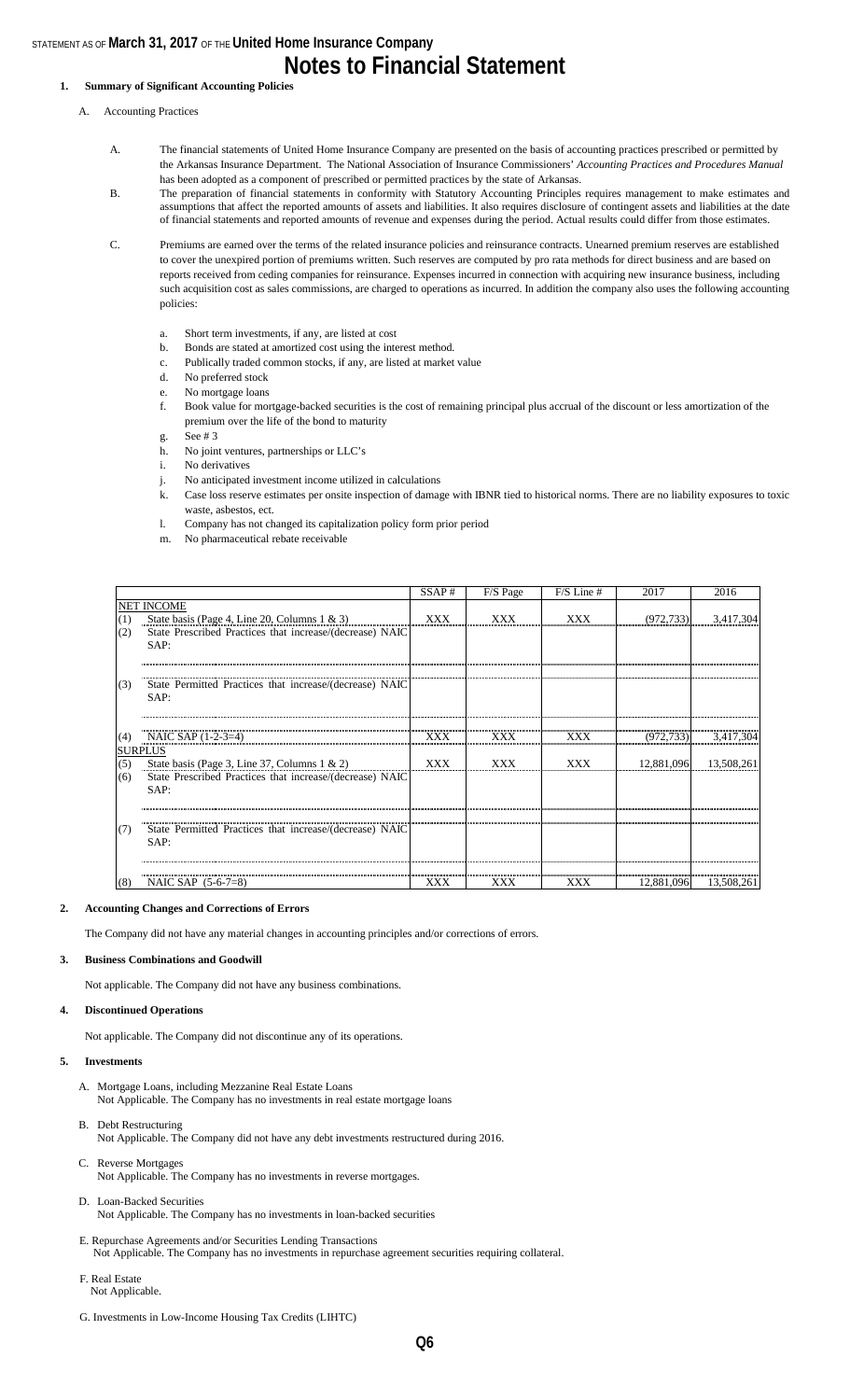### **Notes to Financial Statement**

Not applicable

#### H. Restricted Assets

As of 03/31/2017 United Home Insurance Company had restricted assets on deposit with Arkansas Insurance Department valued at 1,914,510.

#### (1) Restricted Assets (Including Pledged)

|                           |              |                |              | Gross (Admitted & Nonadmited) Restricted |         |              |                     |                                 | <b>Current Year</b> |              |               |
|---------------------------|--------------|----------------|--------------|------------------------------------------|---------|--------------|---------------------|---------------------------------|---------------------|--------------|---------------|
|                           |              |                | Current Year |                                          |         | 6            | 7                   | 8                               | 9                   | Percentage   |               |
|                           | $\mathbf{1}$ | $\overline{2}$ | 3            | $\overline{4}$                           | 5       |              |                     |                                 |                     |              |               |
|                           |              |                |              | Protected                                |         |              |                     |                                 |                     | 10           |               |
|                           |              |                | Total        | Cell                                     |         |              |                     |                                 |                     | <b>Gross</b> | 11            |
|                           |              | G/A            | Protected    | Account                                  |         |              |                     |                                 | Total               | (Admitted &  | Admitted      |
|                           |              |                |              |                                          |         |              |                     |                                 |                     |              |               |
|                           | Total        | Supporting     | Cell         | Assets                                   |         |              | Increase/           | Total                           | Admitted            | Nonadmitted  | Restricted    |
|                           | General      | Protected      | Account      | Supporting                               |         | Total        |                     | (Decrease) Nonadmitt Restricted |                     | ) Restricted | to Total      |
| <b>Restricted Asset</b>   | Account      | Cell Account   | Restricted   | G/A                                      | Total   | From         | $(5 \text{ minus})$ | ed                              | $(5 \text{ minus})$ | to Total     | Admitted      |
| Category                  | (G/A)        | Activity (a)   | Assets       | Activity (b) (1 plus 3) Prior Year       |         |              | 6)                  | Restricted                      | 8)                  | Assets (c)   | Assets (d)    |
| (a) Subject to            |              |                |              |                                          |         |              |                     |                                 |                     |              |               |
| contractual               |              |                |              |                                          |         |              |                     |                                 |                     |              |               |
| obligation for which      |              |                |              |                                          |         |              |                     |                                 |                     |              |               |
| liability is not shown    |              |                |              |                                          |         |              |                     |                                 |                     | $\%$         | $\%$          |
| (b) Collateral held under |              |                |              |                                          |         |              |                     |                                 |                     |              |               |
| security lending          |              |                |              |                                          |         |              |                     |                                 |                     |              |               |
| agreements                |              |                |              |                                          |         |              |                     |                                 |                     | $\%$         | $\%$          |
| (c) Subject to            |              |                |              |                                          |         |              |                     |                                 |                     |              |               |
| repurchase                |              |                |              |                                          |         |              |                     |                                 |                     |              |               |
| agreements                |              |                |              |                                          |         |              |                     |                                 |                     | $\%$         | $\%$          |
| (d) Subject to reverse    |              |                |              |                                          |         |              |                     |                                 |                     |              |               |
| repurchase                |              |                |              |                                          |         |              |                     |                                 |                     |              |               |
| agreements                |              |                |              |                                          |         |              |                     |                                 |                     | $\%$         | $\%$          |
|                           |              |                |              |                                          |         |              |                     |                                 |                     |              |               |
| (e) Subject to dollar     |              |                |              |                                          |         |              |                     |                                 |                     |              |               |
| repurchase                |              |                |              |                                          |         |              |                     |                                 |                     |              |               |
| agreements                |              |                |              |                                          |         |              |                     |                                 |                     | $\%$         | $\%$          |
| (f) Subject to dollar     |              |                |              |                                          |         |              |                     |                                 |                     |              |               |
| reverse repurchase        |              |                |              |                                          |         |              |                     |                                 |                     |              |               |
| agreements                |              |                |              |                                          |         |              |                     |                                 |                     | $\%$         | $\%$          |
| (g) Placed under option   |              |                |              |                                          |         |              |                     |                                 |                     |              |               |
| contracts                 |              |                |              |                                          |         |              |                     |                                 |                     | $\%$         | $\%$          |
| (h) Letter stock or       |              |                |              |                                          |         |              |                     |                                 |                     |              |               |
| securities restricted     |              |                |              |                                          |         |              |                     |                                 |                     |              |               |
| as to sale -              |              |                |              |                                          |         |              |                     |                                 |                     |              |               |
| excluding FHLB            |              |                |              |                                          |         |              |                     |                                 |                     |              |               |
| capital stock             |              |                |              |                                          |         |              |                     |                                 |                     | $\%$         | $\frac{0}{0}$ |
| (i) FHLB capital stock    |              |                |              |                                          |         |              |                     |                                 |                     | $\%$         | $\%$          |
| $(i)$ On deposit with     |              |                |              |                                          | 1,914,5 |              |                     |                                 |                     |              |               |
| states                    | 1,914,510    |                |              |                                          |         | 10 1,616,363 | 298,147             |                                 | 1,914,510           | 4.879%       | 4.936%        |
| $(k)$ On deposit with     |              |                |              |                                          |         |              |                     |                                 |                     |              |               |
| other regulatory          |              |                |              |                                          |         |              |                     |                                 |                     |              |               |
| bodies                    |              |                |              |                                          |         |              |                     |                                 |                     | $\%$         | $\%$          |
| (l) Pledged as collateral |              |                |              |                                          |         |              |                     |                                 |                     |              |               |
| to FHLB (including        |              |                |              |                                          |         |              |                     |                                 |                     |              |               |
|                           |              |                |              |                                          |         |              |                     |                                 |                     |              |               |
| assets backing            |              |                |              |                                          |         |              |                     |                                 |                     |              |               |
| funding agreements)       |              |                |              |                                          |         |              |                     |                                 |                     | $\%$         | $\%$          |
| (m Pledged as collateral  |              |                |              |                                          |         |              |                     |                                 |                     |              |               |
| not captured in other     |              |                |              |                                          |         |              |                     |                                 |                     |              |               |
| categories                |              |                |              |                                          |         |              |                     |                                 |                     | $\%$         | $\%$          |
| (n) Other restricted      |              |                |              |                                          |         |              |                     |                                 |                     |              |               |
| assets                    |              |                |              |                                          |         |              |                     |                                 |                     | $\%$         | $\%$          |
| (o) Total Restricted      |              |                |              |                                          | 1,914,5 |              |                     |                                 |                     |              |               |
| Assets                    | 1,914,510    |                |              |                                          |         | 10 1,616,363 | 298,147             |                                 | 1,914,510           | 4.879%       | 4.936%        |

(a) Subset of column 1 (b) Subset of column 3 (c) Column 5 divided by Asset Page Column 1,Line 28 (d) Column 9 divided by Asset Page, Column 3, Line 28

#### I. Working Capital Finance Investments Not Applicable.

J. Offsetting and Netting of Assets and Liabilities Not Applicable.

- K. Structured Notes Not Applicable
- L. 5\* Securities None Not Applicable.

#### **6. Joint Ventures, Partnerships and Limited Liability Companies**

- A. The Company does not have any investments in joint ventures that exceed 10% of admitted assets.
- B. The Company did not recognize any impairment in its joint ventures

#### **7. Investment Income**

The Company does not have any investment income due and accrued over 90 days past due and does not have any amounts excluded from surplus

#### **8. Derivative Instruments**

Not applicable. The Company does not invest in derivative type investments

**9. Income Taxes**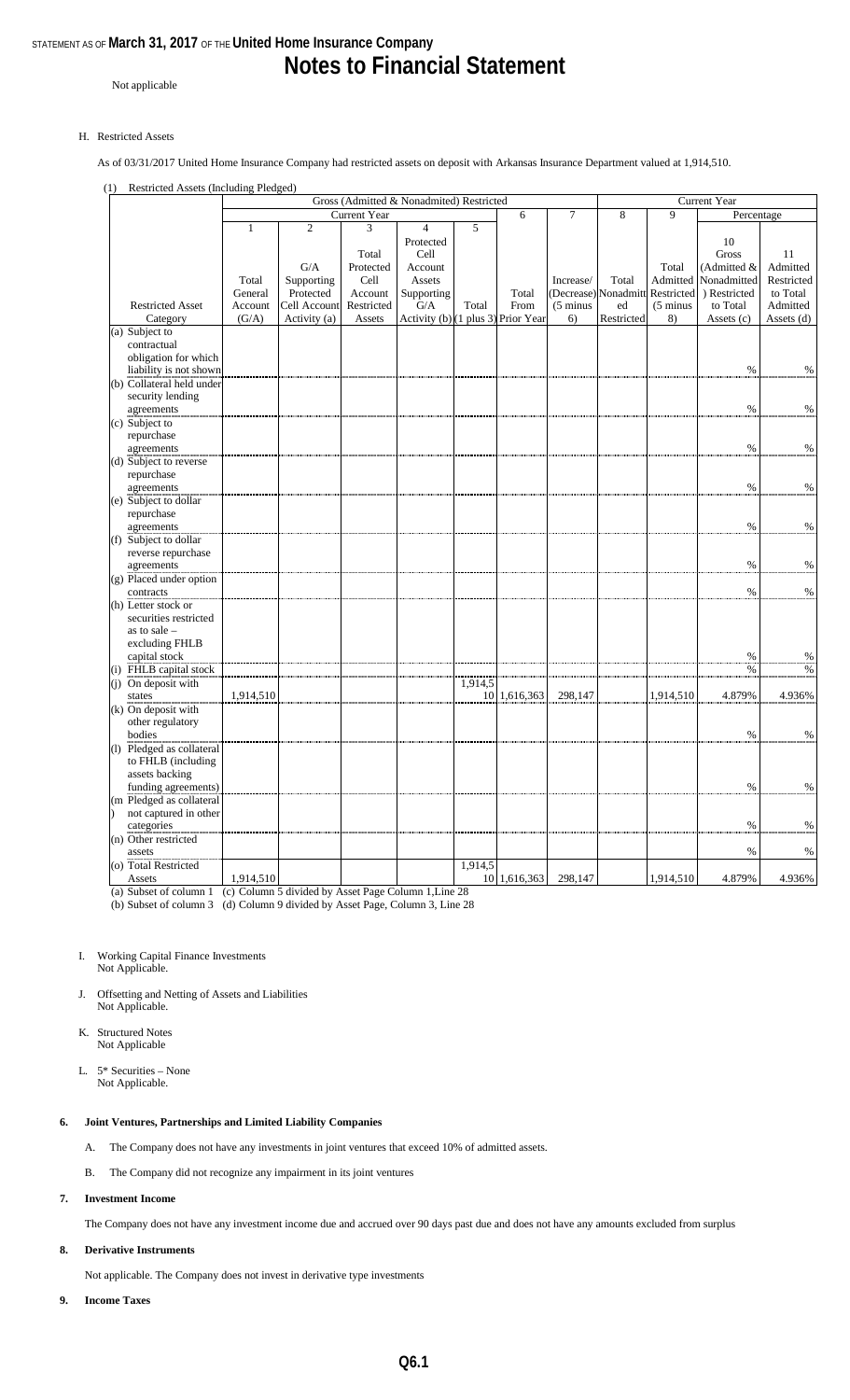### STATEMENT AS OF **March 31, 2017** OF THE **United Home Insurance Company Notes to Financial Statement**

A. The components of the net deferred tax asset/(liability) at March 31, 2017 are as follows:

|                                                  |           | 03/31/2017 |             |           | 12/31/2016 |             |             | Change      |          |
|--------------------------------------------------|-----------|------------|-------------|-----------|------------|-------------|-------------|-------------|----------|
|                                                  | (1)       | (2)        | (3)         | (4)       | (5)        | (6)         | (7)         | (8)         | (9)      |
|                                                  |           |            | $(Col. 1 +$ |           |            | $(Col. 4 +$ | $(Col. 1 -$ | $(Col. 2 -$ | (Col. 7) |
|                                                  | Ordinary  | Capital    | 2) Total    | Ordinary  | Capital    | 5) Total    | 4)          | 5)          | $+8)$    |
| Description                                      |           |            |             |           |            |             | Ordinary    | Capital     | Total    |
| Gross Deferred Tax Assets<br>(a)                 | 1,399,866 | 67,568     | 1,467,434   | 1,031,062 | 66,368     | 1,097,430   | 368.804     | 1,200       | 370,004  |
| <b>Statutory Valuation Allowance</b><br>(b)      |           |            |             |           |            |             |             |             |          |
| Adjustments                                      |           |            |             |           |            |             |             |             |          |
| <b>Adjusted Gross Deferred Tax Assets</b><br>(c) |           |            |             |           |            |             |             |             |          |
| $(1a-1b)$                                        | 1,399,866 | 67.568     | 1,467,434   | 1,031,062 | 66,368     | 1,097,430   | 368.804     | 1,200       | 370,004  |
| Deferred Tax Assets Nonadmitted<br>(d)           |           |            |             |           |            |             |             |             |          |
| Subtotal Net Admitted Deferred Tax<br>(e)        |           |            |             |           |            |             |             |             |          |
| Asset $(1c - 1d)$                                | 1,399,866 | 67,568     | 1,467,434   | 1,031,062 | 66,368     | 1,097,430   | 368.804     | 1,200       | 370,004  |
| Deferred Tax Liabilities<br>(f)                  | 68,067    | 72.396     | 140,463     | 74.150    | 75,003     | 149.153     | (6,083)     | (2,607)     | (8,690)  |
| Net Admitted Deferred Tax<br>(g)                 |           |            |             |           |            |             |             |             |          |
| Asset/(Net Deferred Tax Liability) (1e)          |           |            |             |           |            |             |             |             |          |
| $-1f$                                            | 1.331.799 | (4,828)    | 1,326,971   | 956.912   | (8,635)    | 948,277     | 374,887     | 3.807       | 378,694  |

2.

1.

|                                  | 03/31/2017 |            | 12/31/2016     |            |            | Change      |                         |            |                |
|----------------------------------|------------|------------|----------------|------------|------------|-------------|-------------------------|------------|----------------|
|                                  | (1)        | (2)        | (3)            | (4)        | (5)        | (6)         | (7)                     | (8)        | (9)            |
| <b>Admission Calculation</b>     |            |            | $(Col. 1 + 2)$ |            |            | $(Col. 4 +$ | $(Col. 1-4)$ $(Col. 2-$ |            | $(Col. 7 + 8)$ |
| Components SSAP No. 101          | Ordinary   | Capital    | Total          | Ordinary   | Capital    | 5) Total    | Ordinary                | 5) Capital | Total          |
| (a) Federal Income Taxes Paid In |            |            |                |            |            |             |                         |            |                |
| Recoverable<br>Prior<br>Years    |            |            |                |            |            |             |                         |            |                |
| <b>Through Loss Carrybacks</b>   |            |            |                |            |            |             |                         |            |                |
| (b) Adjusted Gross Deferred Tax  |            |            |                |            |            |             |                         |            |                |
| Expected<br>Assets<br>To<br>Be   |            |            |                |            |            |             |                         |            |                |
| (Excluding<br>The<br>Realized    |            |            |                |            |            |             |                         |            |                |
| Of Deferred<br>Tax<br>Amount     |            |            |                |            |            |             |                         |            |                |
| Assets From 2(a) Above)          |            |            |                |            |            |             |                         |            |                |
| Application of<br>After<br>the   |            |            |                |            |            |             |                         |            |                |
| Threshold Limitation<br>(The     |            |            |                |            |            |             |                         |            |                |
| Lesser of $2(b)1$ and $2(b)2$    |            |            |                |            |            |             |                         |            |                |
| below)                           | 1,399,866  | 49,606     | 1,449,472      | 1,031,062  | 48,406     | 1,079,468   | 368,804                 | 1,200      | 370,004        |
| 1 Adjusted Gross Deferred        |            |            |                |            |            |             |                         |            |                |
| Tax Assets Expected to be        |            |            |                |            |            |             |                         |            |                |
| Realized Following<br>the        |            |            |                |            |            |             |                         |            |                |
| <b>Balance Sheet Date</b>        |            |            |                |            |            |             |                         |            |                |
| 2 Adjusted Gross Deferred        |            |            |                |            |            |             |                         |            |                |
| Tax Assets Allowed per           | <b>XXX</b> | <b>XXX</b> |                | <b>XXX</b> | <b>XXX</b> |             | <b>XXX</b>              | <b>XXX</b> |                |
| <b>Limitation Threshold</b>      |            |            |                |            |            |             |                         |            |                |
| (c) Adjusted Gross Deferred Tax  |            |            |                |            |            |             |                         |            |                |
| (Excluding)<br>Assets<br>The     |            |            |                |            |            |             |                         |            |                |
| Amount Of Deferred<br>Tax        |            |            |                |            |            |             |                         |            |                |
| Assets From $2(a)$ and $2(b)$    |            |            |                |            |            |             |                         |            |                |
| Offset by Gross<br>above)        |            |            |                |            |            |             |                         |            |                |
| Deferred Tax Liabilities         |            | 17,962     | 17,962         |            | 17,962     | 17,962      |                         |            |                |
| (d) Deferred Tax Assets Admitted |            |            |                |            |            |             |                         |            |                |
| as the result of application of  |            |            |                |            |            |             |                         |            |                |
| SSAP No. 101 Total $(2(a) +$     |            |            |                |            |            |             |                         |            |                |
| $2(b) + 2(c)$                    | 1.399.866  | 67,568     | 1,467,434      | 1.031.062  | 66,368     | 1,097,430   | 368,804                 | 1.200      | 370,004        |

3.

|     | <b>Description</b>                                                                     | 2017       | 2016    |
|-----|----------------------------------------------------------------------------------------|------------|---------|
| (a) | Ratio Percentage Used To Determine Recovery Period And Threshold Limitation Amount.    | 366,000    | 366.000 |
| (b) | Amount Of Adjusted Capital And Surplus Used To Determine Recovery Period And Threshold |            |         |
|     | Limitation in 2(b)2 Above.                                                             | 12.559.984 | 559.984 |

4. Impact of Tax Planning Strategies

|                                              | 03/31/2017 |         | 12/31/2016 |         | Change         |                |
|----------------------------------------------|------------|---------|------------|---------|----------------|----------------|
|                                              | (1)        | (2)     | (3)        | (4)     | (5)            | (6)            |
|                                              |            |         |            |         | $(Col. 1 - 3)$ | $(Col. 2 - 4)$ |
| <b>Impact of Tax-Planning Strategies</b>     | Ordinary   | Capital | Ordinary   | Capital | Ordinary       | Capital        |
| (a) Determination of adjusted gross deferred |            |         |            |         |                |                |
| tax assets and net admitted deferred tax     |            |         |            |         |                |                |
| assets, by tax character as a percentage     |            |         |            |         |                |                |
| Adjusted gross DTAs amount from              |            |         |            |         |                |                |
| Note $9A1(c)$                                | 1,399,866  | 67,568  | 1,031,062  | 66,368  | 368,804        | 1,200          |
| Percentage of adjusted gross DTAs by<br>2.   |            |         |            |         |                |                |
| tax character attributable to the impact     |            |         |            |         |                |                |
| of tax planning strategies                   |            |         |            |         |                |                |
| Net Admitted Adjusted Gross DTAs<br>3.       |            |         |            |         |                |                |
| amount from Note 9A1(e)                      | 1,399,866  | 67.568  | 1,031,062  | 66.368  | 368,804        | 1.200          |
| Percentage of net admitted adjusted<br>4.    |            |         |            |         |                |                |
| gross DTAs by tax character admitted         |            |         |            |         |                |                |
| because of the impact of tax planning        |            |         |            |         |                |                |
| strategies                                   |            |         |            |         |                |                |

(b) Does the Company's tax-planning strategies include the use of reinsurance? Yes No x

B. Regarding deferred tax liabilities that are not recognized:

#### C. Current income taxes incurred consist of the following major components:

|     |                                            | л.         |            |                     |
|-----|--------------------------------------------|------------|------------|---------------------|
|     |                                            |            |            | (Col. 1 – 2) Change |
|     | Description                                | 03/31/2017 | 12/31/2016 |                     |
|     | Current Income Tax                         |            |            |                     |
| (a) | Federal                                    |            | 1.053.832  | (1,503,832)         |
| (b) | Foreign                                    |            |            |                     |
| (c  | Subtotal                                   |            | 1.503.832  | (1,503,832)         |
| (d) | Federal income tax on net capital gains    |            |            |                     |
| (e  | Utilization of capital loss carry-forwards |            |            |                     |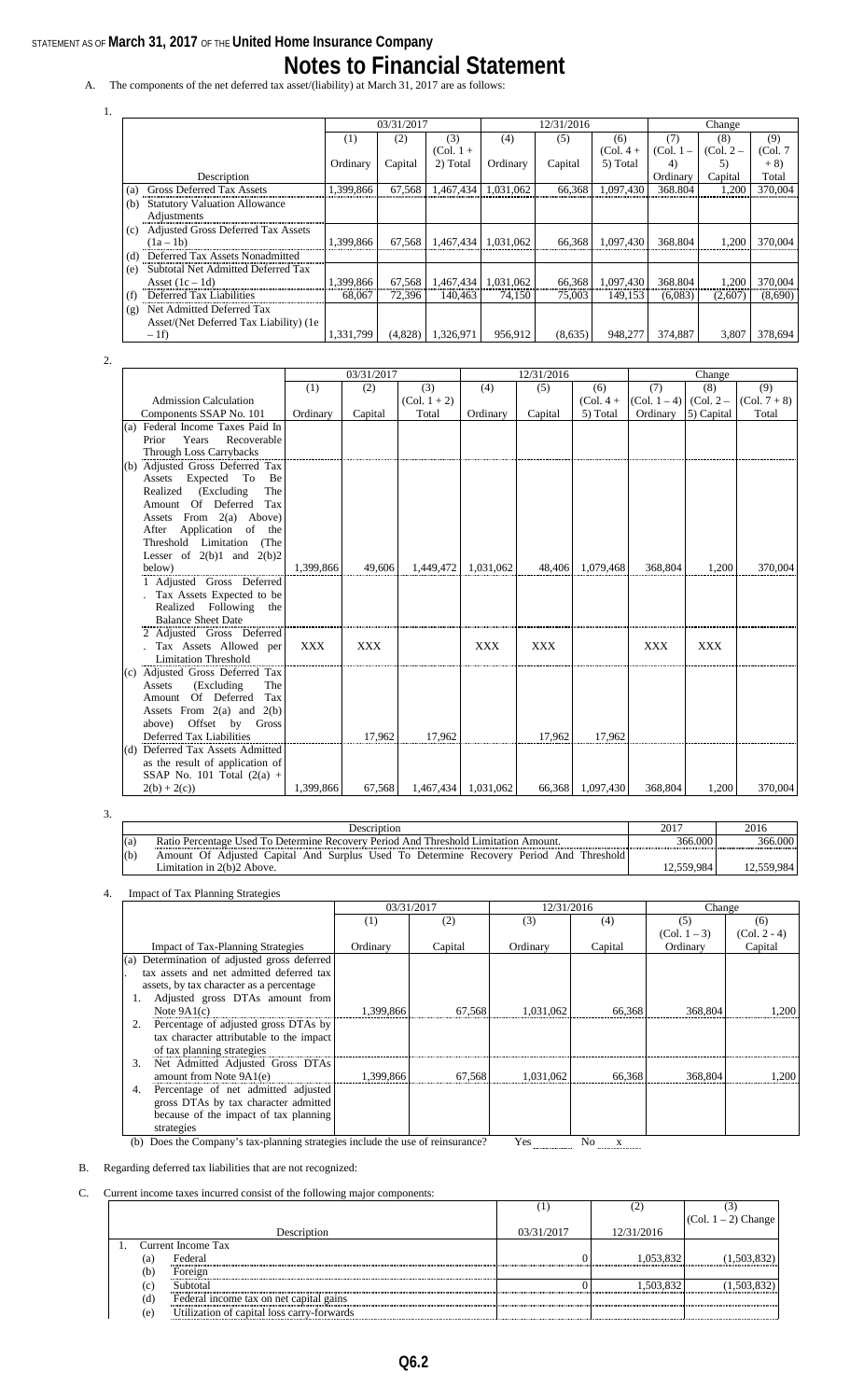### **Notes to Financial Statement**

|    | (f)                                                             | Other    |                                                                         |              |           |             |
|----|-----------------------------------------------------------------|----------|-------------------------------------------------------------------------|--------------|-----------|-------------|
|    | (g)                                                             |          | Federal and foreign income taxes incurred                               | $\mathbf{0}$ | 1,503,832 | (1,503,832) |
| 2. |                                                                 |          | Deferred Tax Assets:                                                    |              |           |             |
|    | (a)                                                             | Ordinary |                                                                         |              |           |             |
|    |                                                                 |          | (1) Discounting of unpaid losses                                        | 83.111       | 58,944    | 24,167      |
|    |                                                                 |          | (2) Unearned premium reserve                                            | 1,007,510    | 972,117   | 35,393      |
|    |                                                                 |          | (3) Policyholder reserves                                               |              |           |             |
|    |                                                                 |          | $(4)$ Investments                                                       |              |           |             |
|    |                                                                 |          | (5) Deferred acquisition costs                                          |              |           |             |
|    |                                                                 |          | (6) Policyholder dividends accrual                                      |              |           |             |
|    |                                                                 | (7)      | <b>Fixed assets</b>                                                     |              |           |             |
|    |                                                                 | (8)      | Compensation and benefits accrual                                       |              |           |             |
|    |                                                                 |          | $(9)$ Pension accrual                                                   |              |           |             |
|    |                                                                 | (10)     | Receivables – nonadmitted                                               |              |           |             |
|    |                                                                 |          | (11) Net operating loss carry-forward                                   | 309,245      |           | 309,245     |
|    |                                                                 |          | (12) Tax credit carry-forward                                           |              |           |             |
|    |                                                                 |          | (13) Other (including items $<$ 5% of total ordinary tax assets)        |              |           |             |
|    |                                                                 |          | (99) Subtotal                                                           | 1,399,866    | 1,031,061 | 368,805     |
|    | (b)                                                             |          | Statutory valuation allowance adjustment                                |              |           |             |
|    | (c)                                                             |          | Nonadmitted                                                             |              |           |             |
|    | Admitted ordinary deferred tax assets $(2a99 - 2b - 2c)$<br>(d) |          | 1,399,866                                                               | 1,031,061    | 368,805   |             |
|    | (e)                                                             | Capital: |                                                                         |              |           |             |
|    |                                                                 |          | (1) Investments                                                         | 49,606       | 48,406    | 1,200       |
|    |                                                                 |          | (2) Net capital loss carry-forward                                      | 17,962       | 17,962    |             |
|    |                                                                 |          | (3) Real estate                                                         |              |           |             |
|    |                                                                 |          | (4) Other (including items $<$ 5% of total capital tax assets)          |              |           |             |
|    |                                                                 |          | (99) Subtotal                                                           | 67,568       | 66,368    | 1,200       |
|    | (f)                                                             |          | Statutory valuation allowance adjustment                                |              |           |             |
|    | (g)                                                             |          | Nonadmitted                                                             |              |           |             |
|    | (h)                                                             |          | Admitted capital deferred tax assets $(2e99 - 2f - 2g)$                 | 67,568       | 66,368    | 1,200       |
|    | (i)                                                             |          | Admitted deferred tax assets $(2d + 2h)$                                | 1,467,434    | 1,097,429 | 370,005     |
| 3. |                                                                 |          | Deferred Tax Liabilities:                                               |              |           |             |
|    | (a)                                                             | Ordinary |                                                                         |              |           |             |
|    |                                                                 |          | (1) Investments                                                         |              |           |             |
|    |                                                                 |          | (2) Fixed assets                                                        | 68,067       | 74,150    | (6,083)     |
|    |                                                                 |          | (3) Deferred and uncollected premium                                    |              |           |             |
|    |                                                                 |          | (4) Policyholder reserves                                               |              |           |             |
|    |                                                                 |          | (5) Other (including items $\lt 5\%$ of total ordinary tax liabilities) |              |           |             |
|    |                                                                 |          | $(99)$ Subtotal                                                         | 68,067       | 74,150    | (6,083)     |
|    | (b)                                                             | Capital: |                                                                         |              |           |             |
|    |                                                                 |          | (1) Investments                                                         | 72,396       | 75,003    | (2,607)     |
|    |                                                                 |          | (2) Real estate                                                         |              |           |             |
|    |                                                                 |          | (3) Other (including items $<$ 5% of total capital tax liabilities)     |              |           |             |
|    |                                                                 |          | $(99)$ Subtotal                                                         | 72,396       | 75,003    | (2,607)     |
|    | (c)                                                             |          | Deferred tax liabilities $(3a99 + 3b99)$                                | 140,463      | 149,153   | (8,690)     |
|    |                                                                 |          | 4. Net deferred tax assets/liabilities $(2i – 3c)$                      | 1,326,971    | 948,276   | 378,695     |

#### **10. Information Concerning Parent, Subsidiaries, Affiliates and Other Related Parties**

A. As of March 31, 2017, all outstanding shares of the Company are owned by the parent company, Farmers Home Holding Company.

- B. United Home Insurance Company is owned by the same parent company as Ford, Harris, and Lamb Insurance Agency, which writes business for United Home Insurance Company. United Home Insurance Company had written premiums of 10,777,512 in the first quarter of that 307,009 was written by Ford Harris and Lamb. United Home Insurance Company paid \$56,293.96 in commission to Ford Harris and Lamb in the first quarter of 2017.
- C. None
- D. None
- E. As of March 31, 2017, the Company has a \$616,117 receivable from Farmers Home Holding Company.
- F. None
- G. All outstanding shares of United Home Insurance Company are owned by the Parent Company, Farmers Home Holding Company, an insurance holding company domiciled in the state of Arkansas.
- H. Not Applicable.
- I. Not Applicable.
- J. Not Applicable.
- K. Not Applicable.
- L. Not Applicable.
- M. Not Applicable.
- N. Not Applicable.

#### **11. Debt**

- **A.** Debt
	- The Company has no capital notes. It does have a \$1,000,000 line of credit with First National Bank of Paragould, AR. The outstanding balance at 03/31/2017 was \$972.44. This line of credit is collateralized by a \$1,200,000 certificate of deposit at the same bank.
- **B.** FHLB (Federal Home Loan Bank) Agreements Not Applicable.

#### **12. Retirement Plans, Deferred Compensation, Postemployment Benefits and Compensated Absences and Other Postretirement Benefit Plans.**

Not Applicable

#### **13. Capital and Surplus, Dividend Restrictions and Quasi-Reorganizations**

- 1. The Company has 1,000,000 shares authorized, 1,000,000 shares issued and 1,000,000 shares outstanding. All shares are Class A Shares.
- There are 1,000,000 shares of United Home Insurance Company common stock authorized and outstanding with a par value of \$2.50 per share 2. The Company has no preferred stock outstanding
- 3. Without prior approval from the Arkansas Insurance Department, Dividends to shareholders are limited by the laws of the Company's state of incorporation, Arkansas, to 10% of surplus. However, since dividends paid by United Home to the holding company are used to retire debt, the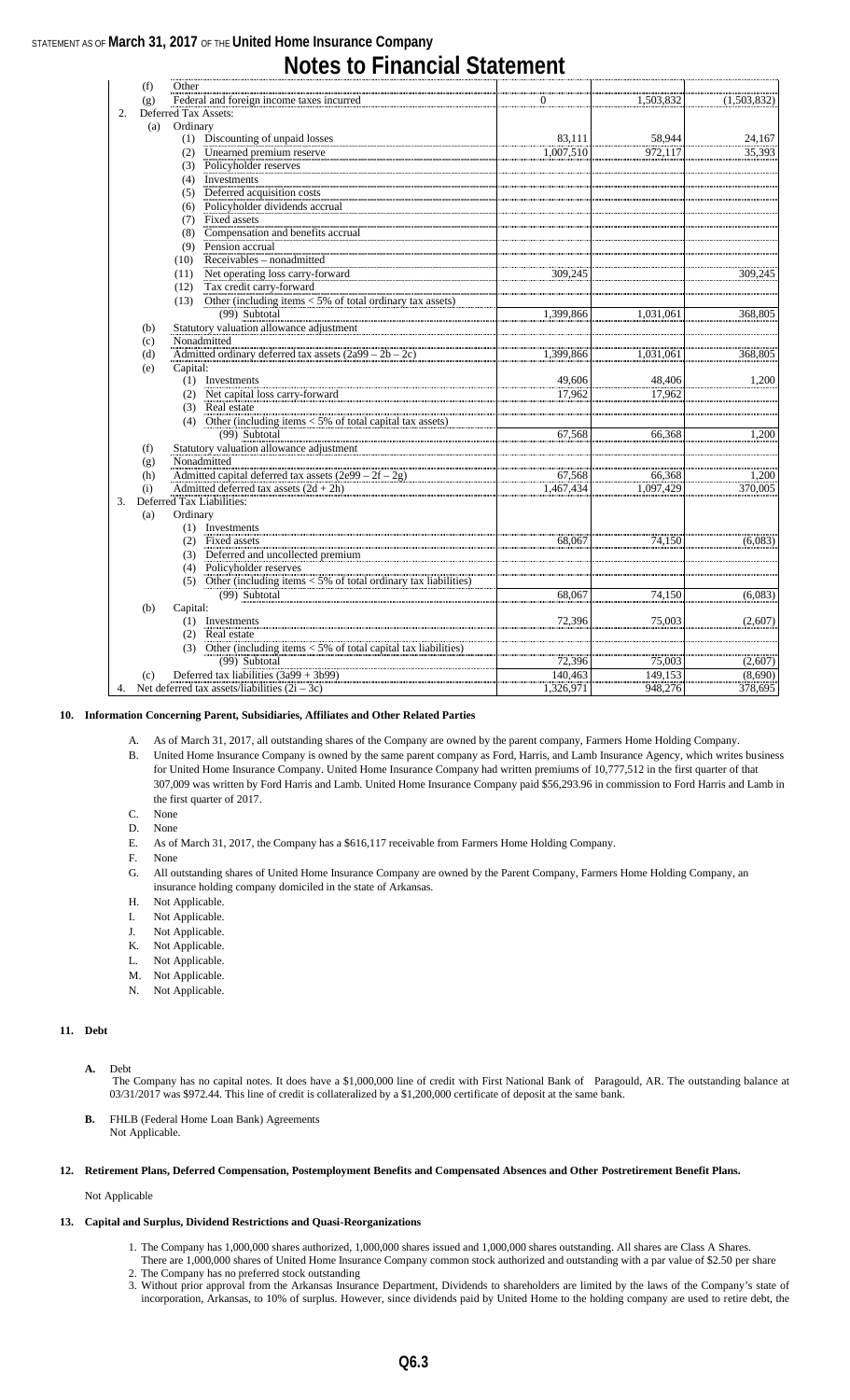### **Notes to Financial Statement**

Company is currently under an arrangement with the Arkansas Department not to pay any dividend without the written consent of the Department

- 4. An ordinary dividend in the amount of 1,000,000 on 12/15/2016 was paid by the company. A stock dividend in the amount of \$1,300,000 on 12/31/2016 was also paid by the Company.
- 5. Within the limitations of (3) above, there are no restrictions placed on the portion of Company profits that may be paid as ordinary dividends to stockholders.
- 6. There were no restrictions placed on the company's surplus, including for whom the surplus is being held.
- 7. The Arkansas Insurance Code requires that every company maintain a minimum surplus of \$750,000 (Section 2363-205 and 2363-207). By any amount that unassigned surplus does not equal the minimum, the Company agrees to recognize that amount of its paid in capital as surplus in order to meet the requirement.
- 8. The amounts of stock held by the Company, including stock of affiliated companies, for special purposes are: None
- 9. The Company does not have any changes in balances of special surplus funds from the prior year. 10. The portion of unassigned funds (surplus) represented or reduced by cumulative unrealized gains and losses is \$0
- 11. The Company does not have any surplus debentures or similar obligations.
- 12. The Company does not have any restatement due to prior quasi-reorganizations.

#### **14. Liabilities, Contingencies and Assessments**

- A. Contingent Commitments
- The Company has no commitments, contingent commitments or guarantees or commitments to provide additional capital contributions. B. Assessments
- Not Applicable.
- C. Gain Contingencies
	- The Company has recorded no gain contingencies as of December 31, 2016.
- D. Claims Related to Extra Contractual Obligations and Bad Faith Losses Stemming from Lawsuits The Company has no claims related to extra contractual obligations or bad faith losses.
- E. Product Warranties Not Applicable.
- F. Joint and Several Liabilities Not Applicable.
- G. All Other Contingencies

In the normal course of business, the Company is subject to various contingent liabilities, including possible income tax assessment resulting from issues raised by taxing or regulatory authorities in their regular examinations. Management does not anticipate any significant losses or costs to result from any known or existing contingencies.

There are no material legal proceedings other than those arising in the normal course of business and which generally pertain to claim matters relating to insurance policies and contracts issued by the Company.

#### **15. Leases**

- A. Lessee Operating Lease Not Applicable.
- B. Lessor Leases Not Applicable.

#### **16. Information About Financial Instruments With Off-Balance-Sheet Risk And Financial Instruments With Concentrations of Credit Risk**

The Company does not invest in swaps, futures, derivatives or options.

#### **17. Sale, Transfer and Servicing of Financial Assets and Extinguishments of Liabilities**

Not Applicable.

**18. Gain or Loss to the Reporting Entity from Uninsured Plans and the Uninsured Portion of Partially Insured Plans**

The Company does not write insurance for these types of A&H Plans.

#### **19. Direct Premium Written/Produced by Managing General Agents/Third Party Administrators**

Not Applicable.

#### **20. Fair Value Measurements**

A.

| (1) | Fair Value Measurements at Reporting Date |
|-----|-------------------------------------------|
|     |                                           |

| Description for each class of asset or liability | (Level 1) | (Level 2) | (Level 3) | Total   |
|--------------------------------------------------|-----------|-----------|-----------|---------|
| a. Assets at fair value                          |           |           |           |         |
| Perpetual Preferred stock                        |           |           |           |         |
| Industrial and Misc                              |           |           |           |         |
| Parent, Subsidiaries and Affiliates              |           |           |           |         |
| <b>Total Perpetual Preferred Stocks</b>          |           |           |           |         |
| <b>Bonds</b>                                     |           |           |           |         |
| U.S. Governments                                 |           |           |           |         |
| Industrial and Misc                              |           |           |           |         |
| <b>Hybrid Securities</b>                         |           |           |           |         |
| Parent, Subsidiaries and Affiliates              |           |           |           |         |
| <b>Total Bonds</b>                               |           |           |           |         |
| Common Stock                                     |           |           |           |         |
| Industrial and Misc                              | 634,668   |           |           | 634.668 |
| Parent, Subsidiaries and Affiliates              |           |           |           |         |
| <b>Total Common Stocks</b>                       |           |           |           |         |
| Derivative assets                                |           |           |           |         |
| Interest rate contracts                          |           |           |           |         |
| Foreign exchange contracts                       |           |           |           |         |
| Credit contracts                                 |           |           |           |         |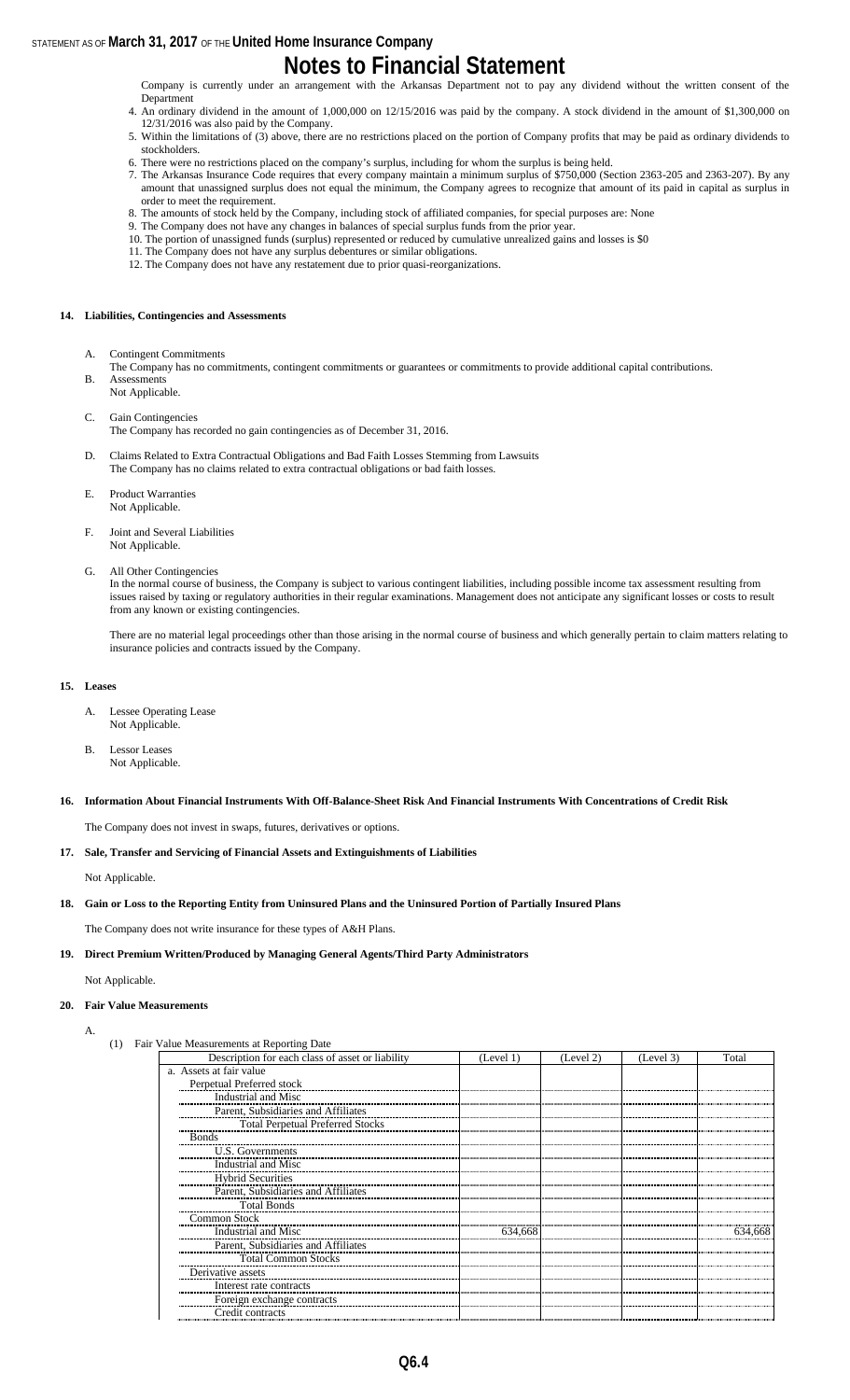### **Notes to Financial Statement**

| Commodity futures contracts     |  |  |
|---------------------------------|--|--|
| Commodity forward contracts     |  |  |
| <b>Total Derivatives</b>        |  |  |
| Separate account assets         |  |  |
|                                 |  |  |
|                                 |  |  |
| Total assets at fair value      |  |  |
| b. Liabilities at fair value    |  |  |
| Derivative liabilities          |  |  |
|                                 |  |  |
|                                 |  |  |
| Total liabilities at fair value |  |  |

- (1) As of March 31, 2017 the Company had no investments in (Level 3) of the Fair Value Hierarchy.
- The Company has not had any transfers
- (3) As of March 31, 2017 the Company had no common stock investments classified in Level 3.

#### **21. Other Items**

- A. Unusual or Infrequent Items Not Applicable.
- B. Troubled Debt Restructuring Not Applicable.
- C. Other Disclosures Not Applicable
- D. Business Interruption Insurance Recoveries Not Applicable
- E. State Transferable and Non-transferable Tax Credits Not Applicable
- F. Subprime-Mortgage-Related Risk Exposure Not Applicable
- G. Insurance-Linked Securities (ILS) Contracts Not Applicable

#### **22. Events Subsequent**

There were no material events subsequent to March 31, 2017.

#### **23. Reinsurance**

- A. Unsecured Reinsurance Recoverable.
- B. Reinsurance Recoverable in Dispute

The Company has no reinsurance recoverable in dispute exceeding the disclosure requirement of 5% of policyholders surplus for any one company or 10% of policyholders surplus in the aggregate.

#### C. Reinsurance Assumed and Ceded

(1)

|    |                                 | <b>Assumed Reinsurance</b> |            | Ceded Reinsurance |            | Net         |             |
|----|---------------------------------|----------------------------|------------|-------------------|------------|-------------|-------------|
|    |                                 | Premium                    | Commission | Premium           | Commission | Premium     | Commission  |
|    | Description                     | Reserve                    | Equity     | Reserve           | Equity     | Reserves    | Equity      |
| a. | <b>Affiliates</b>               |                            |            |                   |            |             |             |
| b. | All Other                       |                            |            | 4.819.437         | 1,538,088  | (4,819,437) | (1,538,088) |
| c. | TOTAL.                          |                            |            | 4.819.437         | .538.089   | (4,819,437) | (1,538,088) |
|    | Direct Unearned Premium Reserve |                            |            | 19,635,755        |            |             |             |

Line (c) of Ceded Reinsurance Premium Reserve Column must equal Page 3, Line 9, first inside amount.

(2)

|    | <b>Description</b>                          | Direct | Assumed | Ceded   | Net      |
|----|---------------------------------------------|--------|---------|---------|----------|
| a. | Contingent Commission                       |        |         | 419.530 | 419.530) |
| D. | <b>Sliding Scale Adjustments</b>            |        |         |         |          |
| c. | <b>Other Profit Commission arrangements</b> |        |         |         |          |
|    | TOTAL                                       |        |         | 419.530 |          |
|    |                                             |        |         |         |          |

D. Uncollectible Reinsurance

The Company has not written off any reinsurance balance during the current calendar year.

E. Commutation of Ceded Reinsurance

REINSURANCE

The Company has not commuted any reinsurance balance during the current calendar year.

- F. Retroactive Reinsurance The Company has not entered into any retroactive reinsurance agreements during the current calendar year.
- G. Reinsurance Accounted for as a Deposit The Company has not accounted for any reinsurance agreements as deposit.
- I. Certified Reinsurer Rating Downgraded or Status Subject to Revocation Not Applicable.
- J. Reinsurance Agreements Qualifying for Reinsurer Aggregation Not Applicable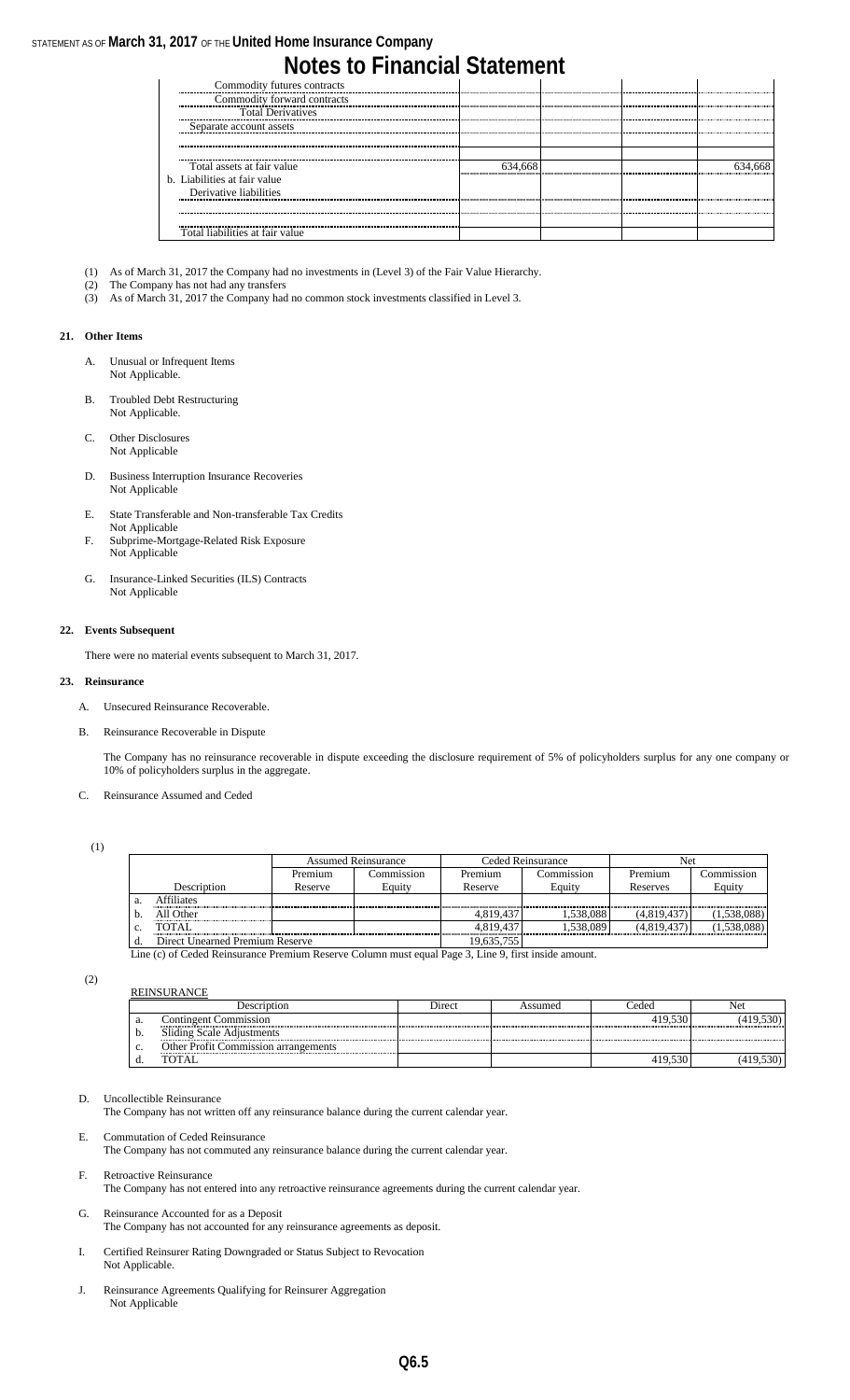### **Notes to Financial Statement**

#### **24. Retrospectively Rated Contracts & Contracts Subject to Redetermination**

The Company does not participate in this type of business

#### **25. Changes in Incurred Losses and Loss Adjustment Expenses**

Reserves for losses and loss adjustment expenses as of December 31, 2016 were \$6,378,089. As of March 31, 2017, \$1,519,399 has been paid for incurred losses and loss adjustment expenses attributable to insured events of prior years. Reserves remaining for prior years are now \$4,930,596 as a result of reestimation of unpaid claims and claim adjustment expenses. Therefore there has been no favorable prior year development from December 31, 2016 to March 31, 2017. The change is generally the result of ongoing analysis of the recent loss development trends. Original estimates are increased or decreased as additional information becomes known regarding individual claims

#### **26. Intercompany Pooling Arrangements**

The Company does not participate in any intercompany pooling arrangements.

#### **27. Structured Settlements**

Not Applicable.

#### **28. Health Care Receivables**

Not Applicable.

#### **29. Participating Policies**

Not Applicable.

#### **30. Premium Deficiency Reserves**

As of March 31, 2017, the Company did not have any liabilities related to premium deficiency reserves.

#### **31. High Deductibles**

Not Applicable

#### **32. Discounting of Liabilities for Unpaid Losses or Unpaid Loss Adjustment Expenses**

The Company does not discount liabilities for unpaid losses and loss adjustment expenses.

#### **33. Asbestos/Environmental Reserves**

The Company does not have exposure to asbestos or environmental claims.

#### **34. Subscriber Savings Accounts**

The Company does not utilize subscriber savings accounts.

#### **35. Multiple Peril Crop Insurance**

The Company does not write Multiple Peril Crop Insurance

#### **36. Financial Guaranty Insurance**

The Company does not write Financial Guaranty Insurance.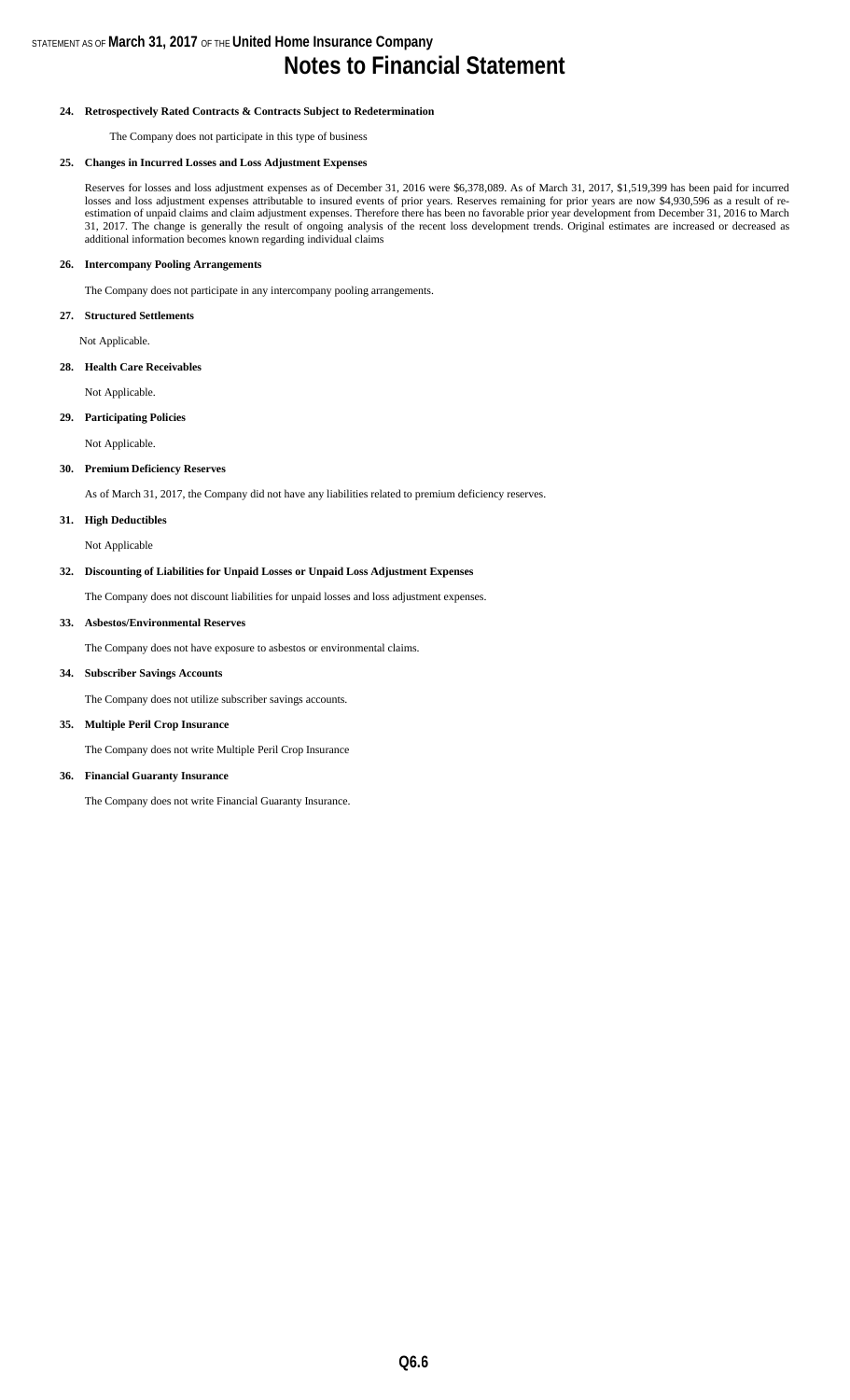### **GENERAL INTERROGATORIES**

#### **PART 1 - COMMON INTERROGATORIES GENERAL**

| 1.1 Did the reporting entity experience any material transactions requiring the filing of Disclosure of Material Transactions with the State of<br>Domicile, as required by the Model Act?                       | Yes[ ] No[X]        |
|------------------------------------------------------------------------------------------------------------------------------------------------------------------------------------------------------------------|---------------------|
| 1.2 If yes, has the report been filed with the domiciliary state?                                                                                                                                                | Yes[ ] No[ ] N/A[X] |
| 2.1 Has any change been made during the year of this statement in the charter, by-laws, articles of incorporation, or deed of settlement of the<br>reporting entity?                                             | Yes[ ] No[X]        |
| 2.2 If yes, date of change:                                                                                                                                                                                      |                     |
| 3.1 Is the reporting entity a member of an Insurance Holding Company System consisting of two or more affiliated persons, one or more of which is<br>an insurer?<br>If yes, complete Schedule Y, Parts 1 and 1A. | Yes[ ] No[X]        |
| 3.2 Have there been any substantial changes in the organizational chart since the prior quarter end?<br>3.3 If the response to 3.2 is yes, provide a brief description of those changes:                         | Yes[ ] No[X]        |
| 4.1 Has the reporting entity been a party to a merger or consolidation during the period covered by this statement?                                                                                              |                     |

4.2 If yes, provide the name of entity, NAIC Company Code, and state of domicile (use two letter state abbreviation) for any entity that has ceased to exist as a result of the merger or consolidation.

| Name of | Code<br>Company | State of Domicile |
|---------|-----------------|-------------------|
|         |                 |                   |
|         |                 |                   |

| 5. | If the reporting entity is subject to a management agreement, including third-party administrator(s), managing general agent(s), attorney-in-fact,<br>or similar agreement, have there been any significant changes regarding the terms of the agreement or principals involved?<br>If yes, attach an explanation.                                                                                                                                                                  | Yes[ ] No[ ] N/A[X]                        |
|----|-------------------------------------------------------------------------------------------------------------------------------------------------------------------------------------------------------------------------------------------------------------------------------------------------------------------------------------------------------------------------------------------------------------------------------------------------------------------------------------|--------------------------------------------|
|    | 6.1 State as of what date the latest financial examination of the reporting entity was made or is being made.                                                                                                                                                                                                                                                                                                                                                                       | 12/31/2014                                 |
|    | 6.2 State the as of date that the latest financial examination report became available from either the state of domicile or the reporting entity. This<br>date should be the date of the examined balance sheet and not the date the report was completed or released.                                                                                                                                                                                                              | 12/31/2014                                 |
|    | 6.3 State as of what date the latest financial examination report became available to other states or the public from either the state of domicile or<br>the reporting entity. This is the release date or completion date of the examination report and not the date of the examination (balance sheet<br>date).<br>6.4 By what department or departments?                                                                                                                         | 01/21/2016                                 |
|    | Arkansas Insurance Department<br>6.5 Have all financial statement adjustments within the latest financial examination report been accounted for in a subsequent financial statement<br>filed with Departments?<br>6.6 Have all of the recommendations within the latest financial examination report been complied with?                                                                                                                                                            | Yes[X] No[ ] N/A[ ]<br>Yes[X] No[ ] N/A[ ] |
|    | 7.1 Has this reporting entity had any Certificates of Authority, licenses or registrations (including corporate registration, if applicable) suspended or<br>revoked by any governmental entity during the reporting period?<br>7.2 If yes, give full information                                                                                                                                                                                                                   |                                            |
|    | 8.1 Is the company a subsidiary of a bank holding company regulated by the Federal Reserve Board?                                                                                                                                                                                                                                                                                                                                                                                   | Yes[ ] No[X]                               |
|    | 8.2 If response to 8.1 is yes, please identify the name of the bank holding company.<br>8.3 Is the company affiliated with one or more banks, thrifts or securities firms?<br>8.4 If response to 8.3 is yes, please provide below the names and location (city and state of the main office) of any affiliates regulated by a federal<br>requilatory services agency lie, the Federal Reserve Board (FRB), the Office of the Comptroller of the Currency (OCC), the Federal Deposit | Yes[] No[X]                                |

regulatory services agency [i.e. the Federal Reserve Board (FRB), the Office of the Comptroller of the Currency (OCC), the Federal Deposit Insurance Corporation (FDIC) and the Securities Exchange Commission (SEC)] and identify the affiliate's primary federal regulator.]

| Affiliate Name | (City,<br>State)<br>Location | ∓RΒ         | осс         | <b>FDIC</b> |             |
|----------------|------------------------------|-------------|-------------|-------------|-------------|
|                | .                            | Yes[] No[X] | Yes[] No[X] | Yes[] No[X] | Yes[] No[X] |

| 9.1 Are the senior officers (principal executive officer, principal financial officer, principal accounting officer or controller, or persons performing<br>similar functions) of the reporting entity subject to a code of ethics, which includes the following standards?<br>(a) Honest and ethical conduct, including the ethical handling of actual or apparent conflicts of interest between personal and professional<br>relationships: | Yes[X] No[ ] |
|-----------------------------------------------------------------------------------------------------------------------------------------------------------------------------------------------------------------------------------------------------------------------------------------------------------------------------------------------------------------------------------------------------------------------------------------------|--------------|
| (b) Full, fair, accurate, timely and understandable disclosure in the periodic reports required to be filed by the reporting entity;<br>Compliance with applicable governmental laws, rules and regulations;<br>The prompt internal reporting of violations to an appropriate person or persons identified in the code; and<br>(e) Accountability for adherence to the code.                                                                  |              |
| 9.11 If the response to 9.1 is No, please explain:                                                                                                                                                                                                                                                                                                                                                                                            |              |
| 9.2 Has the code of ethics for senior managers been amended?<br>9.21 If the response to 9.2 is Yes, provide information related to amendment(s).                                                                                                                                                                                                                                                                                              |              |
| 9.3 Have any provisions of the code of ethics been waived for any of the specified officers?<br>9.31 If the response to 9.3 is Yes, provide the nature of any waiver(s).                                                                                                                                                                                                                                                                      | Yes[ ] No[X] |

### **FINANCIAL**

| 10.1 Does the reporting entity report any amounts due from parent, subsidiaries or affiliates on Page 2 of this statement? | Yes[X] No[ ]<br>616,11 <i>،</i> |
|----------------------------------------------------------------------------------------------------------------------------|---------------------------------|
| 10.2 If yes, indicate any amounts receivable from parent included in the Page 2 amount:                                    |                                 |

### **INVESTMENT**

| <b>INVESIMENI</b><br>11.1 Were any of the stocks, bonds, or other assets of the reporting entity loaned, placed under option agreement, or otherwise made available for<br>use by another person? (Exclude securities under securities lending agreements.)<br>11.2 If yes, give full and complete information relating thereto: | Yes[] No[X] |  |
|----------------------------------------------------------------------------------------------------------------------------------------------------------------------------------------------------------------------------------------------------------------------------------------------------------------------------------|-------------|--|
| 12. Amount of real estate and mortgages held in other invested assets in Schedule BA:                                                                                                                                                                                                                                            | $\sim$ 0    |  |
| 13. Amount of real estate and mortgages held in short-term investments:                                                                                                                                                                                                                                                          | $\sim$ 0    |  |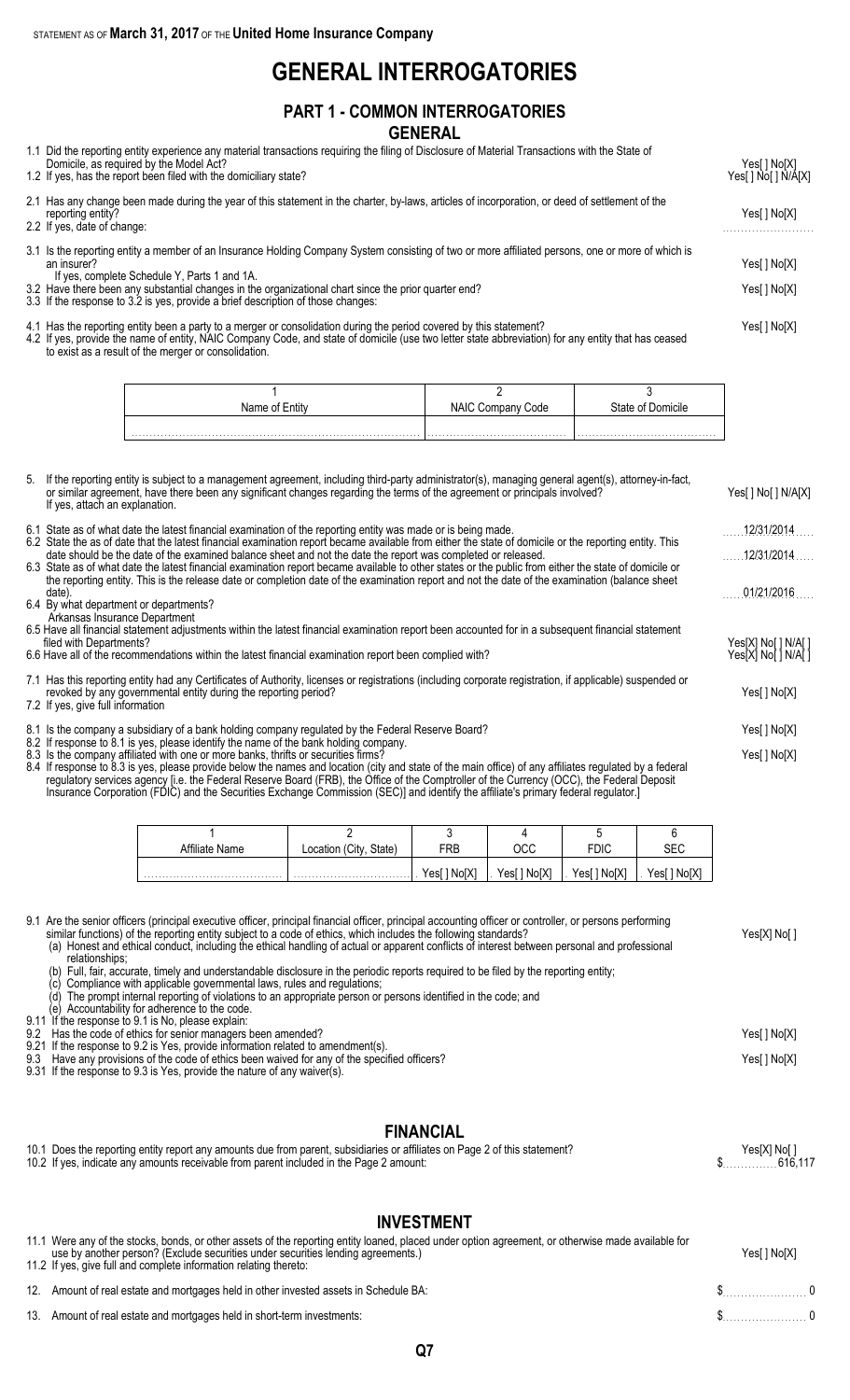### **GENERAL INTERROGATORIES (Continued)**

#### **INVESTMENT**

14.1 Does the reporting entity have any investments in parent, subsidiaries and affiliates?<br>
14.1 Does the reporting entity have any investments in parent, subsidiaries and affiliates?

14.2 If yes, please complete the following:

| <b>Bonds Bonds</b> | Prior Year-End<br>Book/Adjusted<br>Carrying Value                                                                                | <b>Current Quarter</b><br>Book/Adjusted<br>Carrying Value |
|--------------------|----------------------------------------------------------------------------------------------------------------------------------|-----------------------------------------------------------|
|                    |                                                                                                                                  |                                                           |
|                    |                                                                                                                                  |                                                           |
|                    |                                                                                                                                  |                                                           |
|                    |                                                                                                                                  |                                                           |
|                    |                                                                                                                                  |                                                           |
|                    |                                                                                                                                  |                                                           |
|                    |                                                                                                                                  |                                                           |
|                    |                                                                                                                                  |                                                           |
|                    |                                                                                                                                  |                                                           |
|                    |                                                                                                                                  |                                                           |
|                    |                                                                                                                                  |                                                           |
|                    |                                                                                                                                  |                                                           |
|                    |                                                                                                                                  |                                                           |
|                    | Total Investment in Parent, Subsidiaries and Affiliates (Subtotal<br>Total Investment in Parent included in Lines 14.21 to 14.26 |                                                           |

15.1 Has the reporting entity entered into any hedging transactions reported on Schedule DB? Yes[ ] No[X]

15.2 If yes, has a comprehensive description of the hedging program been made available to the domiciliary state? Yesel 1 No [ ] No [ ] N/A[X] If no, attach a description with this statement.

16. For the reporting entity's security lending program, state the amount of the following as of the current statement date:

- 16.1 Total fair value of reinvested collateral assets reported on Schedule DL, Parts 1 and 2 **but a set a set a set a** set a set a set a set a protect on Schedule DL, Parts 1 and 2 **but a set a set a set a set a set a set**
- 16.2 Total book adjusted/carrying value of reinvested collateral assets reported on Schedule DL, Parts 1 and 2 \$. . . . . . . . . . . . . . . . . . . . . . . 0
- 16.3 Total payable for securities lending reported on the liability page the state of the state of the state of the state of the state of the state of the state of the state of the state of the state of the state of the st
- 17. Excluding items in Schedule E Part 3 Special Deposits, real estate, mortgage loans and investments held physically in the reporting entity's offices, vaults or safety deposit boxes, were all stocks, bonds and other securities, owned throughout the current year held pursuant to a custodial agreement with a qualified bank or trust company in accordance with Section 1, III - General Examination Considerations, F. Outsourcing of Critical Functions, Custodial or Safekeeping Agreements of the NAIC Financial Condition Examiners Handbook? Yes[X] No[ ]
- 17.1 For all agreements that comply with the requirements of the NAIC Financial Condition Examiners Handbook, complete the following:

| Name of Custodian(s) | Custodian Address |
|----------------------|-------------------|
|                      |                   |

17.2 For all agreements that do not comply with the requirements of the NAIC Financial Condition Examiners Handbook, provide the name, location and a complete explanation:

|         | Name(s)                                                                                                                      | _ocation(s) | Complete Explanation(s) |
|---------|------------------------------------------------------------------------------------------------------------------------------|-------------|-------------------------|
|         |                                                                                                                              |             |                         |
|         |                                                                                                                              |             |                         |
| $1 - 1$ | 17.3 Have there been any changes, including name changes, in the custodian(s) identified in 17.1 during the current quarter? | ′es[X] No[  |                         |

17.4 If yes, give full and complete information relating thereto:

|               |                                  | Date       |                               |
|---------------|----------------------------------|------------|-------------------------------|
| Old Custodian | New Custodian                    | of Change  | Reason                        |
| Ravmond James | Centennial Bank Trust Department | 03/27/2017 | Insurance Department Request. |

17.5 Investment management - Identify all investment advisors, investment managers, broker/dealers, including individuals that have the authority to make investment decisions on behalf of the reporting entity. For assets that are managed internally by employees of the reporting entity, note as such. [" that have access to the investment accounts"; " handle securities"]

| Name of Firm or Individual |  |
|----------------------------|--|
|                            |  |
|                            |  |

17.5097 For those firms/individuals listed in the table for Question 17.5, do any firms/individuals unaffiliated with the reporting entity (i.e. designated with a "U") manage more than 10% of the reporting entity's assets? Yes[ ] No[X]

17.5098 For firms/individuals unaffiliated with the reporting entity (i.e. designated with a "U") listed in the table for Question 17.5, does the total assets under management aggregate to more than 50% of the reporting entity's assets? Yese and the reporting than the reporting entity's assets?

17.6 For those firms or individuals listed in the table for 17.5 with an affiliation code of "A" (affiliated) or "U" (unaffiliated), provide the information for the table below.

|  | . |  |  |  |   |  |  |  | . |  |     |  |
|--|---|--|--|--|---|--|--|--|---|--|-----|--|
|  | . |  |  |  | . |  |  |  |   |  | . . |  |
|  |   |  |  |  |   |  |  |  |   |  |     |  |

| Yes[X] No[ ] |  |  |
|--------------|--|--|
|--------------|--|--|

**Q7.1**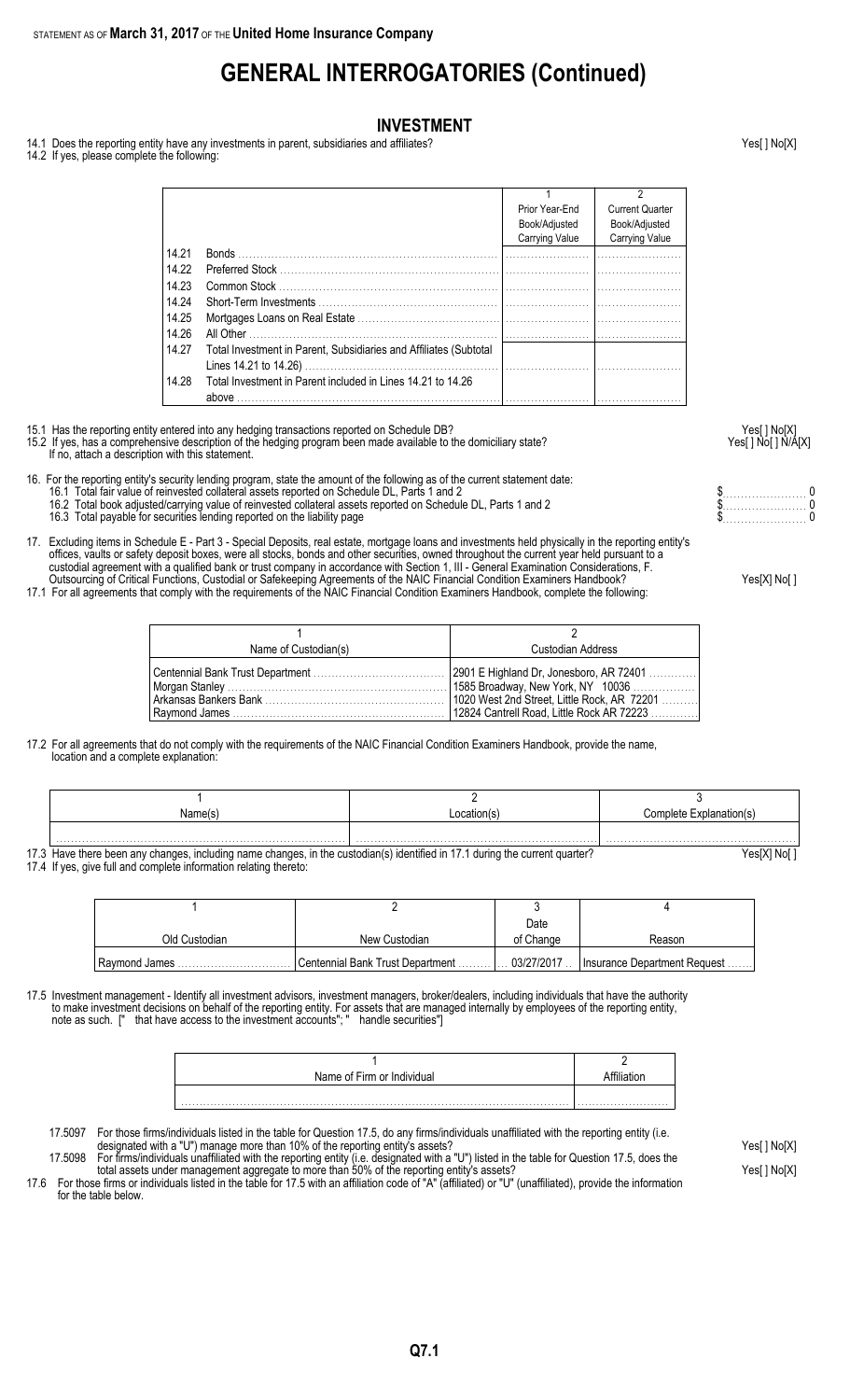## **GENERAL INTERROGATORIES (Continued)**

| Central       |                            | Legal      |            | Investment  |
|---------------|----------------------------|------------|------------|-------------|
| Registration  |                            | Entity     |            | Management  |
| Depository    |                            | Identifier | Registered | Agreement   |
| <b>Number</b> | Name of Firm or Individual | (LEI)      | With       | (IMA) Filed |
|               |                            |            |            |             |

18.1 Have all the filing requirements of the Purposes and Procedures Manual of the NAIC Investment Analysis Office been followed? Yes[X] No[ ] 18.2 If no, list exceptions: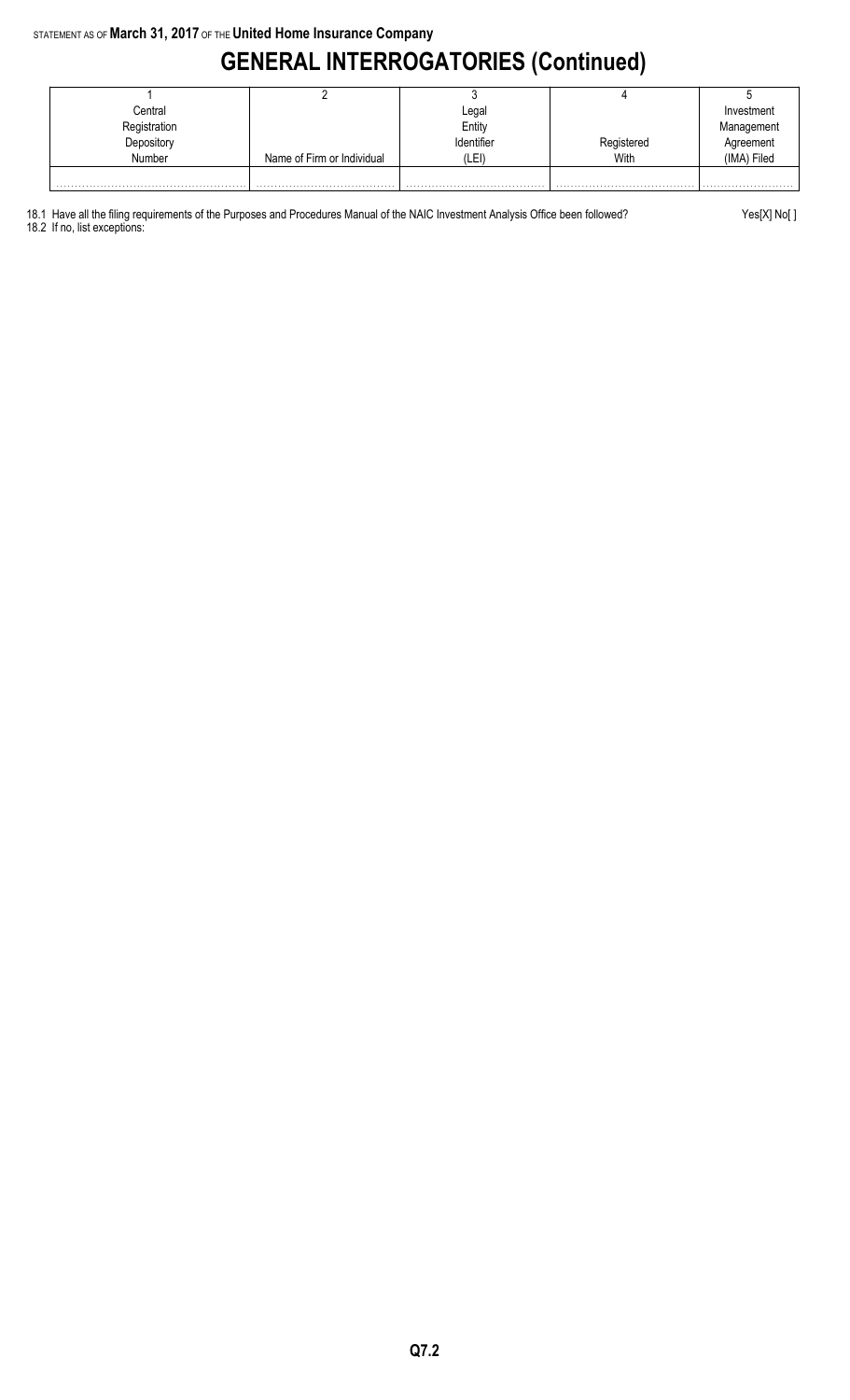### **GENERAL INTERROGATORIES**

### **PART 2 - PROPERTY & CASUALTY INTERROGATORIES**

1. If the reporting entity is a member of a pooling arrangement, did the agreement or the reporting entity's participation change? Yes[ ] No[ ] N/A[X] If yes, attach an explanation.

2 . Has the reporting entity reinsured any risk with any other reporting entity and agreed to release such entity from liability, in whole or in part, from any loss that may occur on the risk, or portion thereof, reinsured? Yes[ ] No[X] If yes, attach an explanation. 3.1 Have any of the reporting entity's primary reinsurance contracts been canceled? Yes[ ] No[X]

- 3.2 If yes, give full and complete information thereto
- 4.1 Are any of the liabilities for unpaid losses and loss adjustment expenses other than certain workers' compensation tabular reserves (see annual statement instructions pertaining to disclosure of discounting for definition of "tabular reserves,") discounted at a rate of interest greater than zero? Yes[ ] No[X]
- than zero?<br>4.2 If yes, complete the following schedule:

|                  |          |                 |        |        | TOTAL DISCOUNT |              |        |        | DISCOUNT TAKEN DURING PERIOD |              |
|------------------|----------|-----------------|--------|--------|----------------|--------------|--------|--------|------------------------------|--------------|
|                  |          |                 |        |        |                |              |        |        | 10                           |              |
|                  | Maximum  | <b>Discount</b> | Unpaid | Unpaid |                |              | Jnpaid | Unpaid |                              |              |
| Line of Business | Interest | Rate            | Losses | LAE    | <b>IBNR</b>    | <b>TOTAL</b> | LOSSES | LAE    | ibnr                         | <b>TOTAL</b> |
| l 04.2999 Total  |          |                 | .      | .      | .              | .            | .      | .      | .                            | .            |

5. Operating Percentages:

5.1 A&H loss percent . . . . . . . . . . . . . . . . . . 0.000%

5.2 A&H cost containment percent . . . . . . . . . . . . . . . . . . 0.000% 5.3 A&H expense percent excluding cost containment expenses . . . . . . . . . . . . . . . . . . 0.000%

6.1 Do you act as a custodian for health savings accounts? Yes[ ] No[X]

6.2 If yes, please provide the amount of custodial funds held as of the reporting date. \$. . . . . . . . . . . . . . . . . . . . . . . 0

6.3 Do you act as an administrator for health savings accounts? Yes[ ] No[X]

6.4 If yes, please provide the balance of the funds administered as of the reporting date.  $\$\dots 0$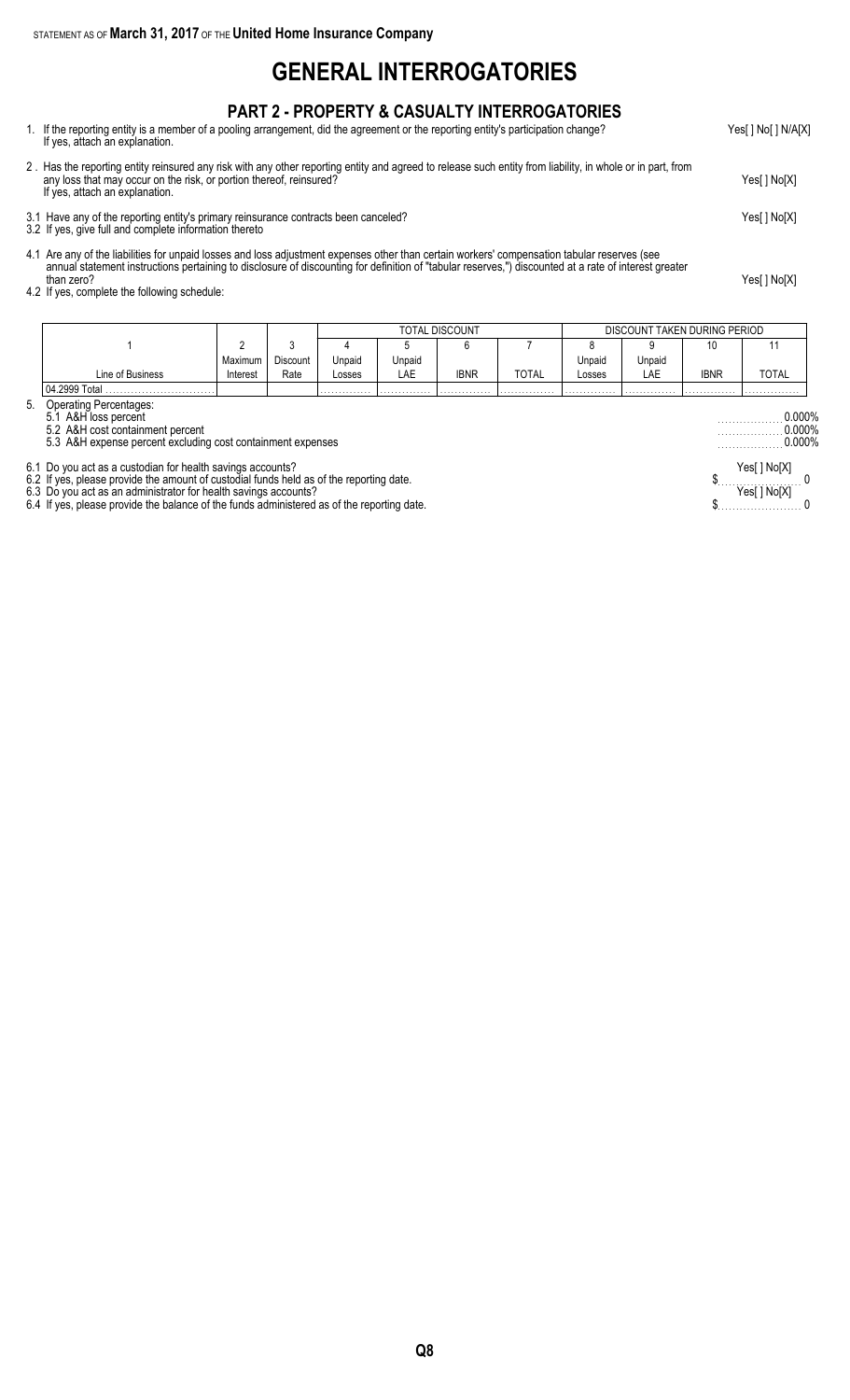### **SCHEDULE F - CEDED REINSURANCE**

**Showing all new reinsurers - Current Year to Date**

| <b>NAIC</b>                                |                                                                   |                                                           |              |                                                              | Certified        | <b>Effective Date</b>   |
|--------------------------------------------|-------------------------------------------------------------------|-----------------------------------------------------------|--------------|--------------------------------------------------------------|------------------|-------------------------|
| Company                                    |                                                                   | Name of                                                   | Domiciliary  | Type of                                                      | Reinsurer Rating | of Certified            |
| Code                                       | <b>ID Number</b>                                                  | Reinsurer                                                 | Jurisdiction | Reinsurer                                                    | $(1$ through 6)  | <b>Reinsurer Rating</b> |
|                                            |                                                                   |                                                           |              |                                                              |                  |                         |
| U.S. insurers                              |                                                                   |                                                           |              |                                                              |                  |                         |
| $121415$<br>$10103$<br>32603<br>.<br>13897 | . 42-0234980 ا<br>$ 36 - 2661954 $<br>  47-0574325.<br>42-0245840 | FARMERS MUT HAIL INS CO OF IA …………   IA …………………………………………… |              | l Authorized<br>Authorized<br>Authorized                     | Authorized     3 |                         |
|                                            |                                                                   |                                                           |              |                                                              |                  |                         |
|                                            |                                                                   |                                                           |              |                                                              |                  |                         |
| All other insurers                         |                                                                   |                                                           |              |                                                              |                  |                         |
| 00000<br>00000<br>$00000$<br>00000         | l AA-1340125 .<br>AA-5320039<br>AA-5324100<br>  AA-3191289        | Fidelis Ins Bermuda Ltd                                   |              | Authorized<br>Unauthorized<br>l Unauthorized<br>Unauthorized |                  |                         |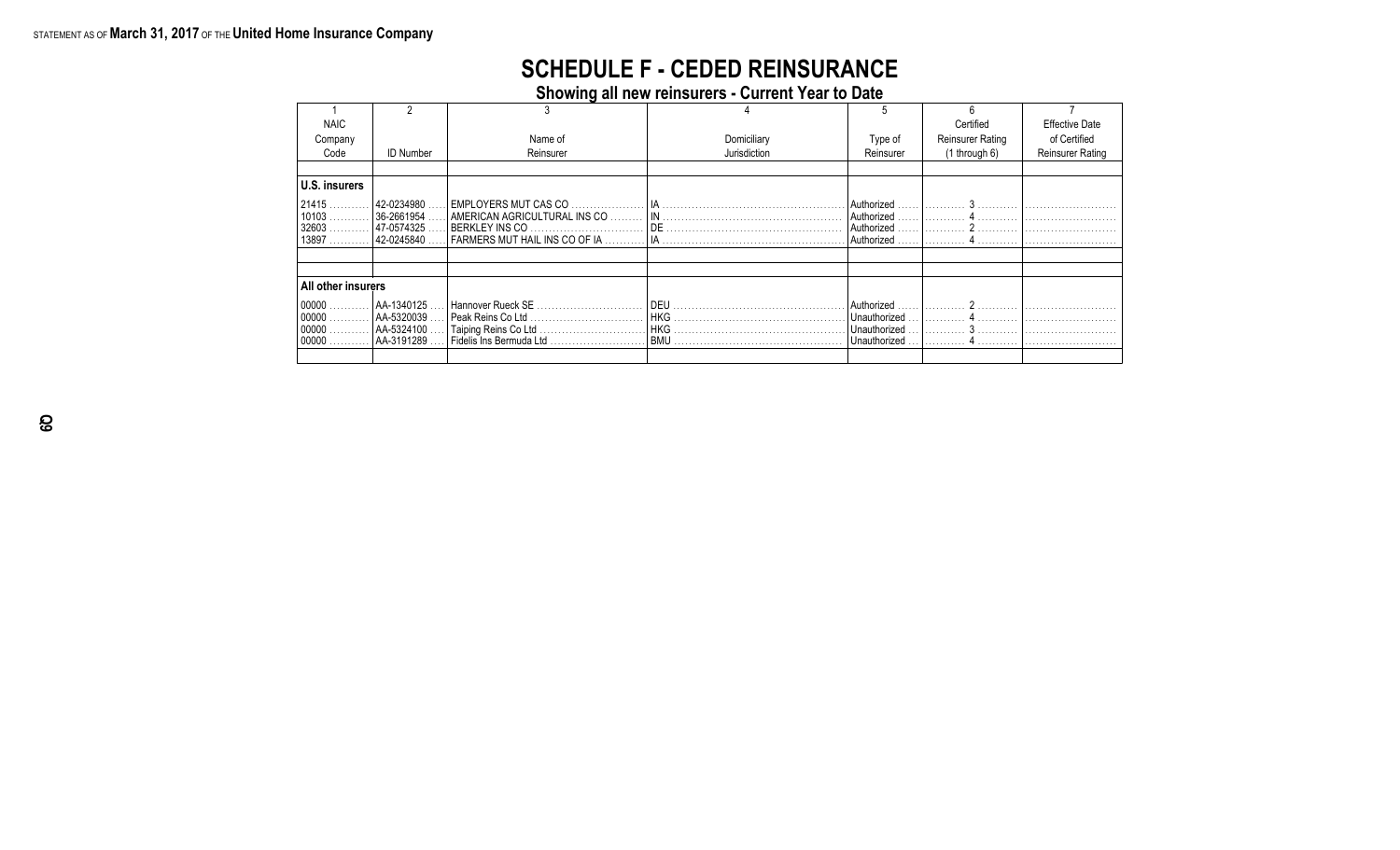### STATEMENT AS OF March 31, 2017 OF THE United Home Insurance Company **SCHEDULE T - EXHIBIT OF PREMIUMS WRITTEN** Current Year to Date - Allocated by States and Territories

|        |                                              |                                                    |                                | <b>Direct Premiums Written</b> | <b>UNITED LOAD TO DATE - ANOGATED BY ORIGO AND LOTINGITIES</b> | Direct Losses Paid (Deducting Salvage) |                                | Direct Losses Unpaid  |
|--------|----------------------------------------------|----------------------------------------------------|--------------------------------|--------------------------------|----------------------------------------------------------------|----------------------------------------|--------------------------------|-----------------------|
|        |                                              |                                                    | $\mathfrak{p}$                 | $\mathbf{3}$                   |                                                                |                                        |                                |                       |
|        |                                              |                                                    |                                |                                |                                                                |                                        |                                |                       |
|        |                                              |                                                    |                                |                                |                                                                |                                        |                                |                       |
|        | States, etc.                                 | <b>Active Status</b>                               | <b>Current Year</b><br>To Date | Prior Year<br>To Date          | <b>Current Year</b><br>To Date                                 | Prior Year<br>To Date                  | <b>Current Year</b><br>To Date | Prior Year<br>To Date |
| 1.     |                                              |                                                    |                                |                                |                                                                | .                                      | .                              | .                     |
| 2.     |                                              |                                                    |                                |                                |                                                                |                                        | .                              | .                     |
| 3.     |                                              |                                                    |                                |                                |                                                                |                                        | .                              | .                     |
| 4.     |                                              |                                                    |                                |                                |                                                                |                                        |                                |                       |
|        |                                              |                                                    |                                |                                |                                                                |                                        |                                |                       |
| 5.     |                                              |                                                    |                                |                                |                                                                |                                        |                                |                       |
| 6.     |                                              |                                                    |                                |                                |                                                                | .                                      | .                              | .                     |
| 7.     |                                              |                                                    |                                |                                |                                                                |                                        |                                |                       |
| 8.     |                                              |                                                    |                                |                                |                                                                |                                        | .                              | .                     |
| 9.     |                                              |                                                    |                                |                                |                                                                |                                        |                                | .                     |
| 10.    |                                              |                                                    |                                |                                |                                                                |                                        |                                | .                     |
| 11.    |                                              |                                                    |                                |                                |                                                                |                                        |                                |                       |
| 12.    |                                              |                                                    |                                |                                |                                                                |                                        |                                |                       |
| 13.    |                                              |                                                    |                                |                                |                                                                |                                        |                                |                       |
| 14.    |                                              |                                                    |                                |                                |                                                                |                                        | .                              | .                     |
| 15.    |                                              |                                                    |                                |                                |                                                                | .                                      | .                              | .                     |
| 16.    |                                              |                                                    |                                | .                              | .                                                              | .                                      | . <b>.</b> .                   | .                     |
| 17.    |                                              |                                                    |                                | . 1                            | .                                                              | .                                      | .                              |                       |
| 18.    |                                              |                                                    |                                |                                |                                                                | .                                      |                                |                       |
|        |                                              |                                                    |                                |                                |                                                                |                                        | .                              |                       |
| 19.    |                                              |                                                    |                                |                                |                                                                | .                                      |                                | .                     |
| 20.    |                                              |                                                    |                                |                                |                                                                | .                                      | .                              | .                     |
| 21.    |                                              |                                                    |                                |                                |                                                                |                                        |                                | .                     |
| 22.    |                                              |                                                    |                                |                                |                                                                |                                        |                                |                       |
| 23.    |                                              |                                                    |                                |                                |                                                                |                                        |                                |                       |
| 24.    |                                              |                                                    |                                |                                |                                                                |                                        |                                |                       |
| 25.    |                                              |                                                    |                                |                                |                                                                |                                        |                                |                       |
| 26.    |                                              |                                                    |                                |                                |                                                                |                                        |                                |                       |
| 27.    |                                              |                                                    |                                |                                |                                                                |                                        |                                | .                     |
| 28.    |                                              |                                                    |                                |                                |                                                                |                                        | .                              | .                     |
| 29.    |                                              |                                                    |                                |                                |                                                                | .                                      | .                              |                       |
|        |                                              |                                                    |                                |                                |                                                                |                                        |                                |                       |
| 30.    |                                              |                                                    |                                |                                |                                                                | .                                      | .                              | . <b>.</b> .          |
| 31.    |                                              |                                                    |                                |                                |                                                                |                                        | .                              | .                     |
| 32.    |                                              |                                                    |                                |                                |                                                                | .                                      | .                              | .                     |
| 33.    |                                              |                                                    |                                |                                |                                                                |                                        | .                              | .                     |
| 34.    |                                              |                                                    |                                |                                |                                                                |                                        |                                |                       |
| 35.    |                                              |                                                    |                                |                                |                                                                |                                        |                                |                       |
| 36.    |                                              |                                                    |                                |                                |                                                                |                                        | .                              |                       |
| 37.    |                                              |                                                    |                                |                                |                                                                |                                        |                                | $\ldots$ . 1,819,919  |
| 38.    |                                              |                                                    |                                |                                |                                                                |                                        | .                              | .                     |
| 39.    |                                              |                                                    |                                | .                              |                                                                | .                                      | .                              |                       |
| 40.    |                                              |                                                    |                                |                                |                                                                | .                                      | .                              |                       |
| 41.    |                                              |                                                    |                                |                                |                                                                | .                                      | .                              |                       |
|        |                                              |                                                    |                                |                                |                                                                | .                                      |                                |                       |
| 42.    |                                              |                                                    |                                |                                |                                                                |                                        | .                              |                       |
| 43.    |                                              |                                                    |                                |                                |                                                                | .                                      |                                |                       |
| 44.    |                                              |                                                    |                                |                                |                                                                | .                                      | .                              | .                     |
| 45.    |                                              |                                                    |                                |                                |                                                                | .                                      | .                              | .                     |
| 46.    |                                              |                                                    |                                |                                |                                                                | .                                      | .                              | .                     |
| 47.    |                                              |                                                    |                                |                                |                                                                |                                        | .                              |                       |
| 48.    |                                              |                                                    |                                |                                |                                                                |                                        | .                              | .                     |
| 49.    |                                              |                                                    |                                |                                |                                                                | .                                      | .                              | .                     |
| 50.    |                                              |                                                    | .                              |                                |                                                                | .                                      | .                              |                       |
| 51.    |                                              |                                                    | .                              | .                              | .                                                              | .                                      | .                              |                       |
| 52.    |                                              |                                                    |                                | .                              | .                                                              | .                                      | .                              |                       |
| 53.    |                                              |                                                    |                                | .                              | .                                                              | .                                      | .                              |                       |
| 54.    |                                              |                                                    |                                |                                | .                                                              | .                                      | .                              |                       |
|        |                                              |                                                    |                                |                                | .                                                              | .                                      |                                |                       |
| 55.    |                                              |                                                    |                                |                                |                                                                |                                        | . <b>.</b> .                   |                       |
| 56.    |                                              |                                                    |                                |                                |                                                                | .                                      | .                              |                       |
| 57.    |                                              |                                                    |                                |                                |                                                                | <br>                                   | .                              | .                     |
| 58.    |                                              |                                                    |                                |                                |                                                                |                                        | .                              |                       |
| 59.    |                                              |                                                    |                                |                                |                                                                |                                        |                                |                       |
|        | <b>DETAILS OF WRITE-INS</b>                  |                                                    |                                |                                |                                                                |                                        |                                |                       |
|        |                                              | $\overline{\mathbb{R} \times X \times \mathbb{R}}$ | .                              | .                              | .                                                              | .                                      | .                              |                       |
|        |                                              | $\ldots$ X X X $\ldots$                            | .                              | .                              | .                                                              | .                                      | .                              |                       |
| 58003. |                                              | $\ldots$ X X X $\ldots$                            | .                              | .                              | .                                                              | .                                      | .                              |                       |
|        | 58998Summary of remaining write-ins for Line |                                                    |                                |                                |                                                                |                                        |                                |                       |
|        | 58 from overflow page                        | $\ldots$ X X X $\ldots$                            | . 1                            |                                |                                                                | .                                      | .                              |                       |
|        | 58999TOTALS (Lines 58001 through 58003       |                                                    |                                |                                |                                                                |                                        |                                |                       |
|        | plus 58998) (Line 58 above)                  | $\ldots$ $XXX$ $\ldots$                            | . 1                            |                                |                                                                | .                                      |                                |                       |
|        |                                              |                                                    |                                |                                |                                                                |                                        | .                              |                       |

(L) Licensed or Chartered - Licensed Insurance Carrier or Domiciled RRG; (R) Registered - Non-domiciled RRGs; (Q) Qualified - Qualified or Accredited Reinsurer; (E)<br>Eligible - Reporting Entities eligible or approved to wri

(a) Insert the number of D and L responses except for Canada and Other Alien.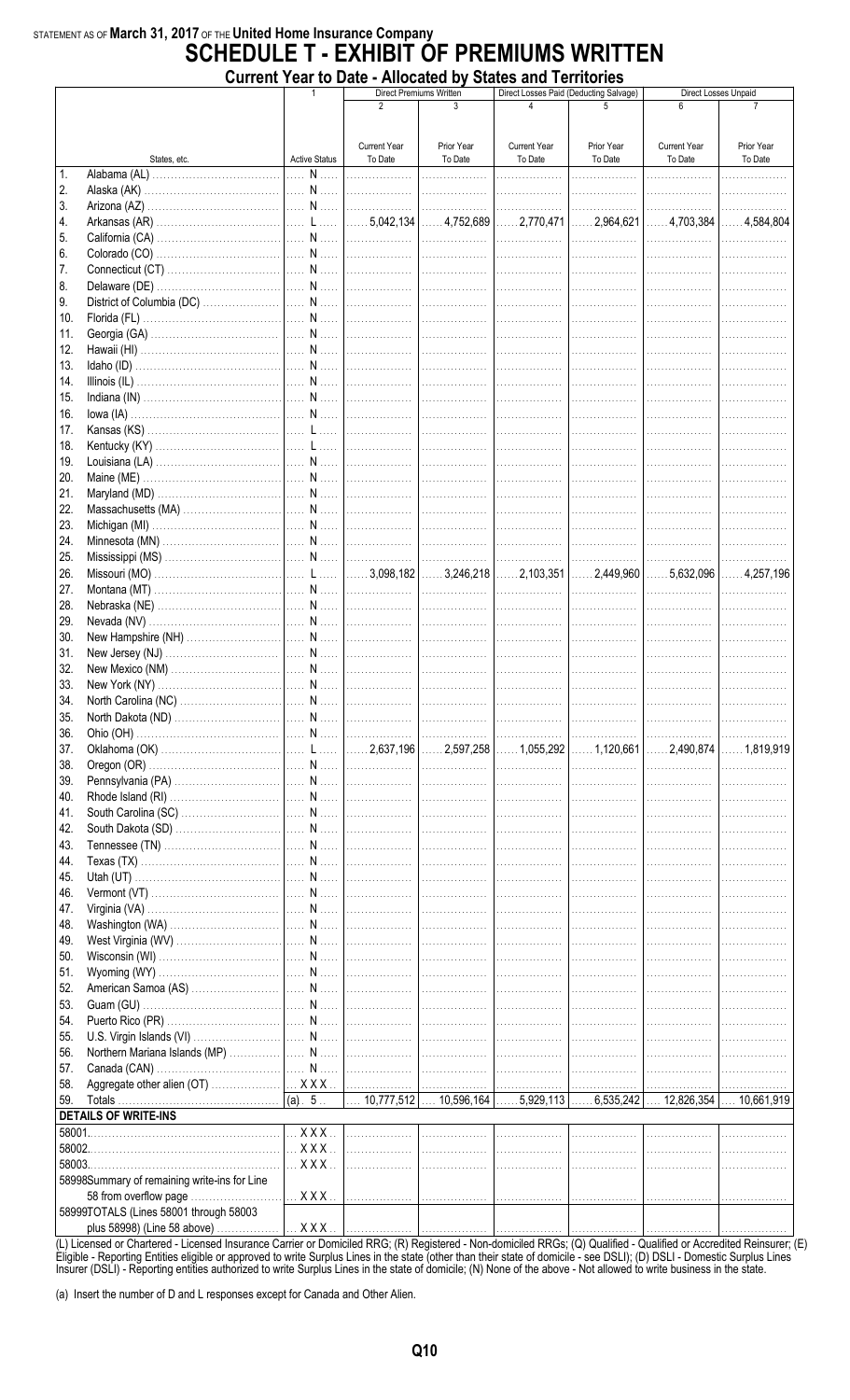### **SCHEDULE Y - INFORMATION CONCERNING ACTIVITIES OF INSURER**

**MEMBERS OF A HOLDING COMPANY GROUP**

**PART 1 - ORGANIZATIONAL CHART**

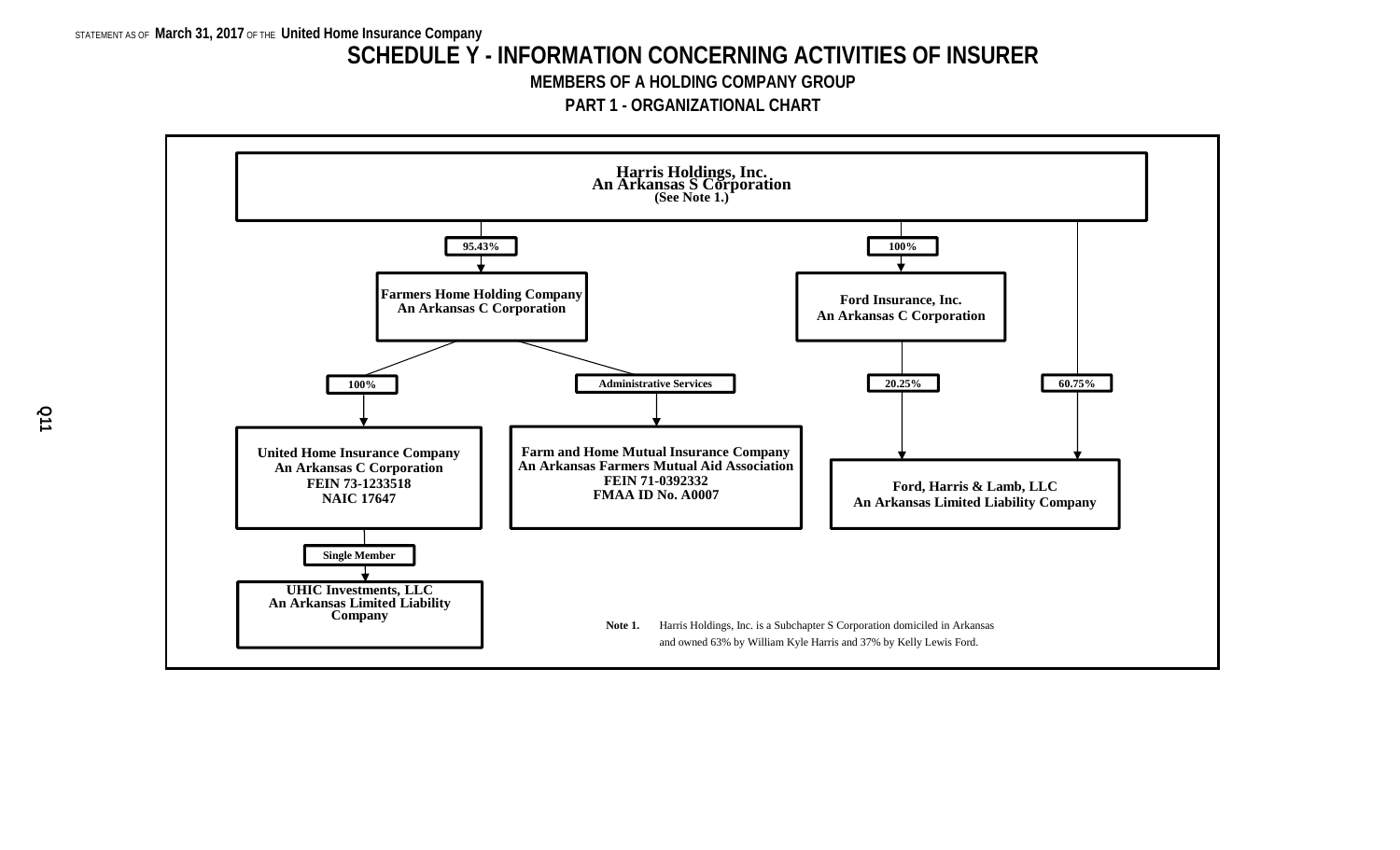# **SCHEDULE Y<br>PART 1A - DETAIL OF INSURANCE HOLDING COMPANY SYSTEM**

|       |            |             |            |         |            | Name of           |                        |        |            | Directly                             | Type of Control       |            |                                      |            |   |
|-------|------------|-------------|------------|---------|------------|-------------------|------------------------|--------|------------|--------------------------------------|-----------------------|------------|--------------------------------------|------------|---|
|       |            |             |            |         |            | <b>Securities</b> | Names of               |        | Relation-  | Controlled                           | (Ownership,           | If Control |                                      | Is an      |   |
|       |            | <b>NAIC</b> |            |         |            | Exchange          | Parent,                | Domic- | ship to    |                                      | <b>Board</b>          |            | Ultimate                             | <b>SCA</b> |   |
|       |            | Comp        |            |         |            | if Publicly       | <b>ubsidiaries</b>     | iliary | Report-    | (Name of                             | Management            | Ownership  | Controlling                          | Filina     |   |
| Group |            | any         |            | FEDERAL |            | Traded (U.S.      |                        | Loca-  |            | Entity                               | Attorney-in-Fact.     | Provide    | Entity(ies)                          |            |   |
| Code  | Group Name | Code        | Numbe      | RSSD    | <b>CIK</b> | or International) | Affiliates             | tion   | Entity     | Person)                              | Influence, Other)     | Percentage | / Person(s)                          | (Y/N)      |   |
| 0000  |            |             | 71-0830390 | .       | .          |                   | I Harris Holdings Inc. | . AR   | UIP        | William Kyle Harris.                 | Ownership, Management |            | . 63.0   William Kyle Harris         |            | . |
|       |            |             | 71-0830390 | .       | .          |                   | Harris Holdings Inc.   |        | UIP        | Kelly Lewis Ford                     | Ownership, Management |            | . 37.0   William Kvle Harris .       |            | . |
|       |            |             | 20-3097003 | .       | .          |                   | Farmers Home Holding   |        | <b>UDP</b> |                                      |                       |            | 95.4   Harris Holdings Inc. N        |            | . |
| .     |            |             | 73-1233518 | .       | .          | .                 | United Home Insuracne  |        | UDP        | Farmers Home Holding Company.<br>. 1 |                       |            | Harris Holdings Inc.                 |            | . |
|       |            |             | 47-5373721 | .       | .          |                   | UHIC Investments LLC.  |        | . udp      | United Home Insurance Company        |                       |            | $\vert$ 100.0   Harris Holdings Inc. | .          | . |
|       |            |             |            |         |            |                   |                        |        |            |                                      |                       |            |                                      |            |   |

| Asterisk | anauv |
|----------|-------|
| 0000001  |       |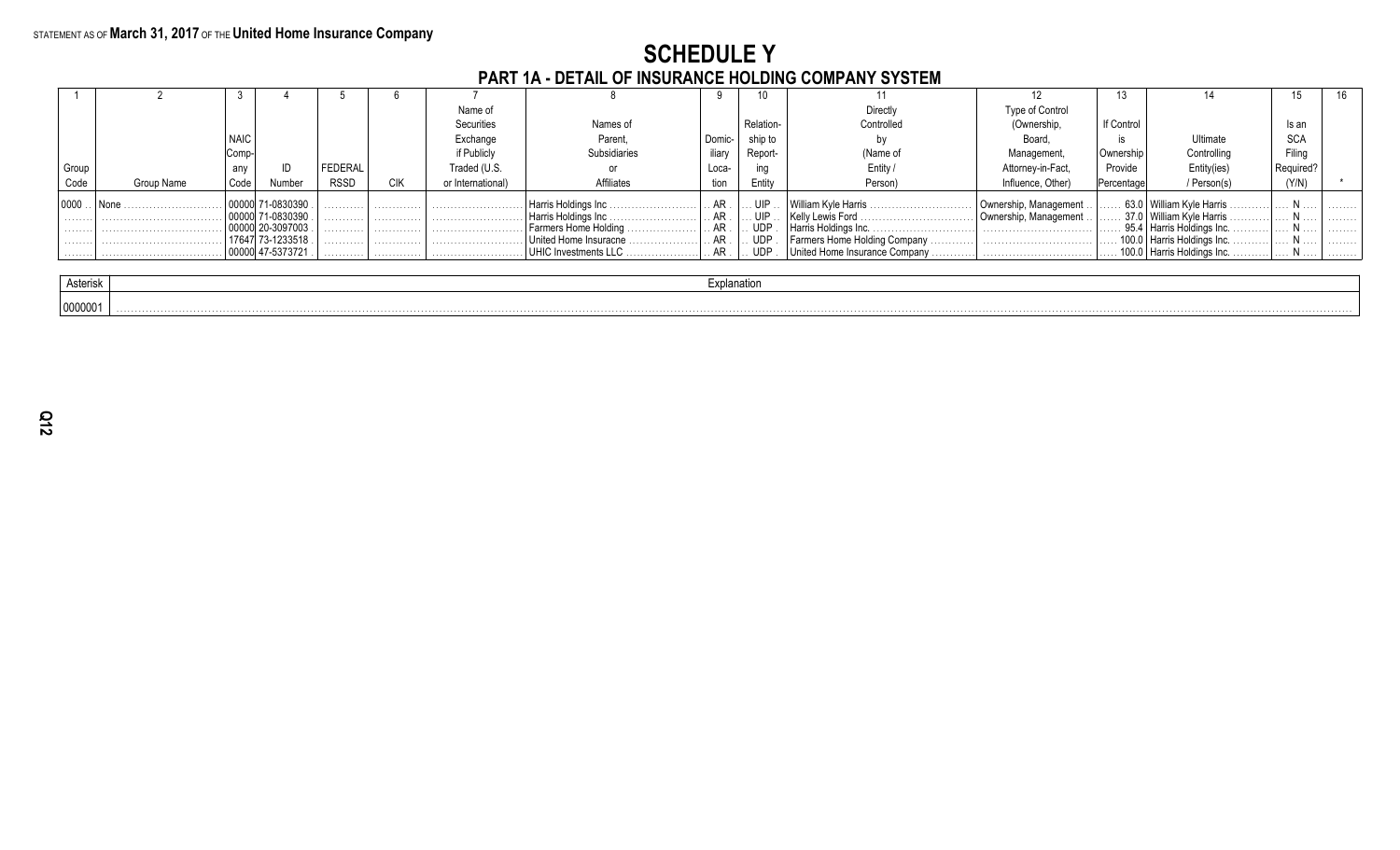## STATEMENT AS OF March 31, 2017 OF THE United Home Insurance Company<br>PART 1 - LOSS EXPERIENCE

| $\mathbf{1}$<br>$\overline{3}$<br>$\mathfrak{p}$<br>Prior Year to Date<br>Direct<br><b>Direct Premiums</b><br>Direct Losses<br><b>Direct Loss</b><br>Loss Percentage<br>Line of Business<br>Earned<br>Incurred<br>Percentage<br>$\overline{\phantom{a}}$<br>$\mathbf{1}$ .<br>2.<br>3.<br>$\ldots \ldots \ldots \ldots$ 57.457<br>4.<br>5.<br>6.<br>8.<br>9.<br>10.<br>11.1<br>11.2<br>12.<br>13.<br>14.<br>15.<br>16.<br>17.1<br>17.2<br>17.3<br>18.1<br>18.2<br>19.1<br>19.3<br>21.<br>22.<br>23.<br>24.<br>26.<br>27.<br>28.<br>29.<br>30.<br>31.<br>32.<br>33.<br>34.<br>35.<br><b>DETAILS OF WRITE-INS</b><br>3401.<br>3402.<br>3403.<br>3498. |       | י בטטט במו בוזובוז<br>Current Year to Date |  |  |  |   |  |  |  |  |
|-----------------------------------------------------------------------------------------------------------------------------------------------------------------------------------------------------------------------------------------------------------------------------------------------------------------------------------------------------------------------------------------------------------------------------------------------------------------------------------------------------------------------------------------------------------------------------------------------------------------------------------------------------|-------|--------------------------------------------|--|--|--|---|--|--|--|--|
| $\overline{\hspace{1.5cm} (45.846)}$                                                                                                                                                                                                                                                                                                                                                                                                                                                                                                                                                                                                                |       |                                            |  |  |  | 4 |  |  |  |  |
|                                                                                                                                                                                                                                                                                                                                                                                                                                                                                                                                                                                                                                                     |       |                                            |  |  |  |   |  |  |  |  |
|                                                                                                                                                                                                                                                                                                                                                                                                                                                                                                                                                                                                                                                     |       |                                            |  |  |  |   |  |  |  |  |
|                                                                                                                                                                                                                                                                                                                                                                                                                                                                                                                                                                                                                                                     |       |                                            |  |  |  |   |  |  |  |  |
|                                                                                                                                                                                                                                                                                                                                                                                                                                                                                                                                                                                                                                                     |       |                                            |  |  |  |   |  |  |  |  |
|                                                                                                                                                                                                                                                                                                                                                                                                                                                                                                                                                                                                                                                     |       |                                            |  |  |  |   |  |  |  |  |
|                                                                                                                                                                                                                                                                                                                                                                                                                                                                                                                                                                                                                                                     |       |                                            |  |  |  |   |  |  |  |  |
|                                                                                                                                                                                                                                                                                                                                                                                                                                                                                                                                                                                                                                                     |       |                                            |  |  |  |   |  |  |  |  |
|                                                                                                                                                                                                                                                                                                                                                                                                                                                                                                                                                                                                                                                     |       |                                            |  |  |  |   |  |  |  |  |
|                                                                                                                                                                                                                                                                                                                                                                                                                                                                                                                                                                                                                                                     |       |                                            |  |  |  |   |  |  |  |  |
|                                                                                                                                                                                                                                                                                                                                                                                                                                                                                                                                                                                                                                                     |       |                                            |  |  |  |   |  |  |  |  |
|                                                                                                                                                                                                                                                                                                                                                                                                                                                                                                                                                                                                                                                     |       |                                            |  |  |  |   |  |  |  |  |
|                                                                                                                                                                                                                                                                                                                                                                                                                                                                                                                                                                                                                                                     |       |                                            |  |  |  |   |  |  |  |  |
|                                                                                                                                                                                                                                                                                                                                                                                                                                                                                                                                                                                                                                                     |       |                                            |  |  |  |   |  |  |  |  |
|                                                                                                                                                                                                                                                                                                                                                                                                                                                                                                                                                                                                                                                     |       |                                            |  |  |  |   |  |  |  |  |
|                                                                                                                                                                                                                                                                                                                                                                                                                                                                                                                                                                                                                                                     |       |                                            |  |  |  |   |  |  |  |  |
|                                                                                                                                                                                                                                                                                                                                                                                                                                                                                                                                                                                                                                                     |       |                                            |  |  |  |   |  |  |  |  |
|                                                                                                                                                                                                                                                                                                                                                                                                                                                                                                                                                                                                                                                     |       |                                            |  |  |  |   |  |  |  |  |
|                                                                                                                                                                                                                                                                                                                                                                                                                                                                                                                                                                                                                                                     |       |                                            |  |  |  |   |  |  |  |  |
|                                                                                                                                                                                                                                                                                                                                                                                                                                                                                                                                                                                                                                                     |       |                                            |  |  |  |   |  |  |  |  |
|                                                                                                                                                                                                                                                                                                                                                                                                                                                                                                                                                                                                                                                     |       |                                            |  |  |  |   |  |  |  |  |
|                                                                                                                                                                                                                                                                                                                                                                                                                                                                                                                                                                                                                                                     |       |                                            |  |  |  |   |  |  |  |  |
|                                                                                                                                                                                                                                                                                                                                                                                                                                                                                                                                                                                                                                                     |       |                                            |  |  |  |   |  |  |  |  |
|                                                                                                                                                                                                                                                                                                                                                                                                                                                                                                                                                                                                                                                     |       |                                            |  |  |  |   |  |  |  |  |
|                                                                                                                                                                                                                                                                                                                                                                                                                                                                                                                                                                                                                                                     |       |                                            |  |  |  |   |  |  |  |  |
|                                                                                                                                                                                                                                                                                                                                                                                                                                                                                                                                                                                                                                                     |       |                                            |  |  |  |   |  |  |  |  |
|                                                                                                                                                                                                                                                                                                                                                                                                                                                                                                                                                                                                                                                     |       |                                            |  |  |  |   |  |  |  |  |
|                                                                                                                                                                                                                                                                                                                                                                                                                                                                                                                                                                                                                                                     |       |                                            |  |  |  |   |  |  |  |  |
|                                                                                                                                                                                                                                                                                                                                                                                                                                                                                                                                                                                                                                                     |       |                                            |  |  |  |   |  |  |  |  |
|                                                                                                                                                                                                                                                                                                                                                                                                                                                                                                                                                                                                                                                     |       |                                            |  |  |  |   |  |  |  |  |
|                                                                                                                                                                                                                                                                                                                                                                                                                                                                                                                                                                                                                                                     |       |                                            |  |  |  |   |  |  |  |  |
|                                                                                                                                                                                                                                                                                                                                                                                                                                                                                                                                                                                                                                                     |       |                                            |  |  |  |   |  |  |  |  |
|                                                                                                                                                                                                                                                                                                                                                                                                                                                                                                                                                                                                                                                     |       |                                            |  |  |  |   |  |  |  |  |
|                                                                                                                                                                                                                                                                                                                                                                                                                                                                                                                                                                                                                                                     |       |                                            |  |  |  |   |  |  |  |  |
|                                                                                                                                                                                                                                                                                                                                                                                                                                                                                                                                                                                                                                                     |       |                                            |  |  |  |   |  |  |  |  |
|                                                                                                                                                                                                                                                                                                                                                                                                                                                                                                                                                                                                                                                     |       |                                            |  |  |  |   |  |  |  |  |
|                                                                                                                                                                                                                                                                                                                                                                                                                                                                                                                                                                                                                                                     |       |                                            |  |  |  |   |  |  |  |  |
|                                                                                                                                                                                                                                                                                                                                                                                                                                                                                                                                                                                                                                                     |       |                                            |  |  |  |   |  |  |  |  |
|                                                                                                                                                                                                                                                                                                                                                                                                                                                                                                                                                                                                                                                     |       |                                            |  |  |  |   |  |  |  |  |
|                                                                                                                                                                                                                                                                                                                                                                                                                                                                                                                                                                                                                                                     |       |                                            |  |  |  |   |  |  |  |  |
|                                                                                                                                                                                                                                                                                                                                                                                                                                                                                                                                                                                                                                                     |       |                                            |  |  |  |   |  |  |  |  |
|                                                                                                                                                                                                                                                                                                                                                                                                                                                                                                                                                                                                                                                     |       |                                            |  |  |  |   |  |  |  |  |
|                                                                                                                                                                                                                                                                                                                                                                                                                                                                                                                                                                                                                                                     |       |                                            |  |  |  |   |  |  |  |  |
|                                                                                                                                                                                                                                                                                                                                                                                                                                                                                                                                                                                                                                                     |       |                                            |  |  |  |   |  |  |  |  |
|                                                                                                                                                                                                                                                                                                                                                                                                                                                                                                                                                                                                                                                     |       |                                            |  |  |  |   |  |  |  |  |
|                                                                                                                                                                                                                                                                                                                                                                                                                                                                                                                                                                                                                                                     |       |                                            |  |  |  |   |  |  |  |  |
|                                                                                                                                                                                                                                                                                                                                                                                                                                                                                                                                                                                                                                                     |       |                                            |  |  |  |   |  |  |  |  |
|                                                                                                                                                                                                                                                                                                                                                                                                                                                                                                                                                                                                                                                     | 3499. |                                            |  |  |  |   |  |  |  |  |

### **PART 2 - DIRECT PREMIUMS WRITTEN**

|                 |                                                                                                                      |         | z            | J.           |
|-----------------|----------------------------------------------------------------------------------------------------------------------|---------|--------------|--------------|
|                 |                                                                                                                      | Current | Current      | Prior Year   |
|                 | Line of Business                                                                                                     | Quarter | Year to Date | Year to Date |
| $\mathbf{1}$ .  |                                                                                                                      |         |              |              |
| 2.              |                                                                                                                      |         |              |              |
| 3.              |                                                                                                                      |         |              |              |
| 4.              |                                                                                                                      |         |              |              |
| 5.              |                                                                                                                      |         |              |              |
| 6.              |                                                                                                                      |         |              |              |
| 8.              |                                                                                                                      |         |              |              |
| 9.              |                                                                                                                      |         |              |              |
| 10 <sub>1</sub> |                                                                                                                      |         |              |              |
| 11.1            |                                                                                                                      |         |              |              |
| 11.2            |                                                                                                                      |         |              |              |
| 12.             |                                                                                                                      |         |              |              |
| 13.             |                                                                                                                      |         |              |              |
| 14.             |                                                                                                                      |         |              |              |
| 15.             |                                                                                                                      |         |              |              |
| 16.             |                                                                                                                      |         |              |              |
| 17.1            |                                                                                                                      |         |              |              |
| 17.2            |                                                                                                                      |         |              |              |
| 17.3            |                                                                                                                      |         |              |              |
| 18.1            |                                                                                                                      |         |              |              |
| 18.2            |                                                                                                                      |         |              |              |
| 19.1            |                                                                                                                      |         |              |              |
| 19.3            |                                                                                                                      |         |              |              |
| 21.             |                                                                                                                      |         |              |              |
| 22.             |                                                                                                                      |         |              |              |
| 23.             |                                                                                                                      |         |              |              |
| 24.             |                                                                                                                      |         |              |              |
| 26.             |                                                                                                                      |         |              |              |
| 27.             |                                                                                                                      |         |              |              |
| 28.             |                                                                                                                      |         |              |              |
| 29.             |                                                                                                                      |         |              |              |
| 30.             |                                                                                                                      |         |              |              |
| 31.             |                                                                                                                      |         |              |              |
| 32.             |                                                                                                                      |         |              |              |
| 33.             |                                                                                                                      |         |              |              |
| 34.             |                                                                                                                      |         |              |              |
| 35.             |                                                                                                                      |         |              |              |
|                 | <b>DETAILS OF WRITE-INS</b>                                                                                          |         |              |              |
|                 | <u> 1989 - Johann Stein, mars an deutscher Stein und der Stein und der Stein und der Stein und der Stein und der</u> |         |              |              |
| 3401.           |                                                                                                                      |         |              |              |
| 3402.           |                                                                                                                      |         |              |              |
| 3403.           |                                                                                                                      |         |              |              |
| 3498.           |                                                                                                                      |         |              |              |
| 3499.           |                                                                                                                      |         |              |              |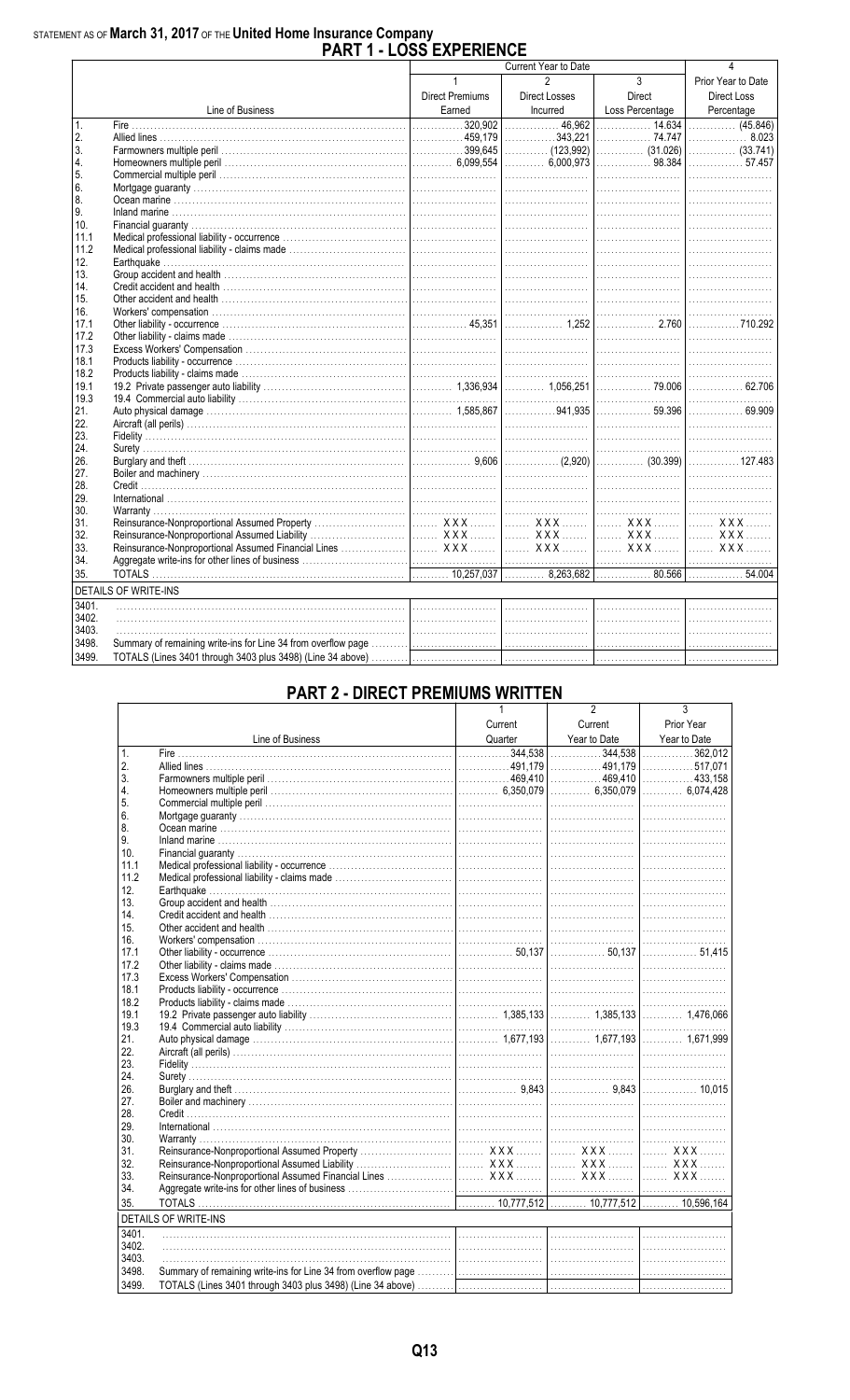### **PART 3 (000 omitted) LOSS AND LOSS ADJUSTMENT EXPENSE RESERVES SCHEDULE**

|      |                           |            |                                  | -3                    |                            |             | -6                    |                  |                    |                  |                              |                  | 12                     | 13                           |
|------|---------------------------|------------|----------------------------------|-----------------------|----------------------------|-------------|-----------------------|------------------|--------------------|------------------|------------------------------|------------------|------------------------|------------------------------|
|      |                           |            |                                  |                       |                            |             |                       | Q.S. Date        | Q.S. Date          |                  |                              | Prior Year-End   | Prior Year-End         | Prior Year-End               |
|      |                           |            |                                  |                       | 2017                       | 2017 Loss   |                       | Known Case       | Known Case         |                  |                              | Known Case Loss  | <b>IBNR Loss</b>       | <b>Total Loss</b>            |
|      |                           | Prior      | Prior                            | <b>Total Prior</b>    | Loss and LAE               | and LAE     |                       | Loss and LAE     | Loss and LAE       |                  |                              | and LAE Reserves | and LAE Reserves       | and LAE                      |
|      |                           | Year-End   | Year-End                         | Year-End              | Payments                   | Payments    | Total                 | Reserves         | Reserves on Claims |                  | Total                        | Developed        | Developed              | Reserves                     |
|      |                           | Known      | <b>IBNR</b>                      | Loss and              | on Claims                  | on Claims   | 2017 Loss             | on Claims        | Reported or        | Q.S. Date        | Q.S. Loss                    | (Savings)/       | (Savings)/             | Developed                    |
|      | Years in Which            | Case Loss  | Loss and                         | LAE                   | Reported                   | Unreported  | and LAE               | Reported and     | Reopened           | <b>IBNR Loss</b> | and LAE                      | Deficiency       | Deficiency             | (Savings)/                   |
|      | Losses                    | and LAE    | LAE                              | Reserves              | as of Prior                | as of Prior | Payments              | Open as of Prior | Subsequent         | and LAE          | Reserves                     | $(Cols. 4 + 7)$  | $(Cols. 5 + 8 + 9)$    | Deficiency                   |
|      | Occurred                  | Reserves   | Reserves                         | $(Cols. 1 + 2)$       | Year-End                   | Year-End    | $(Cols. 4 + 5)$       | Year-End         | to Prior Year-End  | Reserves         | $(Cols. 7 + 8 + 9)$          | minus Col. 1)    | minus Col. 2)          | $(Cols. 11 + 12)$            |
|      | 2014 + Prior              | 286<br>.   | 402<br>.                         | 688<br>.              | $\ldots \ldots \ldots 106$ | .           | 106<br>.              | 148<br>.         |                    | 312<br>.         | 460<br>.                     | . (32)           |                        | $\ldots \ldots \ldots (122)$ |
|      | 2015                      |            | 682<br>.                         | 1.141                 | 169<br>.                   |             |                       | 331<br>.         |                    | 527<br>.         | 870                          |                  | (138)                  |                              |
|      | Subtotals 2015 + Prior.   | 745        | 1,084<br>.                       | 1,829<br>.            | 275<br>.                   |             | 280                   | . 479            |                    | 839              | .1,330                       |                  | (228)                  | . (219)                      |
|      |                           | 2,622      | $\ldots \ldots 1,927$            | $\ldots$ 4,549        | $\ldots \ldots 1,245$      | 268<br>.    | 1,513                 | 1,681<br>.       |                    | 1,565            | 3,380                        |                  |                        |                              |
|      | Subtotals 2016 + Prior.   | .3,367     | $\overline{\ldots \ldots 3,011}$ | $\ldots \ldots 6,378$ | 1,520                      | 273         | $\ldots \ldots 1,793$ |                  | 146<br>.           | 2,404            | .4,710                       | . 313            | . (188)                | 125                          |
| l 6. |                           | XXX.       |                                  |                       | <b>X X X</b>               | 2,718<br>.  | . 2,718               | <b>XXX</b>       | 2,396<br>.         | 1,145            | $\ldots \ldots \ldots$ 3,541 | <b>XXX</b>       | XXX.<br>.              | $XXX$                        |
|      | . Fotals                  | 3,367      | .3,011<br>.                      | . 6,378               | 1,520                      | 2,991       | $\ldots \ldots 4,511$ | .2,160<br>.      | 2,542<br>.         | 3,549            | 8,251                        | 313              |                        | 125                          |
|      |                           |            |                                  |                       |                            |             |                       |                  |                    |                  |                              | Col. 11, Line 7  | Col. 12, Line 7        | $ $ Col. 13, Line 7          |
|      |                           |            |                                  |                       |                            |             |                       |                  |                    |                  |                              | As % of Col. 1   | As % of Col. 2         | As % of Col. 3               |
|      |                           |            |                                  |                       |                            |             |                       |                  |                    |                  |                              | Line 7           | Line 7                 | Line 7                       |
| 18.  | Prior Year-End Surplus As |            |                                  |                       |                            |             |                       |                  |                    |                  |                              |                  |                        |                              |
|      | Regards Policyholders     | 13,508,261 |                                  |                       |                            |             |                       |                  |                    |                  |                              |                  | $9.296$ $2$<br>(6.244) | . 1.960                      |
|      |                           |            |                                  |                       |                            |             |                       |                  |                    |                  |                              |                  |                        | Col. 13, Line 7              |
|      |                           |            |                                  |                       |                            |             |                       |                  |                    |                  |                              |                  |                        | Line 8                       |
|      |                           |            |                                  |                       |                            |             |                       |                  |                    |                  |                              |                  |                        |                              |
|      |                           |            |                                  |                       |                            |             |                       |                  |                    |                  |                              |                  |                        | $4$ 0.001                    |
|      |                           |            |                                  |                       |                            |             |                       |                  |                    |                  |                              |                  |                        |                              |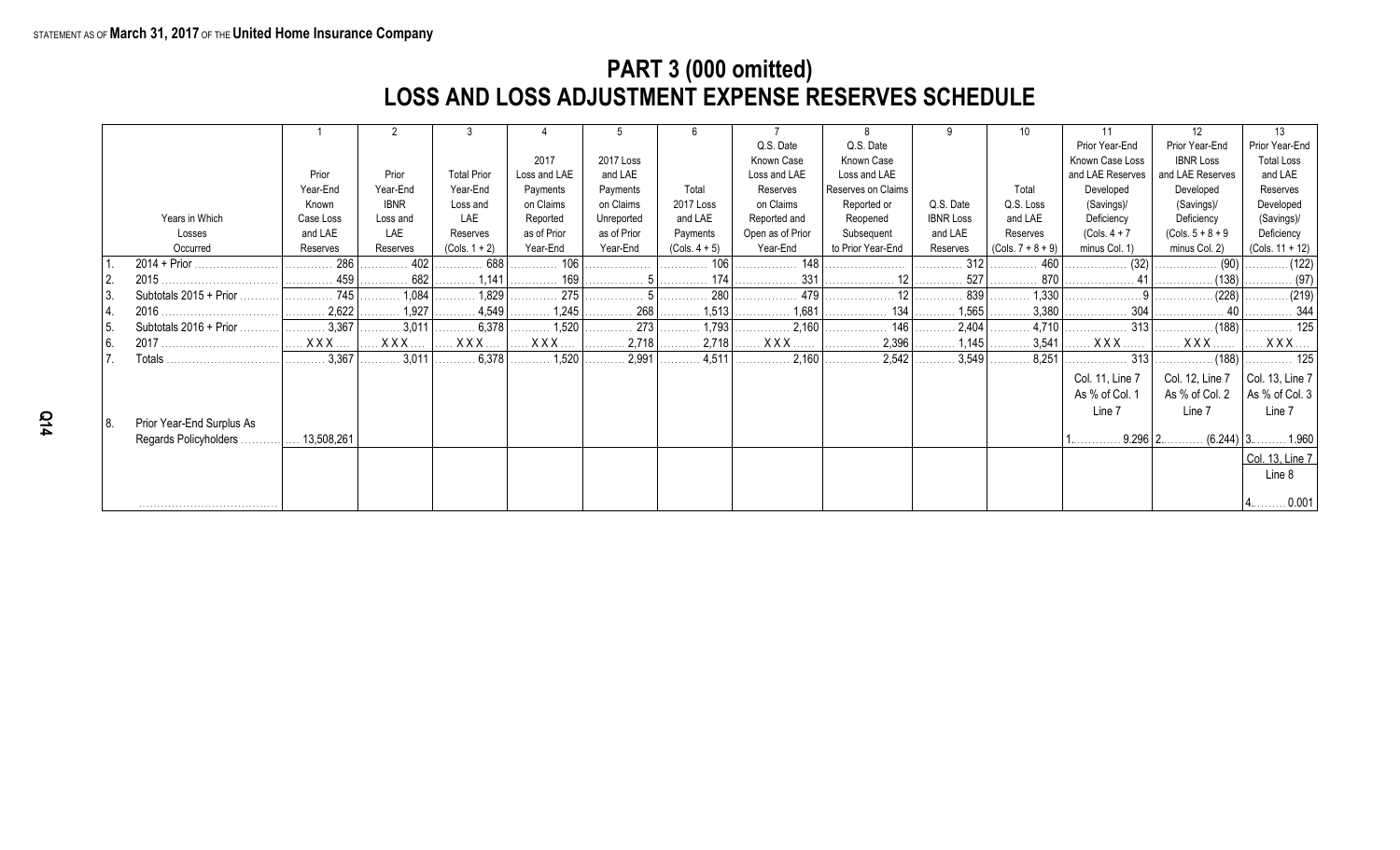### **SUPPLEMENTAL EXHIBITS AND SCHEDULES INTERROGATORIES**

The following supplemental reports are required to be filed as part of your statement filing. However, in the event that your company does not transact the type of business for which the special report must be filed, your response of NO to the specific interrogatory will be accepted in lieu of filing a "NONE" report and a bar code will be printed below. If the supplement is required of your company but is not being filed for whatever reason enter SEE EXPLANATION and provide an explanation following the interrogatory questions.

**RESPONSES** 1. Will the Trusteed Surplus Statement be filed with the state of domicile and the NAIC with this statement?<br>2. Will Supplement A to Schedule T (Medical Professional Liability Supplement) be filed with this statement? 2. Will Supplement A to Schedule T (Medical Professional Liability Supplement) be filed with this statement? No<br>2. Will the Medicare Part D Coverage Supplement be filed with the state of domicile and the NAIC with this sta 3. Will the Medicare Part D Coverage Supplement be filed with the state of domicile and the NAIC with this statement? No 4. Will the Director and Officer Insurance Coverage Supplement be filed with the state of domicile and the NAIC with this statement? No Explanations: Bar Codes: **Trusteed Surplus Statem** nt A to Schedule T



17647201736500001 2017 Document Code: 365



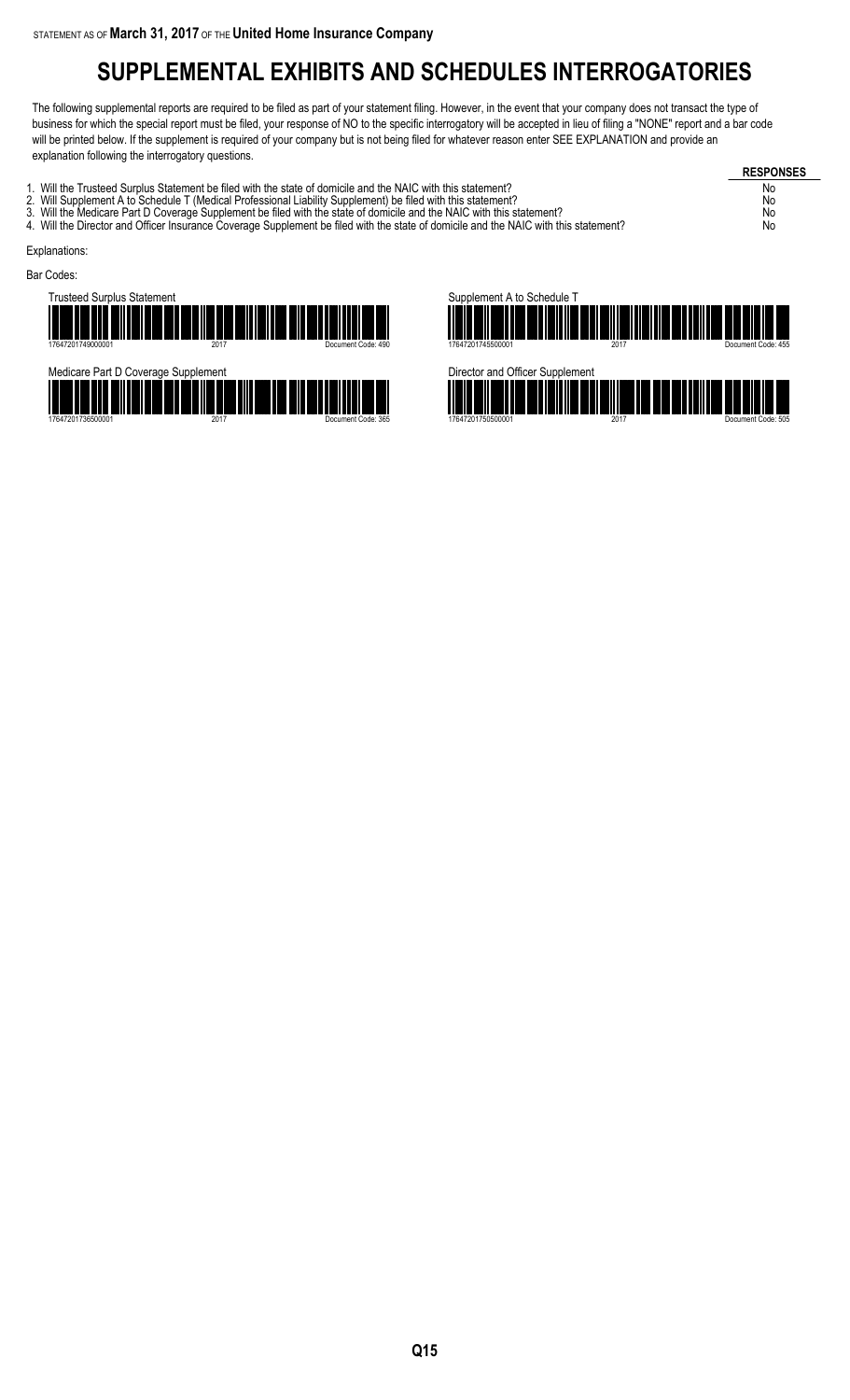**OVERFLOW PAGE FOR WRITE-INS** 

### **STATEMENT OF INCOME**

|       |                                                                      | <b>Current Year</b> | Prior Year | Prior Year Ended |
|-------|----------------------------------------------------------------------|---------------------|------------|------------------|
|       |                                                                      | to Date             | to Date    | December 31      |
| 0597. | Summary of remaining write-ins for Line 5 (Lines 0504 through 0596). |                     |            |                  |
| 1404. |                                                                      |                     |            |                  |
| 1497. |                                                                      |                     |            |                  |
| 3704. |                                                                      |                     |            |                  |
| 3705. |                                                                      |                     |            |                  |
| 3706. |                                                                      |                     |            |                  |
| 3707. |                                                                      |                     |            |                  |
| 3708. |                                                                      |                     |            |                  |
| 3709. |                                                                      |                     |            |                  |
| 3710. |                                                                      |                     |            |                  |
| 3711  |                                                                      |                     |            |                  |
| 3712. |                                                                      |                     |            |                  |
| 3713. |                                                                      |                     |            |                  |
| 3714. |                                                                      |                     |            |                  |
| 3715. |                                                                      |                     |            |                  |
| 3797. | Summary of remaining write-ins for Line 37 (Lines 3704 through 3796) |                     |            |                  |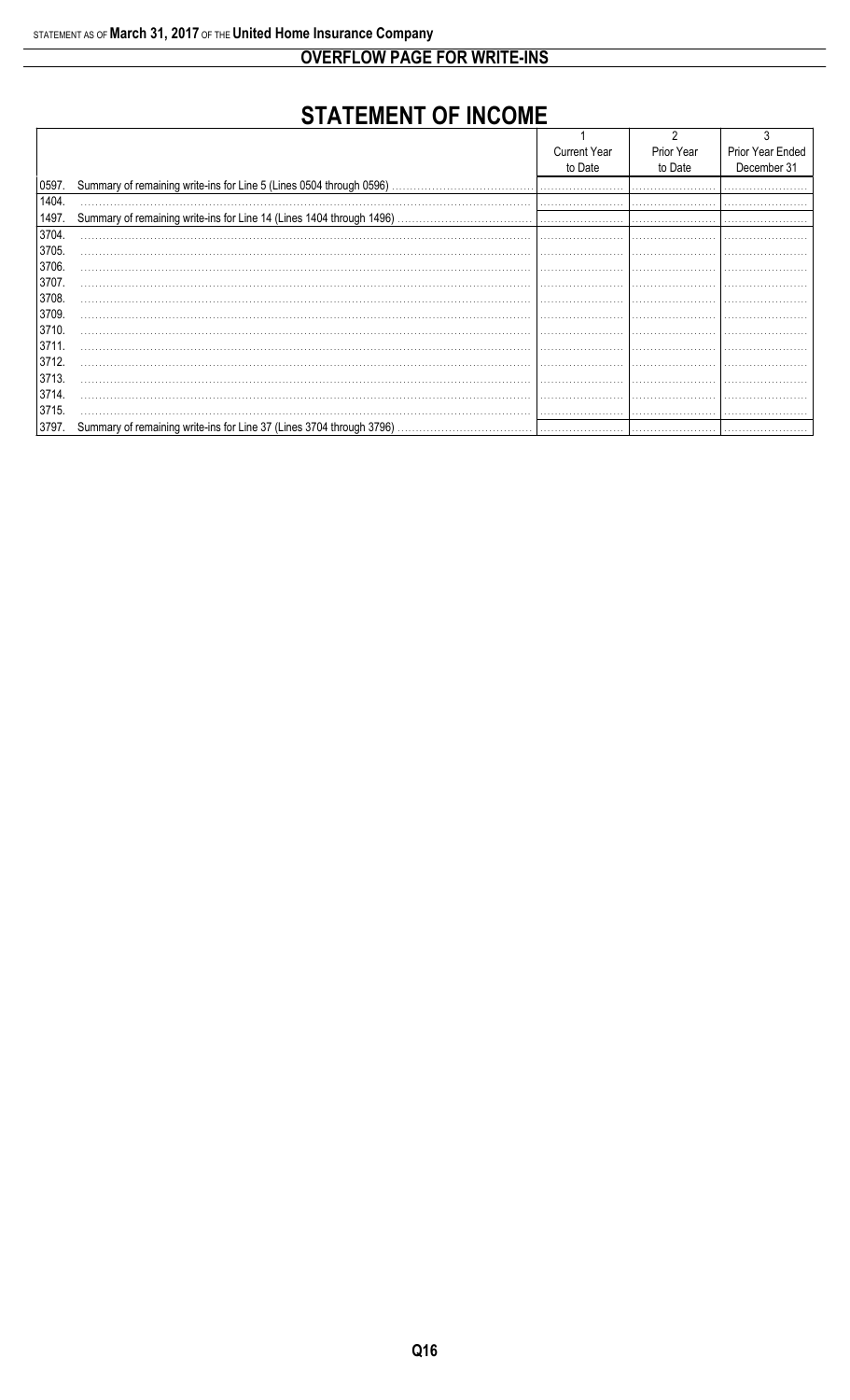**SCHEDULE A - VERIFICATION Real Estate**

|               |                                  |              | Prior Year Ended |
|---------------|----------------------------------|--------------|------------------|
|               |                                  | Year To Date | December 31      |
|               |                                  |              |                  |
| <sup>2.</sup> | Cost of acquired:                |              |                  |
|               | 2.1                              |              |                  |
|               | $2.2^{\circ}$                    |              |                  |
| 3.            |                                  |              |                  |
| 4.            |                                  |              |                  |
| 5.            |                                  |              |                  |
| 6.            |                                  |              |                  |
| 7.            |                                  |              |                  |
| 8.            |                                  |              |                  |
| 9.            |                                  |              |                  |
| 10.           | Deduct total nonadmitted amounts |              |                  |
| 11.           |                                  |              |                  |

#### **SCHEDULE B - VERIFICATION Mortgage Loans**

|                                                                                                                      |              | Prior Year Ended |
|----------------------------------------------------------------------------------------------------------------------|--------------|------------------|
|                                                                                                                      | Year To Date | December 31      |
| l 1.<br>Book value/recorded investment excluding accrued interest, December 31 of prior year.                        |              |                  |
| <sup>2.</sup><br>Cost of acquired:                                                                                   |              |                  |
| Actual cost at time of acquisition.<br>2.1                                                                           |              |                  |
| $2.2^{\circ}$                                                                                                        |              |                  |
| 3.                                                                                                                   |              |                  |
| 14.                                                                                                                  |              |                  |
| 5.                                                                                                                   |              |                  |
| l 6.                                                                                                                 |              |                  |
| 7.                                                                                                                   |              |                  |
| 8.                                                                                                                   |              |                  |
| Total foreign exchange change in book value/recorded inve<br>9.                                                      |              |                  |
| 10.<br>Deduct current year's other-than-temporary impairment recognized                                              |              |                  |
| Book value/recorded investment excluding accrued interest at end of current period (Lines 1 + 2 + 3 + 4 + 5 +<br>11. |              |                  |
|                                                                                                                      |              |                  |
| 12.                                                                                                                  |              |                  |
| 13.                                                                                                                  |              |                  |
| 14.<br>Deduct total nonadmitted amounts                                                                              |              |                  |
| 15.                                                                                                                  |              |                  |

#### **SCHEDULE BA - VERIFICATION Other Long-Term Invested Assets**

|      |                                                                                                                                                                                                                                |              | Prior Year Ended |
|------|--------------------------------------------------------------------------------------------------------------------------------------------------------------------------------------------------------------------------------|--------------|------------------|
|      |                                                                                                                                                                                                                                | Year To Date | December 31      |
|      |                                                                                                                                                                                                                                |              |                  |
| 2.   | Cost of acquired:                                                                                                                                                                                                              |              |                  |
|      | 2.1                                                                                                                                                                                                                            |              |                  |
|      | $2.2^{\circ}$                                                                                                                                                                                                                  |              |                  |
| 3.   | Capitalized deferred interest and other with the continuum control of the control of the control of the control of the control of the control of the control of the control of the control of the control of the control of th |              |                  |
| 14.  |                                                                                                                                                                                                                                |              |                  |
| I 5. | Unrealized valuation increase (decrease)<br>Total gain (loss) on disposals<br>Deduct amounts received on disposals<br>Deduct amounts received on disposals                                                                     |              |                  |
| l 6. |                                                                                                                                                                                                                                |              |                  |
| 7.   |                                                                                                                                                                                                                                |              |                  |
| 8.   |                                                                                                                                                                                                                                |              |                  |
| I 9. |                                                                                                                                                                                                                                |              |                  |
| 10.  |                                                                                                                                                                                                                                |              |                  |
| 11.  |                                                                                                                                                                                                                                |              |                  |
| 12.  | Deduct total nonadmitted amounts                                                                                                                                                                                               |              |                  |
| 13.  |                                                                                                                                                                                                                                |              |                  |

### **SCHEDULE D - VERIFICATION**

**Bonds and Stocks**

|     |                                  |              | Prior Year Ended |
|-----|----------------------------------|--------------|------------------|
|     |                                  | Year To Date | December 31      |
|     |                                  |              |                  |
| 2.  |                                  |              |                  |
| 3.  |                                  |              |                  |
| 4.  |                                  |              |                  |
| 5.  |                                  |              |                  |
| 6.  |                                  |              |                  |
| 17. |                                  |              |                  |
| 8.  |                                  |              |                  |
| 9.  |                                  |              |                  |
| 10. |                                  |              |                  |
| 11. | Deduct total nonadmitted amounts |              |                  |
| 12. |                                  |              |                  |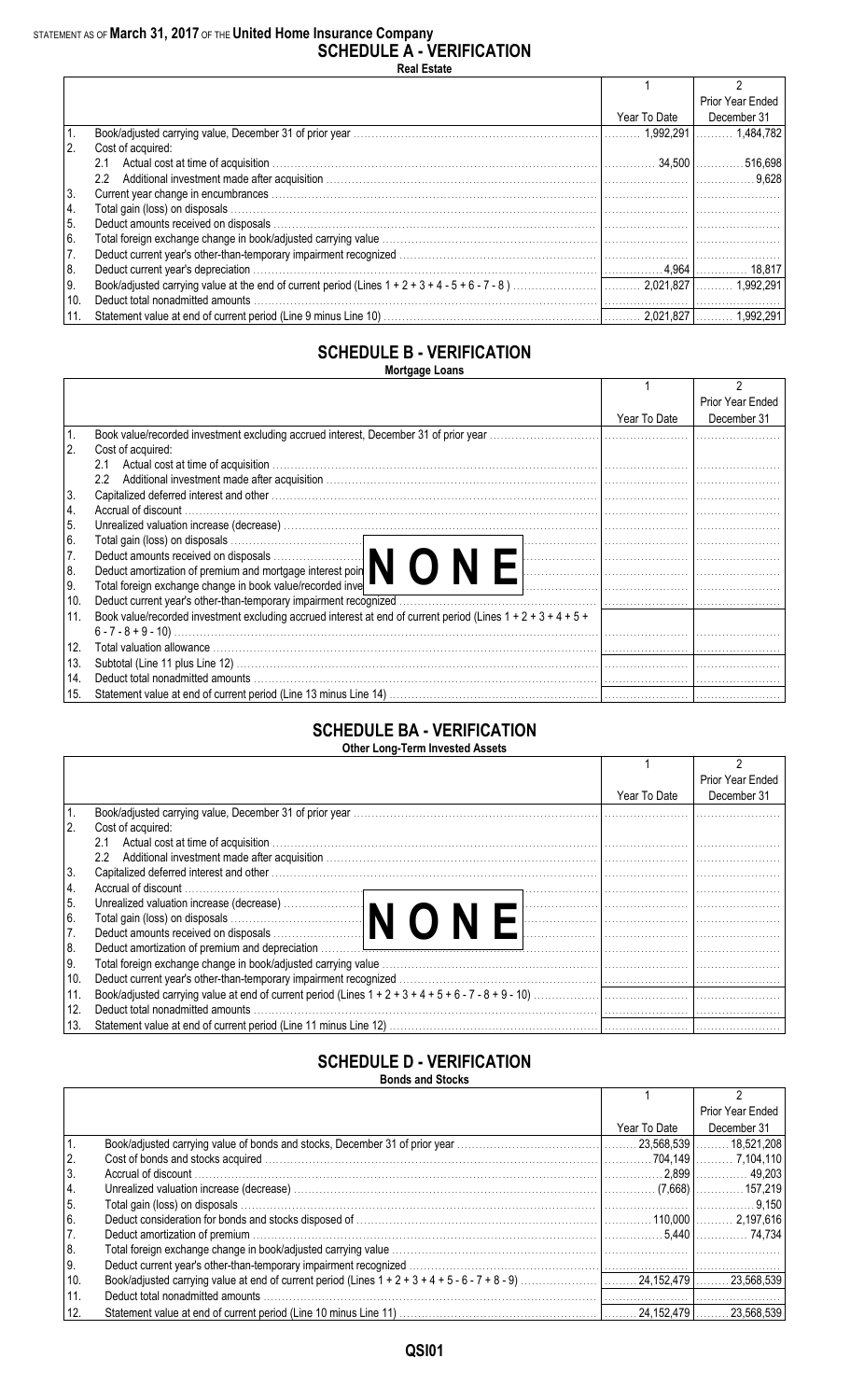### **SCHEDULE D - PART 1B**

Showing the Acquisitions, Dispositions and Non-Trading Activity

During the Current Quarter for all Bonds and Preferred Stock by NAIC Designation

|                  |                         | Book/Adjusted          |                |                |                        | Book/Adjusted         | Book/Adjusted  | Book/Adjusted         | Book/Adjusted         |
|------------------|-------------------------|------------------------|----------------|----------------|------------------------|-----------------------|----------------|-----------------------|-----------------------|
|                  |                         | <b>Carrying Value</b>  | Acquisitions   | Dispositions   | Non-Trading            | <b>Carrying Value</b> | Carrying Value | <b>Carrying Value</b> | <b>Carrying Value</b> |
|                  |                         | Beginning of           | During Current | During Current | <b>Activity During</b> | End of                | End of         | End of                | December 31           |
|                  | <b>NAIC Designation</b> | <b>Current Quarter</b> | Quarter        | Quarter        | <b>Current Quarter</b> | <b>First Quarter</b>  | Second Quarter | <b>Third Quarter</b>  | Prior Year            |
| <b>BONDS</b>     |                         |                        |                |                |                        |                       |                |                       |                       |
| $\overline{1}$ . | NAIC $1(a)$             |                        |                |                |                        |                       |                |                       |                       |
| 2.               |                         |                        |                |                |                        |                       |                |                       |                       |
| 3.               |                         |                        |                |                |                        |                       |                |                       |                       |
| 4.               |                         |                        |                |                |                        |                       |                |                       |                       |
| 5.               |                         |                        |                |                |                        |                       |                |                       |                       |
| <sup>6.</sup>    |                         |                        |                |                |                        |                       |                |                       |                       |
| 7.               |                         |                        |                |                |                        |                       |                |                       |                       |
|                  | <b>PREFERRED STOCK</b>  |                        |                |                |                        |                       |                |                       |                       |
| 8.               | NAIC <sub>1</sub>       |                        |                |                |                        |                       |                |                       |                       |
| <b>9.</b>        | NAIC 2                  |                        |                |                |                        |                       |                |                       |                       |
| 10.              | NAIC 3                  |                        |                |                |                        |                       |                |                       |                       |
| 11.              | NAIC <sub>4</sub>       |                        |                |                |                        |                       |                |                       |                       |
| 12.              | NAIC 5                  |                        |                |                |                        |                       |                |                       |                       |
| 13.              |                         |                        |                |                |                        |                       |                |                       |                       |
| 14.              |                         |                        |                |                |                        |                       |                |                       |                       |
| 15.              |                         |                        |                |                |                        |                       |                |                       |                       |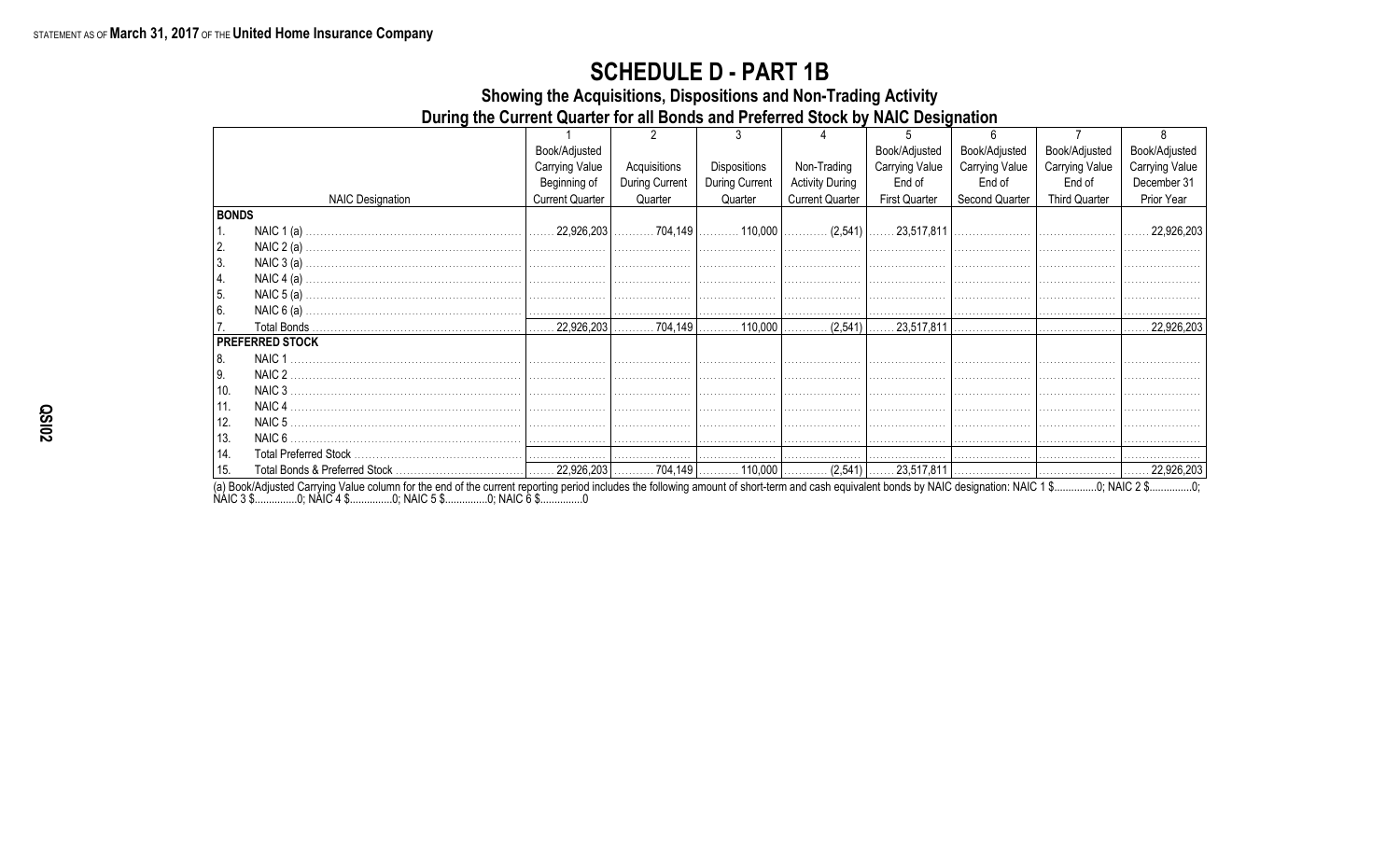| SI08 Schedule E - Verification (Cash Equivalents)  NONE |  |
|---------------------------------------------------------|--|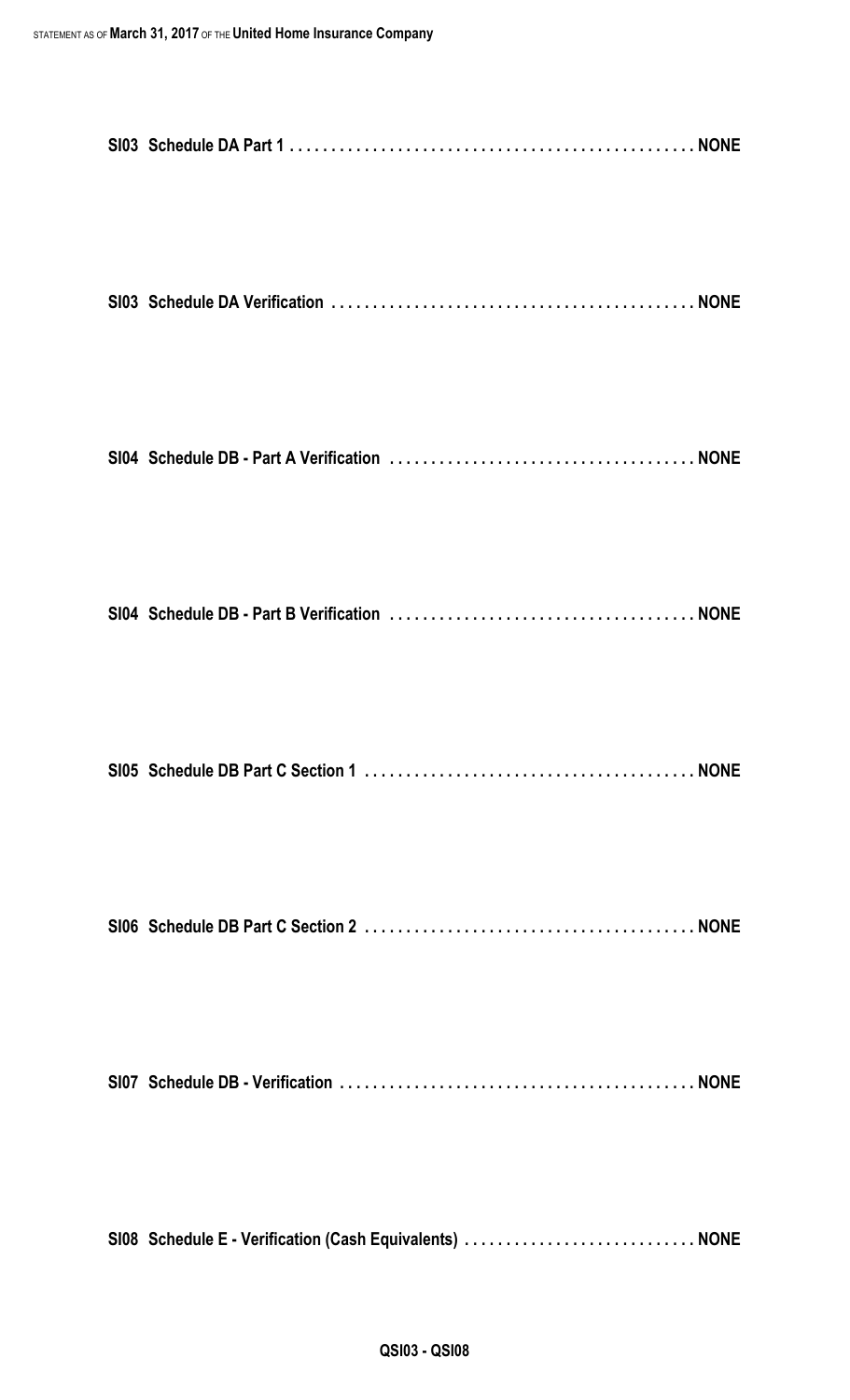### **SCHEDULE A - PART 2**

**Showing all Real Estate ACQUIRED AND ADDITIONS MADE During the Current Quarter**

|                                          | Location  |             |               |                |                    |           |                                              |             |
|------------------------------------------|-----------|-------------|---------------|----------------|--------------------|-----------|----------------------------------------------|-------------|
|                                          |           |             |               |                |                    |           | Book/Adjusted                                | Additional  |
|                                          |           |             |               |                | <b>Actual Cost</b> |           | Carrying                                     | Investment  |
| Description                              |           |             |               |                | at Time            | Amount of | Value Less                                   | Made After  |
| of Property                              | City      | State       | Date Acquired | Name of Vendor |                    |           | of Acquisition   Encumbrances   Encumbrances | Acquisition |
| <b>Acquired by Purchase</b>              |           |             |               |                |                    |           |                                              |             |
| Improvements to 1205 West Court Street.  | Paragould | AR          | 02/28/2017    |                |                    |           |                                              |             |
| HVAC Unit                                | Paragould | AR          | 03/07/2017    |                | 7,185<br>.         |           | 7,185<br>.                                   |             |
| 0199999 Subtotal - Acquired by Purchase. |           | 34,500<br>. |               | 34,500         |                    |           |                                              |             |
| 0399999 Totals                           |           |             |               |                | 34.500<br>.        |           | 34,500                                       |             |

### **SCHEDULE A - PART 3**

Location 4 5 6 6 7 8 Change in Book/Adjusted Carrying Value Less Encumbrances 14 15 16 17 18 19 20 2 3 Expended for 9 10 11 12 13 Additions, |Book/Adjusted | Current Year's | | | | |Book/Adjusted | | Foreign | | | |Gross Income | Taxes, Permanent Carrying Value | Other-Than- | Total Total Foreign Carrying Value | Exchange Realized | Total | Earned Less | Repairs Description I Cain Interest I I Cain Interest and Less Current Temporary Current Year's Total Change Exchange Less Amounts Gain Gain I Gain Interest and of Disposal Name of Actual and Changes in Encumbrances Year's Impairment | Change in In B/A C.V. | Change in Encumbrances| Received | (Loss) on | (Loss) on | (Loss) on | Incurred on | Expenses Property City State Bate Purchaser Cost Encumbrances Prior Year Depreciation Recognized Encumbrances (11 - 9 - 10) B/A C.V. on Disposal During Year Disposal Disposal Disposal Encumbrances Incurred 0399999 Totals . . . . . . . . . . . . . . . . . . . . . . . . . . . . . . . . . . . . . . . . . . . . . . . . . . . . . . . . . . . . . . . . . . . . . . . . . . . . . . . . . . . . . . . . . . . . . . . . . . . . . . . . . . . . . . . . . . . . . . . . . . . . . . . . . . . . . . . . . . . . . . . . . . . . . . . . . . . . . . . . . . . . . . . . . . . . . . . . . . . . . . . . . . . . . . . . . . . . . . . . . . . . . . . . . . . . . . . . . . . . . . . . . . . . . . . . . . . . . . . . . . . . . . . . . . . . . . . . . . . . . . . . . . . . . . . . . . . . . . . . . . . . . . . . . . . . . **N O N E**

**Showing All Real Estate DISPOSED During the Quarter, Including Payments During the Final Year on "Sales Under Contract"**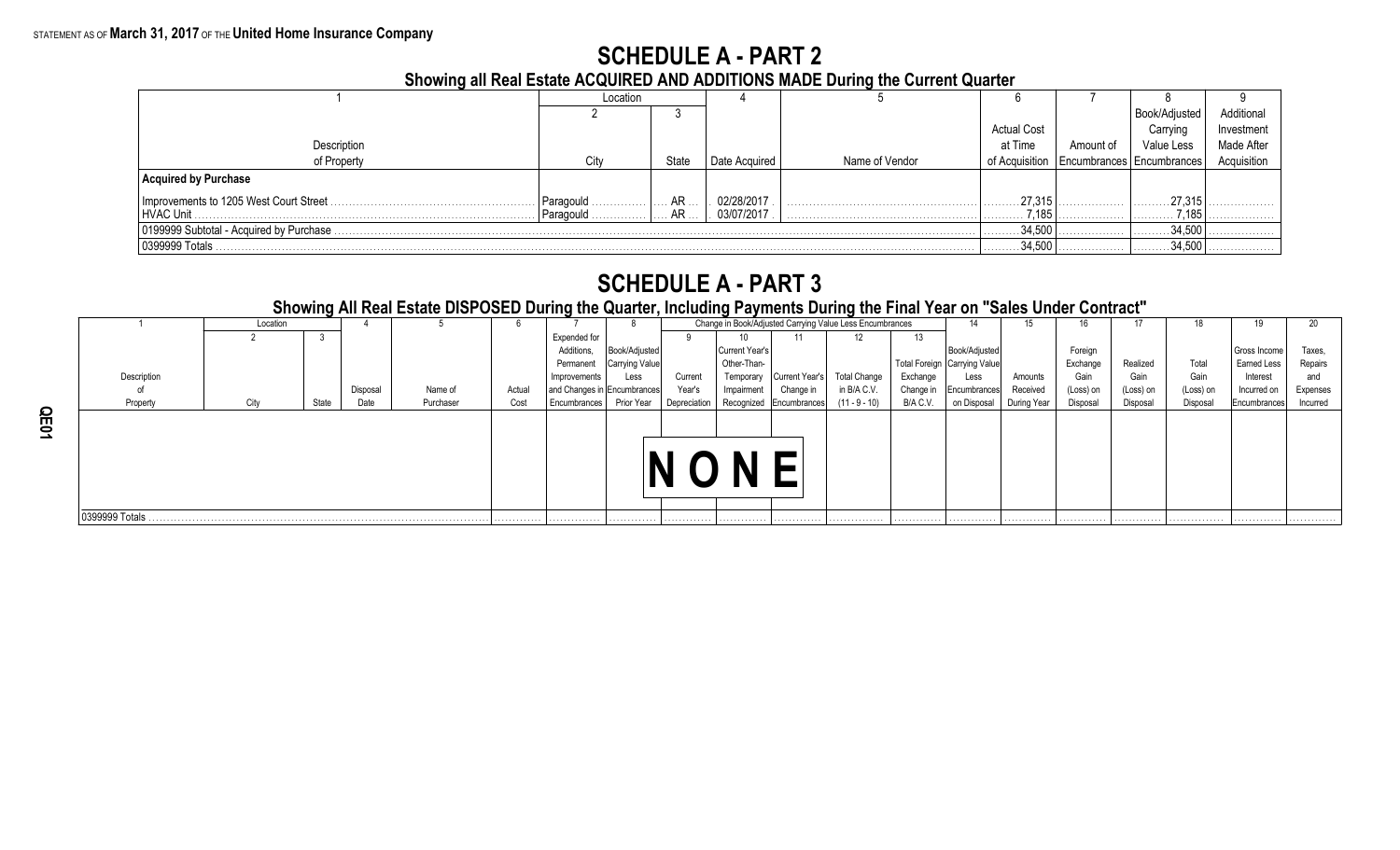|--|--|--|

**E02 Schedule B Part 3 . . . . . . . . . . . . . . . . . . . . . . . . . . . . . . . . . . . . . . . . . . . . . . . . . . NONE**

**E03 Schedule BA Part 2 . . . . . . . . . . . . . . . . . . . . . . . . . . . . . . . . . . . . . . . . . . . . . . . . . NONE**

**E03 Schedule BA Part 3 . . . . . . . . . . . . . . . . . . . . . . . . . . . . . . . . . . . . . . . . . . . . . . . . . NONE**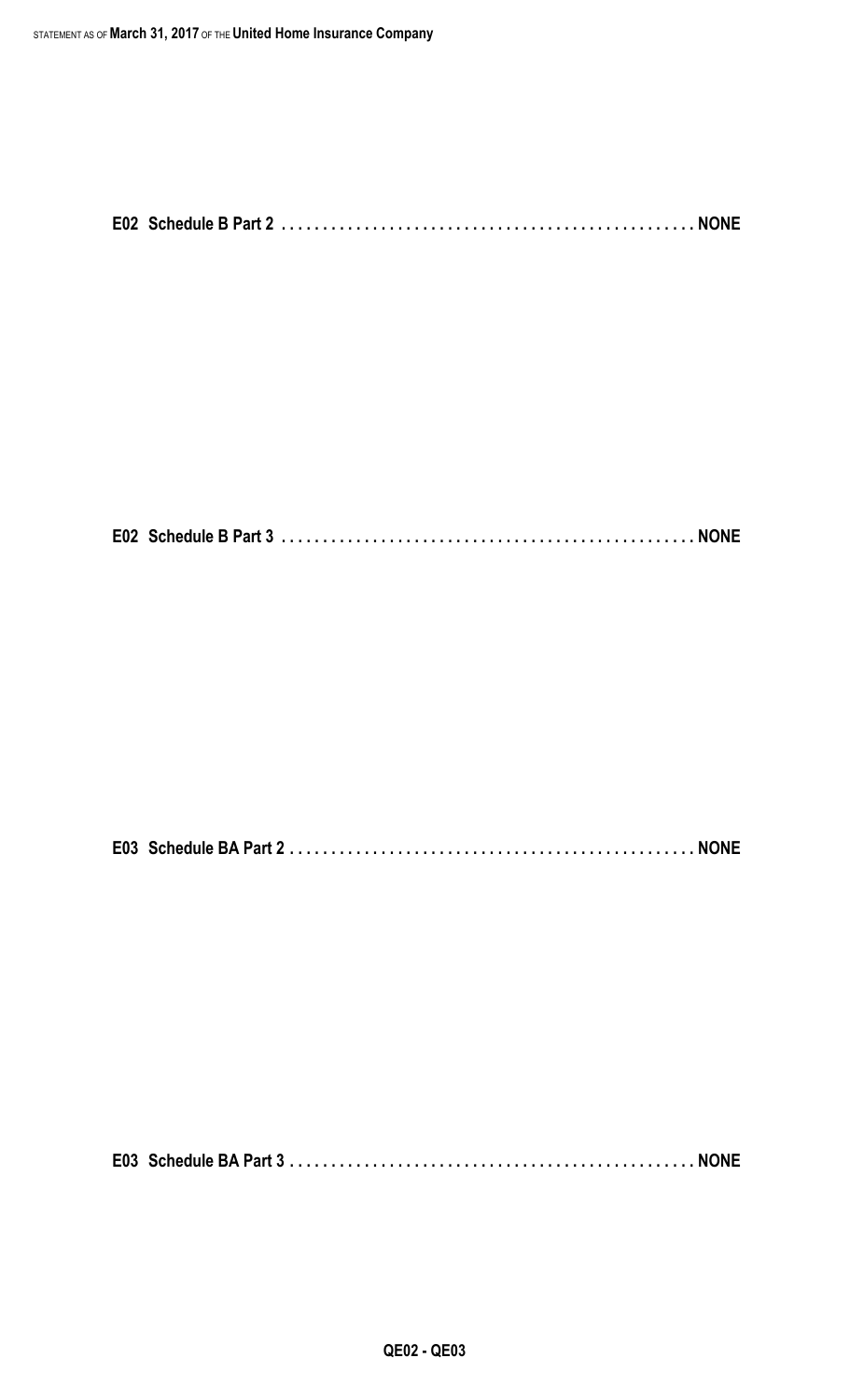### **SCHEDULE D - PART 3**

**Show All Long-Term Bonds and Stock Acquired During the Current Quarter**

|                          |                                                     |         |               |            |                 |                    |            | Paid for     | <b>NAIC</b>   |
|--------------------------|-----------------------------------------------------|---------|---------------|------------|-----------------|--------------------|------------|--------------|---------------|
|                          |                                                     |         |               |            |                 |                    |            | Accrued      | Designation   |
| <b>CUSIP</b>             |                                                     |         |               | Name of    | Number of       |                    |            | Interest and | or Market     |
| Identification           | Description                                         | Foreign | Date Acquired | Vendor     | Shares of Stock | <b>Actual Cost</b> | Par Value  | Dividends    | Indicator (a) |
|                          | Bonds - U.S. Special Revenue, Special Assessment    |         |               |            |                 |                    |            |              |               |
| 034825YX1                |                                                     |         | 02/09/2017    | Centennial | XXX.            | 199,000            | 100.00     |              |               |
| 727177TD9.               | Plano TX Go Gds 9/1/33.                             |         | 02/17/2017    |            | . X X X         | 100,006            | 100,000    |              |               |
|                          |                                                     |         |               |            | . X X X         | . 98.782           | 100.000    |              |               |
|                          |                                                     |         |               |            | XXX             | 297,306            | 300.000    |              |               |
|                          |                                                     |         |               |            | $XXX$           | 695,094            | 600,000    |              | <b>XXX</b>    |
|                          | Bonds - Industrial and Miscellaneous (Unaffiliated) |         |               |            |                 |                    |            |              |               |
|                          |                                                     |         |               |            | <b>XXX</b>      | 9.055              | 905.494    |              |               |
|                          |                                                     |         |               |            | . X X X         | 9.055              | 905.494    |              | XXX           |
|                          | 8399997 Subtotal - Bonds - Part 3.                  |         |               |            | XXX             | 704.149            | 1,505,494  |              | $XXX$         |
|                          |                                                     |         |               |            | <b>XXX</b>      | <b>XXX</b>         | X X X      | <b>XXX</b>   | XXX.          |
| 8399999 Subtotal - Bonds |                                                     |         |               |            | <b>XXX</b>      | 704.149            | 1.505.494  |              | XXX.          |
|                          |                                                     |         |               |            | <b>XXX</b>      | <b>XXX</b>         | <b>XXX</b> | <b>XXX</b>   | <b>XXX</b>    |
|                          |                                                     |         |               |            | . X X X .       | <b>XXX</b>         | <b>XXX</b> | <b>XXX</b>   | XXX.          |
|                          |                                                     |         |               |            | XXX.            |                    | <b>XXX</b> |              | XXX           |
|                          |                                                     |         |               |            | . X X X         | 704.149            | . X X X    |              | $XXX$         |

(a) For all common stock bearing the NAIC market indicator "U" provide: the number of such issues ...............0.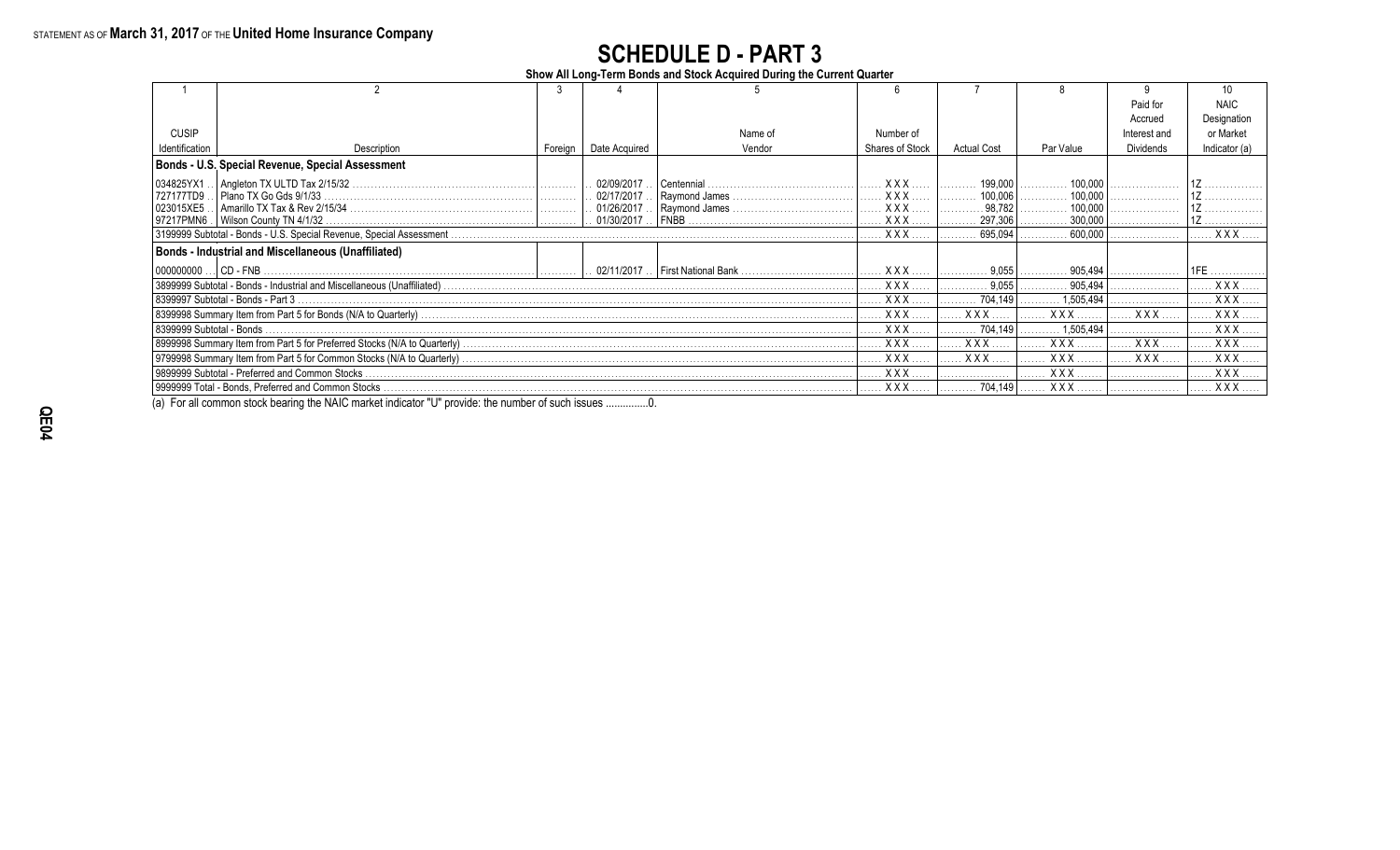### **SCHEDULE D - PART 4**

### **Show All Long-Term Bonds and Stocks Sold, Redeemed or Otherwise Disposed of**

**During the Current Quarter**

|                          |                                                                                                 |          |           |           |                         |                                          |                         |                                               |              |                             | Change in Book/Adjusted Carrying Value |                    |                  |                         |             |             |              |                  |            |              |
|--------------------------|-------------------------------------------------------------------------------------------------|----------|-----------|-----------|-------------------------|------------------------------------------|-------------------------|-----------------------------------------------|--------------|-----------------------------|----------------------------------------|--------------------|------------------|-------------------------|-------------|-------------|--------------|------------------|------------|--------------|
|                          |                                                                                                 |          |           |           |                         |                                          |                         |                                               |              |                             |                                        |                    | 15               |                         |             |             |              |                  |            |              |
|                          |                                                                                                 |          |           |           |                         |                                          |                         |                                               |              |                             |                                        |                    |                  |                         |             |             |              |                  |            |              |
|                          |                                                                                                 |          |           |           |                         |                                          |                         | Prior Year                                    |              |                             | Current Year's                         |                    | Total            | Book/                   |             |             |              | Bond Interest/   |            |              |
|                          |                                                                                                 |          |           |           |                         |                                          |                         | Book/                                         | Unrealized   |                             |                                        |                    | Foreiar          | Adjusted                | Foreian     |             |              | Stock            |            |              |
|                          |                                                                                                 |          |           | Number    |                         |                                          |                         | Adjusted                                      | Valuation    | Current Year's              | Temporar                               | Change ir          | Exchange         | Carrving Valu           | Exchange    |             |              | <b>Dividends</b> |            |              |
| <b>CUSIP</b>             |                                                                                                 | Disposal | Name of   | of Shares |                         | Par                                      | Actual                  | Carrying                                      | Increase/    | (Amortization)/             | Impairment                             | B./A.C.V.          | Change           | at Disposal             | Gain (Loss) | Gain (Loss) | Gain (Loss)  | Received         | Maturity   | or Market    |
| Identification           | Description                                                                                     | Date     | Purchaser | of Stock  | Consideration           | Value                                    | Cost                    | Value                                         | (Decrease)   | Accretion                   | Recognized                             | $ (11 + 12 - 13) $ | <b>B./A.C.V.</b> | Date                    | on Disposal | on Disposa  | on Disposal  | During Year      |            | Indicator (a |
|                          | Bonds - U.S. Political Subdivisions of States, Territories and Possessions                      |          |           |           |                         |                                          |                         |                                               |              |                             |                                        |                    |                  |                         |             |             |              |                  |            |              |
|                          |                                                                                                 |          |           | XXX       | $\ldots$ . 100,000      | 100.000                                  | $\ldots \ldots$ 103.831 | $\ldots \ldots 100.032$                       | .            | .                           |                                        | .                  |                  | 100,000                 |             |             |              |                  | 02/01/2023 |              |
|                          | 2499999 Subtotal - Bonds - U.S. Political Subdivisions of States, Territories and Possessions . |          | .         | XXX       | $\ldots \ldots 100,000$ | 100,000<br>.                             | $\ldots \ldots 103,831$ | $\ldots \ldots 100,032$                       | .            | .                           |                                        | .                  |                  | 100,000                 | .           |             |              | .                | . XXX .    | . XXX        |
|                          | Bonds - U.S. Special Revenue, Special Assessment                                                |          |           |           |                         |                                          |                         |                                               |              |                             |                                        |                    |                  |                         |             |             |              |                  |            |              |
|                          | 224709AJ4 Crawford Cnty AR Sales & Use 9/1/23 03/01/2017 Centennial                             |          |           | XXX       | 10,000<br>.             | 10,000                                   | $\ldots \ldots 10,000$  | 10.000                                        | .            |                             |                                        |                    |                  |                         |             |             |              |                  | 09/01/2023 |              |
|                          | 3199999 Subtotal - Bonds - U.S. Special Revenue, Special Assessment                             |          |           | XXX       | $\ldots$ 10,000         | 10,000                                   | $\ldots \ldots 10,000$  | 10.000                                        |              |                             |                                        |                    |                  | 10.000                  |             |             |              | .                | XXX.       | XXX          |
|                          | 8399997 Subtotal - Bonds - Part 4                                                               |          |           | XXX       | $\ldots$ . 110,000      | 110,000                                  | $\ldots$ . 113,831      | $\ldots$ . 110,032                            | .            | $\ldots \ldots$ (32)        |                                        | .                  |                  |                         |             |             |              | .                | XXX.       | XXX.         |
|                          |                                                                                                 |          |           | XXX .     | XXX.                    | XXX                                      | XXX                     | XXX                                           | XXX.         | XXX.                        | XXX                                    | . XXX              | XXX              | XXX                     | XXX.        | XXX.        | XXX .        | XXX              | XXX        | XXX          |
| 8399999 Subtotal - Bonds |                                                                                                 |          |           | XXX       | $\ldots$ . 110,000      | $\ldots \ldots 110,000$                  | $\ldots$ . 113,831      | $\ldots$ 110,032                              | .            | $\ldots \ldots \ldots$ (32) | .                                      | $\cdots$ (32)      | .                | $\ldots \ldots 110,000$ | .           | .           | .            | .                | XXX.       | XXX          |
|                          | 8999998 Summary Item from Part 5 for Preferred Stocks (N/A to Quarterly)                        |          |           | XXX       | XXX.                    | . XXX.                                   | XXX .                   | XXX .                                         | XXX.         | <b>XXX</b>                  | XXX.                                   | . XXX              | XXX              | XXX                     | XXX         | XXX.        | <b>XXX</b> . | XXX              | XXX.       | XXX.         |
|                          | 9799998 Summary Item from Part 5 for Common Stocks (N/A to Quarterly).                          |          |           | XXX .     | <b>XXX</b> .            | XXX .                                    | XXX .                   | XXX .                                         | XXX.         | XXX.                        | <b>XXX</b>                             | . XXX              | $.$ XXX          | $\ldots$ XXX            | XXX.        | <b>XXX</b>  | XXX .        | XXX              | XXX.       | XXX.         |
|                          | 9899999 Subtotal - Preferred and Common Stocks                                                  |          |           | XXX.      | .                       | XXX                                      | .                       | .                                             | . <b>.</b> . | .                           | .                                      | .                  | .                | .                       | .           | .           | .            | .                | . XXX      | XXX.         |
|                          | 9999999 Total - Bonds, Preferred and Common Stocks                                              |          |           | XXX       |                         | $\ldots$ . 110,000 $\ldots$ XXX $\ldots$ |                         | $\ldots \ldots 113,831 \ldots \ldots 110,032$ |              |                             |                                        |                    | .                |                         | .           | .           |              | .                | XXX .      | . . XXX .    |

(a) For all common stock bearing the NAIC market indicator "U" provide: the number of such issues ...............0.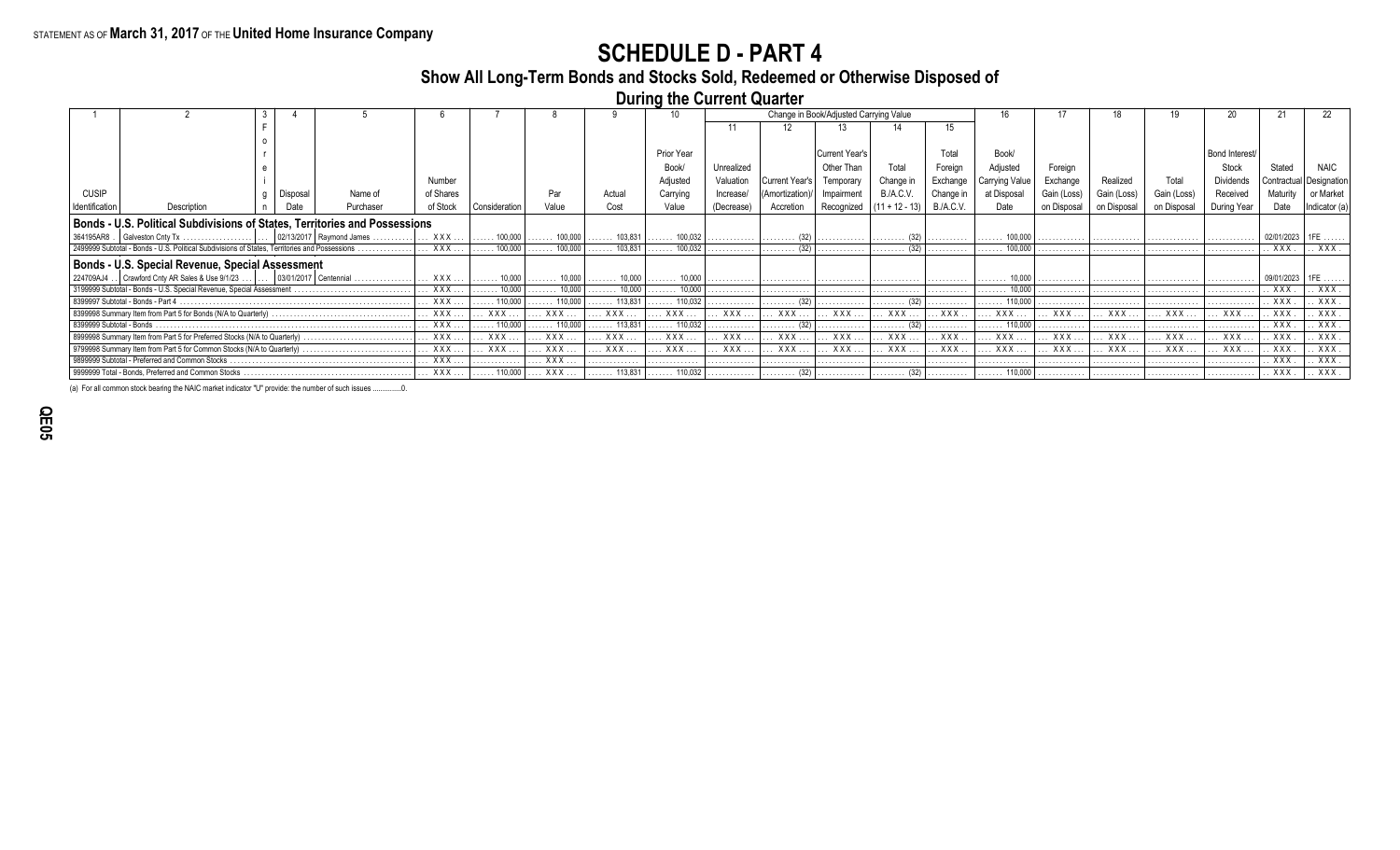**E07 Schedule DB Part B Section 1 . . . . . . . . . . . . . . . . . . . . . . . . . . . . . . . . . . . . . . . . NONE**

**E08 Schedule DB Part D Section 1 . . . . . . . . . . . . . . . . . . . . . . . . . . . . . . . . . . . . . . . . NONE**

**E09 Schedule DB Part D Section 2 - Collateral Pledged By Reporting Entity . . . . . . NONE**

**E09 Schedule DB Part D Section 2 - Collateral Pledged To Reporting Entity . . . . . . NONE**

**E10 Schedule DL - Part 1 - Securities Lending Collateral Assets . . . . . . . . . . . . . . . . NONE**

**E11 Schedule DL - Part 2 - Securities Lending Collateral Assets . . . . . . . . . . . . . . . . NONE**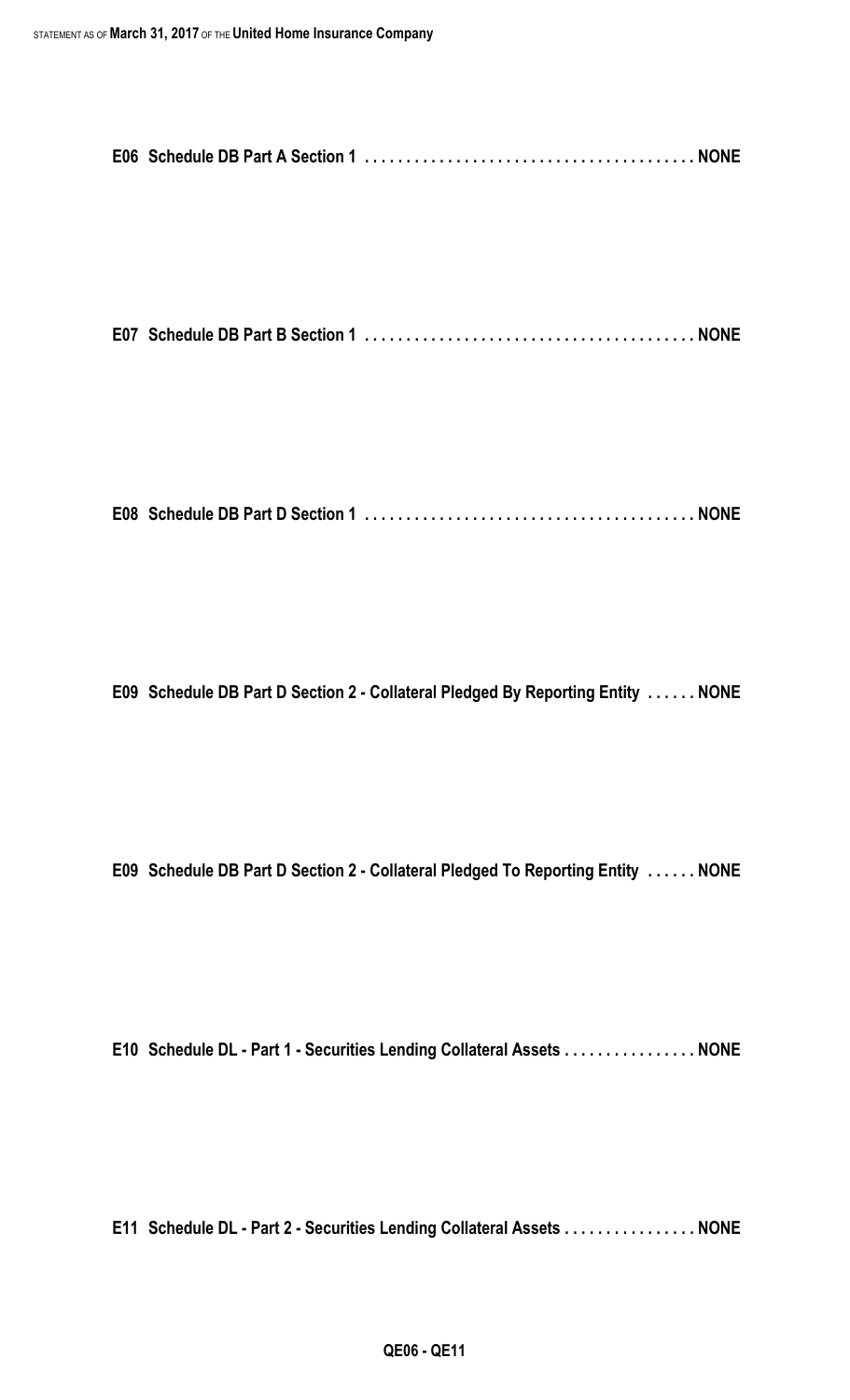### STATEMENT AS OF **March 31, 2017** OF THE **United Home Insurance Company SCHEDULE E - PART 1 - CASH**

| <b>Month End Depository Balances</b>    |                                                                              |                |                               |              |               |                                   |                                         |                         |       |  |  |
|-----------------------------------------|------------------------------------------------------------------------------|----------------|-------------------------------|--------------|---------------|-----------------------------------|-----------------------------------------|-------------------------|-------|--|--|
|                                         |                                                                              | 2              |                               |              | 5             | Book Balance at End of Each Month |                                         |                         |       |  |  |
|                                         |                                                                              |                |                               | Amount       | Amount of     | During Current Quarter            |                                         |                         |       |  |  |
|                                         |                                                                              |                |                               | lof Interest | Interest      | 6                                 |                                         | 8                       |       |  |  |
|                                         |                                                                              |                |                               | Received     | Accrued       |                                   |                                         |                         |       |  |  |
|                                         |                                                                              |                |                               | During       | at Current    |                                   |                                         |                         |       |  |  |
|                                         |                                                                              |                | Rate of                       | Current      | Statement     | First                             | Second                                  | Third                   |       |  |  |
|                                         | Depository                                                                   | Code           | Interest                      | Quarter      | Date          | Month                             | Month                                   | Month                   |       |  |  |
| open depositories                       |                                                                              |                |                               |              |               |                                   |                                         |                         |       |  |  |
| <b>FNB REGULAR CHECKING</b>             |                                                                              |                |                               |              |               |                                   |                                         |                         |       |  |  |
| <b>FNB PAYROLL ACCOUNT.</b>             |                                                                              |                |                               |              |               |                                   |                                         |                         | XXX   |  |  |
| Morgan Stanley Money Market             |                                                                              |                |                               |              |               |                                   |                                         |                         | XXX   |  |  |
| <b>Centennial Bank Money</b><br>Market. |                                                                              |                |                               | 573          |               |                                   | . 291,820    144,474    419,751   X X X |                         |       |  |  |
|                                         |                                                                              |                |                               | 34           |               |                                   | . 15,032    63,649    100   X X X       |                         |       |  |  |
|                                         | 0199998 Deposits in 0 depositories that do not exceed the                    |                |                               |              |               |                                   |                                         |                         |       |  |  |
|                                         | allowable limit in any one depository (see Instructions) - open depositories |                | $XXX$ $\ldots$ $XXX$ $\ldots$ | . 1          | .             |                                   |                                         |                         | XXX   |  |  |
|                                         |                                                                              | $X$ $X$ $X$    | XXX.                          | 3,741        |               | $3,680,756$                       |                                         | $3,907,432$ $3,265,524$ | X X X |  |  |
|                                         | 0299998 Deposits in  0 depositories that do not exceed the                   |                |                               |              |               |                                   |                                         |                         |       |  |  |
|                                         | allowable limit in any one depository (see Instructions) - suspended         |                |                               |              |               |                                   |                                         |                         |       |  |  |
|                                         | XXX                                                                          | XXX.           |                               |              |               |                                   |                                         | XXX                     |       |  |  |
|                                         | XXX                                                                          | $.$ $\sf XXX.$ |                               | .            |               |                                   |                                         | XXX                     |       |  |  |
|                                         | <b>XXX</b>                                                                   | XXX.           | 3,741                         | .            | 3,680,756     | $\ldots$ 3,907,432                | $\ldots$ 3,265,524                      | XXX                     |       |  |  |
|                                         |                                                                              | <b>XXX</b>     | XXX.                          | XXX.         | $.$ X X X $.$ | 400                               | 400                                     | 400                     | XXX   |  |  |
|                                         |                                                                              | XXX            | $\ldots$ X X X $\ldots$       | .3,741       |               |                                   | $3,681,156$ $3,907,832$ .               | 3,265,924   X X X       |       |  |  |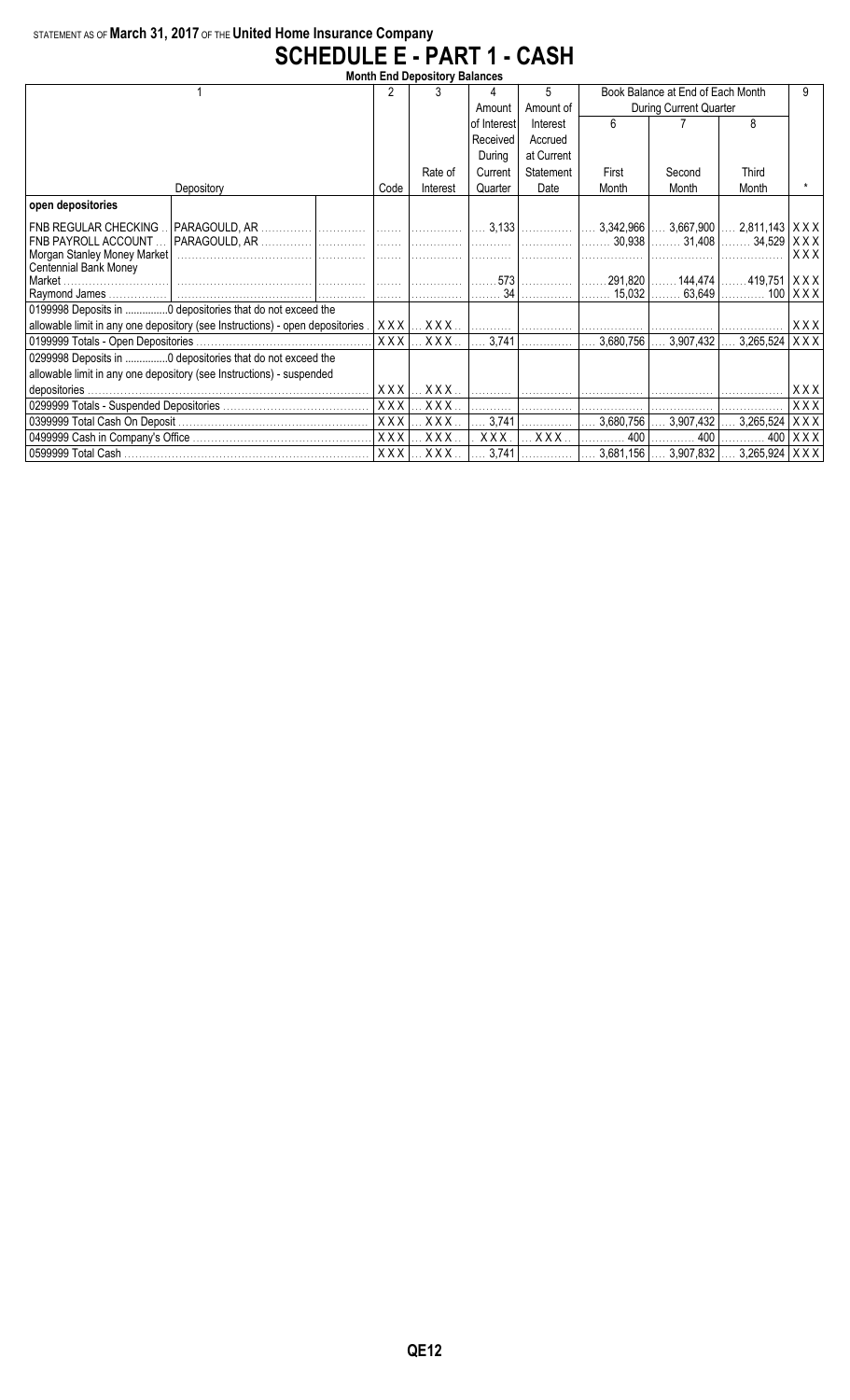### **SCHEDULE E - PART 2 - CASH EQUIVALENTS**

Show Investments Owned End of Current Quarter

|                                                                                       |      |          |          |          |                | Amount of     |                        |  |  |
|---------------------------------------------------------------------------------------|------|----------|----------|----------|----------------|---------------|------------------------|--|--|
|                                                                                       |      | Date     | Rate of  | Maturity | Book/Adjusted  | Interest      | <b>Amount Received</b> |  |  |
| Description                                                                           | Code | Acquired | Interest | Date     | Carrying Value | Due & Accrued | During Year            |  |  |
| 7799999 Subtotals - Bonds - Total Bonds - Issuer Obligations.                         |      |          |          |          |                |               |                        |  |  |
|                                                                                       |      |          |          |          |                |               |                        |  |  |
|                                                                                       |      |          |          |          |                |               |                        |  |  |
| 8099999 Subtotals - Bonds - Total Bonds - Other Loan-Backed and Structured Securities |      |          |          |          |                |               |                        |  |  |
|                                                                                       |      |          |          |          |                |               |                        |  |  |
| l 8399999 Subtotals - Bonds - Total Bonds .                                           |      |          |          |          |                |               |                        |  |  |
| 8499999 Sweep Accounts                                                                |      |          |          |          |                |               |                        |  |  |
| 8599999 Other Cash Equivalents.                                                       |      |          |          |          |                |               |                        |  |  |
| 18699999 Total - Cash Equivalents                                                     |      |          |          |          |                |               |                        |  |  |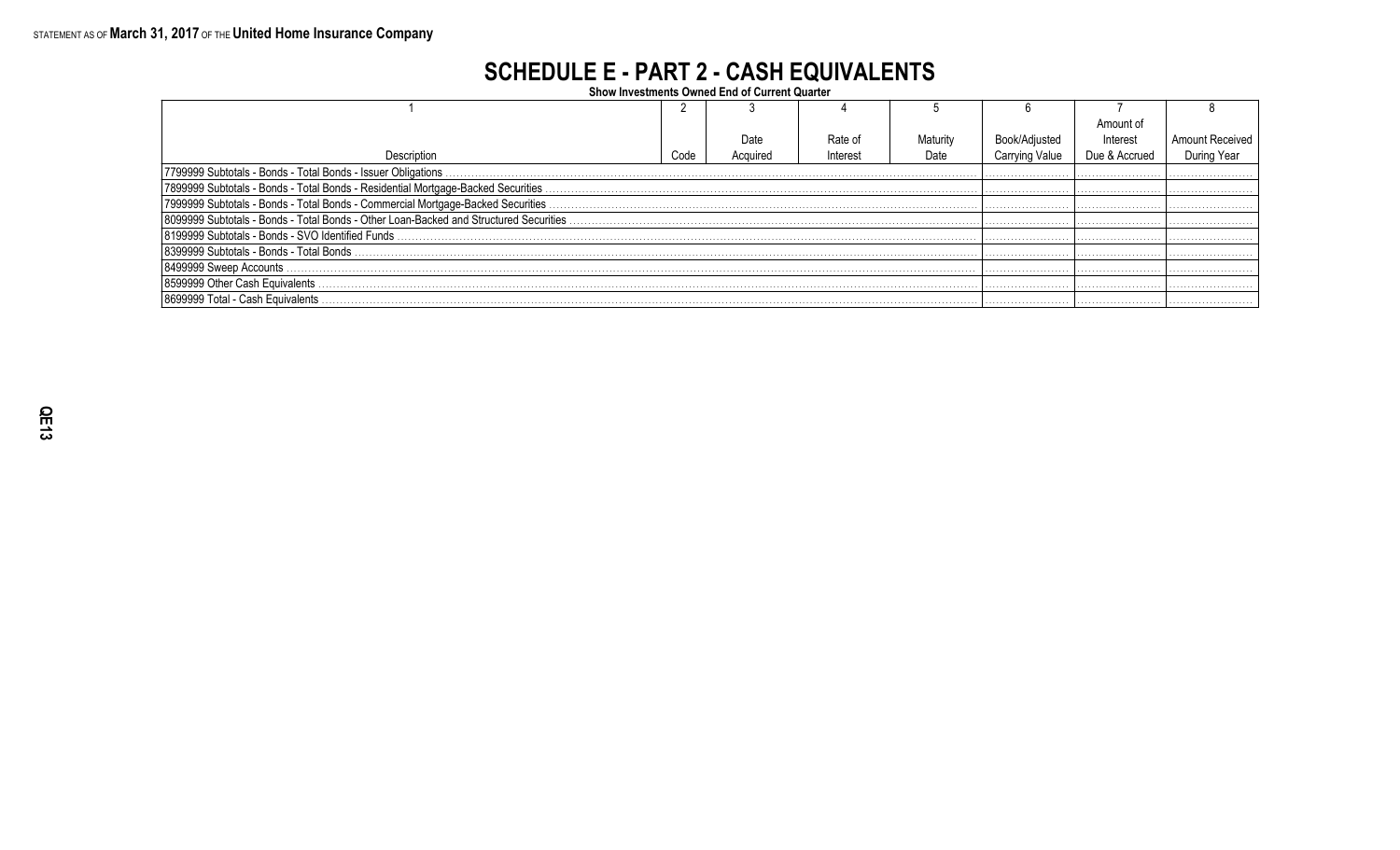### **INDEX TO PROPERTY & CASUALTY QUARTERLY STATEMENT**

Accident and Health Insurance; Q3; Q13 Accounting Changes and Corrections of Errors; Q6, Note 2 Accounting Practices and Policies; Q6, Note 1 Admitted Assets; Q2; QSI01 Affiliated Transactions; Q2; Q3; Q7; Q7.1 Asbestos Losses and Loss Adjustment Expenses; Q6, Note 33 Bonds; Q2; Q5; Q7.1; Q7.2; QSI01; QSI02; QE04; QE05; QSupp2 Business Combinations and Goodwill; Q6, Note 3 Capital Gains (Losses); Q3; Q4; Q5 Capital Stock; Q3; Q4; Q6, Note 13 Capital Notes; Q3; Q5; Q6, Note 11 Caps; QE06; QSI04 Cash; Q2; Q5; QE12; QSupp2 Cash Equivalents; Q2; Q5; QE13 Collars; QE06; QSI04 Commissions; Q3; Q5 Common Stock; Q2; Q7.1; Q7.2; QSI01; QE04; QE05; QSupp2 Counterparty Exposure; Q6, Note 8; QE06; QE08 Contingencies; Q6, Note 14 Debt; Q6, Note 11 Deferred Compensation; Q6, Note 12 Derivative Instruments; Q6, Note 8; QSI04; QSI05; QSI06; QSI07; QE06; QE07; QE08 Director and Officer; QSupp7 Discontinued Operations; Q6, Note 4 Discounting of Liabilities; Q6, Note 32; Q8 Electronic Data Processing Equipment; Q2 Environmental Losses and Loss Adjustment Expenses; Q6, Note 33 Exchange or Counterparty; QE06; QE08 Expenses; Q3; Q4; Q5; Q8; QE01; QSupp3 Extinguishment of Liabilities; Q6, Note 17 Extraordinary Items; Q6, Note 21 Fair Value; Q7, Note 20 Federal ID Number; Q9 Federal Reserve Board; Q7 Finance and Service Charge; Q4 Floors; QE06; QSI04 Foreign Exchange; Q2; Q3; Q4; QSI01; QSI02; QSI03; QE04; QE05 Forwards; QE06; QSI04 Futures Contracts; QE07; QSI04 Guaranty Fund; Q2 Health Care Receivables; Q6, Note 28 Hedging Transactions; Q7.1; QE06; QE07 High Deductible Policies; Q6, Note 31 Holding Company; Q7; Q11; Q12 Income Generation Transactions; QE06;QE07 Income Taxes; Q2; Q3; Q4; Q5; Q6, Note 9 Intercompany Pooling; Q6, Note 26 Investment Income; Q2; Q4; Q5; Q6, Note 7; QSupp2 Investments; Q2; Q4; Q6, Note 5; Q7.1; Q7.2; QSI01; QSI03; QE03; QE04; QE05; QE08; QE13; QSupp2 Joint Venture; Q6, Note 6 Leases; Q6, Note 15 Licensing; Q3; Q7; Q10 Limited Liability Company (LLC); Q6, Note 6 Limited Partnership; Q6, Note 6 Lines of Business; Q8; Q13 Long-Term Invested Assets; QSI01; QE03 Loss Development; Q6 Losses; Q3; Q4; Q5; Q6, Note 25; Q8; Q10; Q13; Q14; QSupp1; QSupp3 Loss Adjustment Expenses; Q3; Q6, Note 26; Q8; Q14; QSupp3 Managing General Agents; Q6, Note 19; Q7 Medical Malpractice Insurance; Q13; Q15; QSupp5 Medicare Part D Coverage; QSupp6 Mortgage Loans; Q2; Q5; Q7.1; QSI01; QE02; QSupp2 Multiple Peril Crop Insurance; Q6, Note 35 Nonadmitted Assets; Q2; Q4; QSI01; QSI03 Non-Tabular Discount; Q6, Note 32 Off-Balance Sheet Risk; Q6, Note 16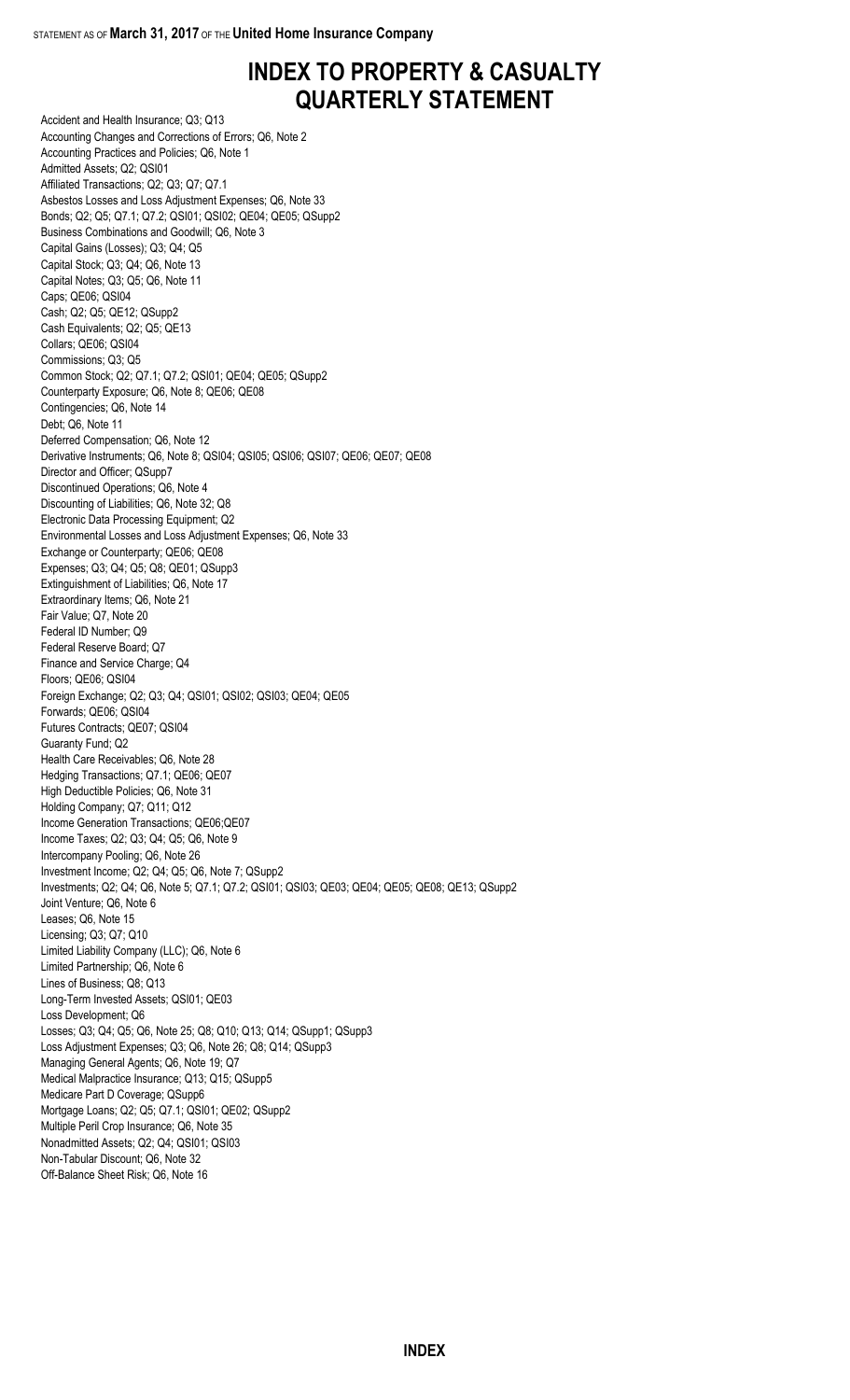### **INDEX TO PROPERTY & CASUALTY QUARTERLY STATEMENT**

Options; Q7.1; QE06; QSI04 Organizational Chart; Q7; Q11 Other Derivative Transactions; QE06; QE07 Parent, Subsidiaries and Affiliates; Q2; Q3; Q6, Note 10; Q7.1 Participating Policies; Q6, Note 29 Pharmaceutical Rebates; Q6, Note 28 Policyholder Dividends; Q3; Q4; Q5 Postemployment Benefits; Q6, Note 12 Postretirement Benefits; Q6, Note 12 Preferred Stock; Q2; Q7.1; Q7.2; QSI01; QSI02; QE04; QSupp2 Premium Deficiency Reserves; Q6, Note 30 Premium Notes; Q2; Q5 Premiums; Q3; Q5; Qsupp3 Accrued Retrospective; Q2 Advance; Q3 Direct; Q10; Q13 Earned; Q4; Q10; Q13; QSupp5 Earned but Unbilled; Q2 Unearned; Q3 Written; Q4; Q10; Q13; QSupp5 Quasi Reorganizations; Q6, Note 13 Real Estate; Q2; Q5; Q7.1; QSI01; QE01; QSupp2 Redetermination, Contract Subject to; Q6, Note 24 Reinsurance; Q6, Note 23 Assumed; Q13 Ceded; Q3; Q9; QSupp3 Commutation; Q6, Note 23 Funds Held; Q2; Q3 Losses; Q3; Q4; Q8; QSupp3 Payable; Q3; QSupp3 Premiums; Q3; QSupp3 Receivable; Q2; QSupp3 Unsecured; Q6, Note 23 Uncollectible; Q6, Note 23 Reserves Incurred but Not Reported (IBNR); Q8; Q14 Unpaid Loss Adjustment Expense (LAE); Q14 Retirement Plans; Q6, Note 12 Retrospectively Rated Contracts; Q6, Note 24 Salvage and Subrogation; Q10 Securities Lending; Q2; Q3; QE9; QE11 Servicing of Financial Assets; Q6, Note 17 Short-Term Investments; Q2; Q5; Q7.1; QSI03; QSupp2 Special Deposits; QSupp2 Stockholder Dividends; Q3; Q4; Q5 Structured Settlements; Q6, Note 27 Subscriber Savings Accounts; Q6, Note 34 Subsequent Events; Q6, Note 22 Surplus; Q3; Q4; Q5; Q6, Note 13; Q14; Q15; QSupp1; QSupp2; QSupp3 Surplus Notes; Q3; Q4; Q5 Swaps; QE07; QSI04 Synthetic Assets; QSI04; QSI05 Tabular Discount; Q6, Note 32 Third Party Administrator; Q6, Note 19; Q7 Treasury Stock; Q3; Q4; Q5 Underwriting Expenses; Q4 Uninsured Accident and Health; Q3; Q6, Note 18 Valuation Allowance; QSI01 Wash Sales; Q6, Note 17